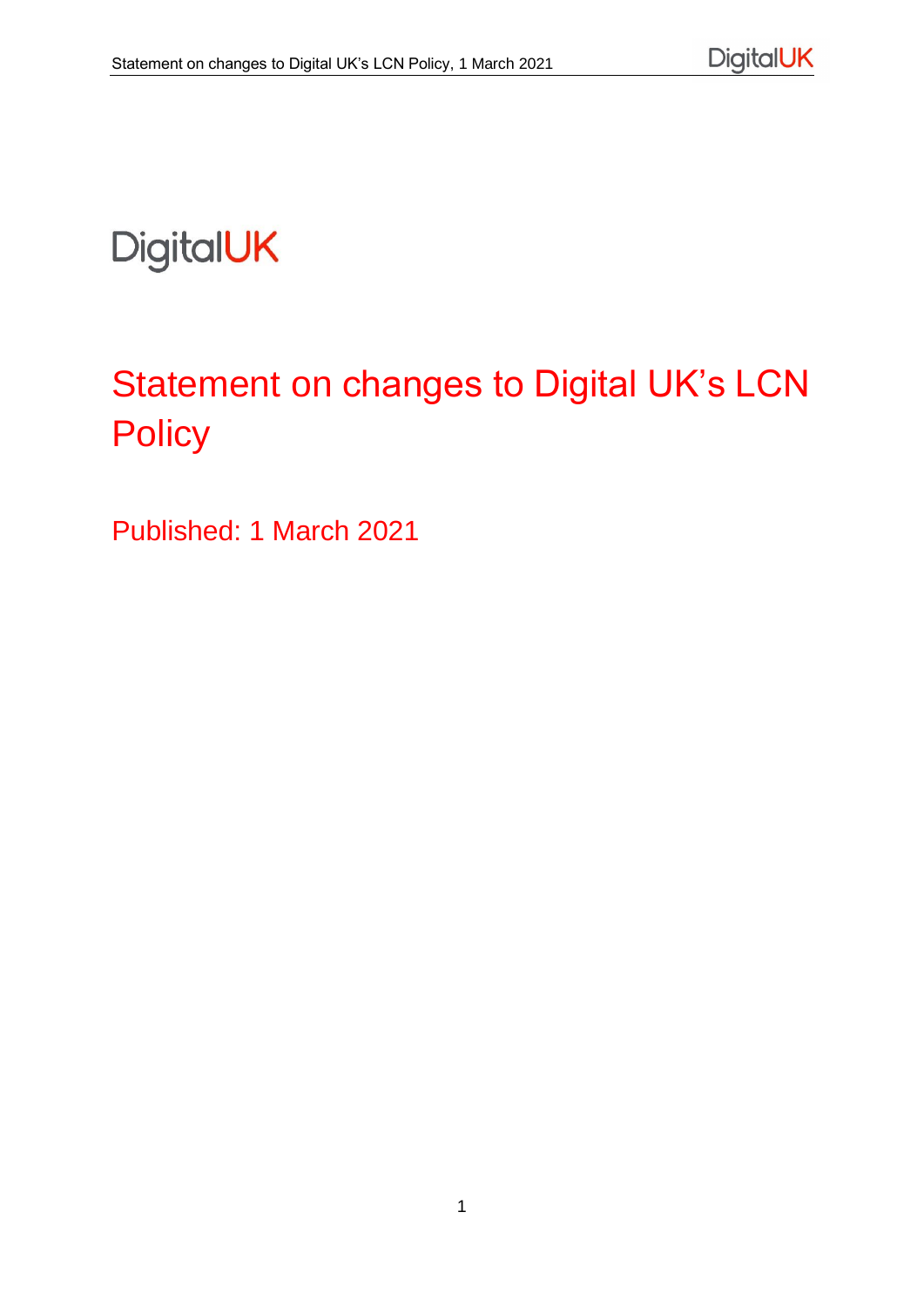[BLANK]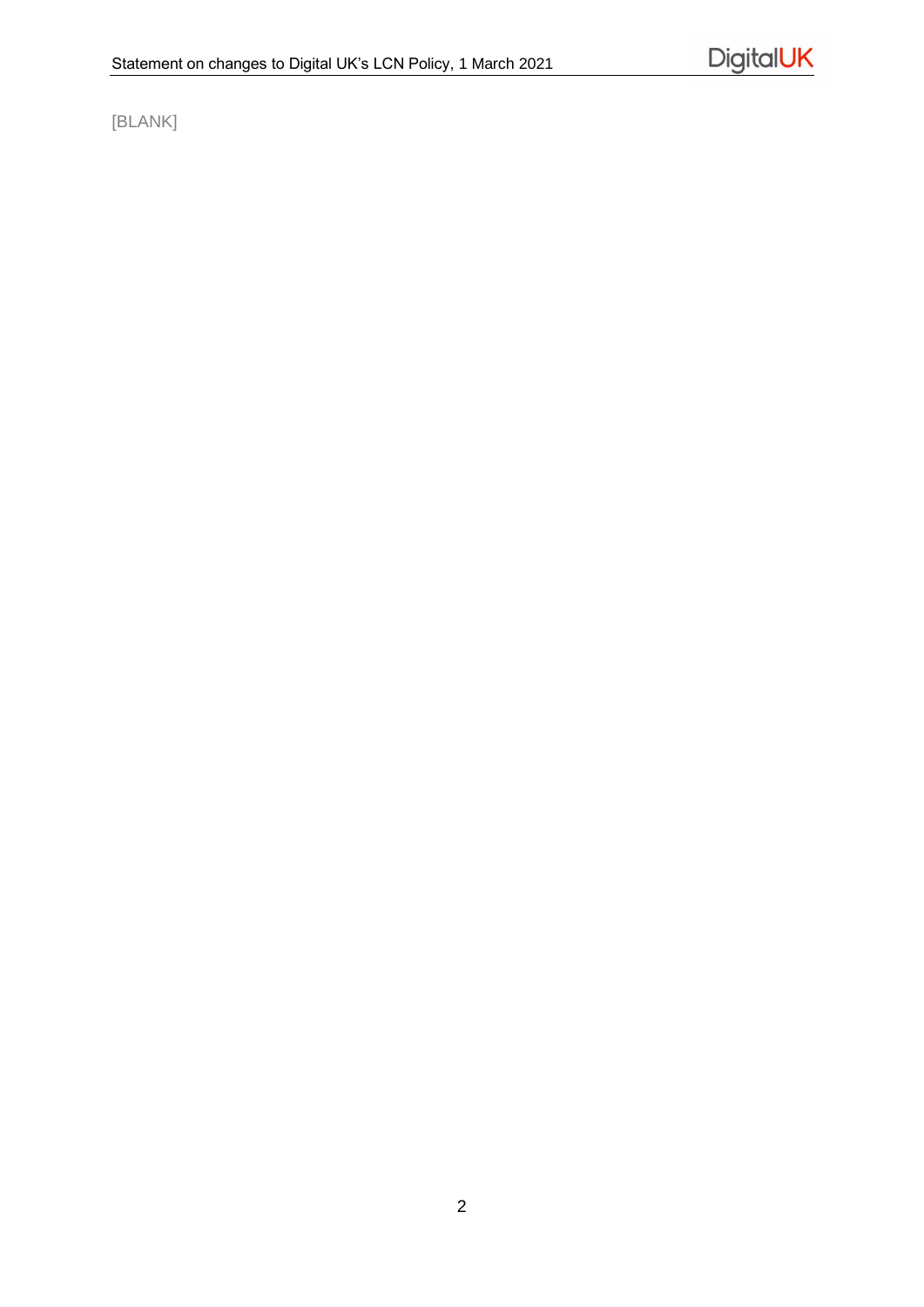# **Contents**

| 1 |               |  |
|---|---------------|--|
|   | 1.1           |  |
|   | 1.2           |  |
|   | 1.3           |  |
|   | 1.4           |  |
|   | 1.5           |  |
| 2 |               |  |
|   | 2.1           |  |
|   | 2.1.1         |  |
|   | 2.1.2         |  |
|   | 2.1.3         |  |
|   | 2.1.4         |  |
|   | $2.2^{\circ}$ |  |
|   | 2.2.1         |  |
|   | 2.2.2         |  |
|   | 2.2.3         |  |
|   | 2.2.4         |  |
|   | 2.3           |  |
|   | 2.3.1         |  |
|   | 2.3.2         |  |
|   | 2.3.3         |  |
|   | 2.3.4         |  |
|   | 2.4           |  |
|   |               |  |
|   | 2.4.2         |  |
|   | 2.4.3         |  |
|   | 2.4.4         |  |
|   | 2.5           |  |
|   | 2.5.1         |  |
|   | 2.5.2         |  |
|   | 2.5.3         |  |
|   | 2.5.4         |  |
|   | 2.6           |  |
|   | 2.6.1         |  |
|   | 2.6.2         |  |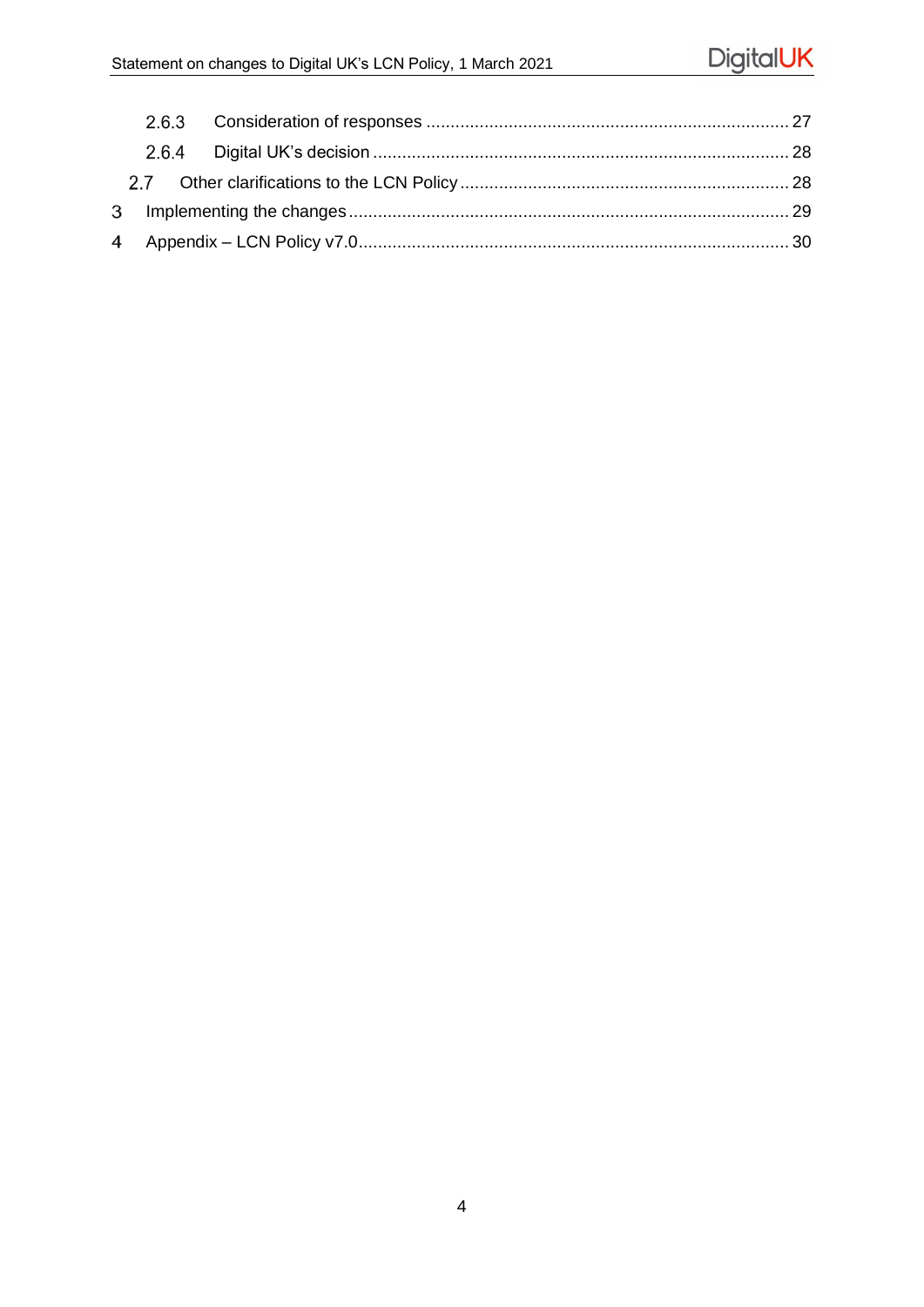# <span id="page-4-0"></span>**1 Executive Summary**

#### <span id="page-4-1"></span> $1.1$ About Digital UK and Freeview

Digital UK leads the development of Freeview, the nation's most widely used television platform. Our goal is to create the best free TV service, both live and on-demand.

Freeview is the biggest TV platform in the UK, used in 18 million homes, giving viewers access to the country's most popular TV shows, for free. Its connected TV service, Freeview Play, brings together the best of the UK's free content, live and on-demand from BBC iPlayer, ITV Hub, All 4, STV Player, My5, UKTV Play, CBS Catchup Channels UK and Horror Bites. The service is available on the majority of smart TVs sold in the UK and with over 20,000 hours of on-demand content, has quickly become a 'must-have' feature for consumers. In 2019, Freeview launched its mobile app for smartphones and tablets giving viewers access to the country's most watched television programmes all in one place, on the go.

In a world of changing viewing behaviour and increasing online delivery, Freeview is the only major TV platform in the UK that is growing its user base. Offering viewers a compelling foundational TV service on to which OTT services can be added, the platform plays a critical role in delivering consumer choice and supporting the UK's broadcasters by driving share and prominence. The principle of ensuring universal and free access to the best of the nation's content for all UK viewers continues to drive Freeview's evolution in a changing media landscape.

Digital UK holds Ofcom licences to provide an Electronic Programme Guide ('EPG'). Its listing of logical channel numbers ('LCNs') and its LCN Policy (the 'LCN Policy') both conform to the requirements of the Communications Act 2003 and Ofcom's Code of Practice on Electronic Programme Guides (the 'Ofcom EPG Code').

The Digital UK LCN listing is used by Freeview, Freeview Play, BT TV, TalkTalk TV, YouView, EE TV and Now TV.

# <span id="page-4-2"></span>1.2 The consultation

In November 2020, Digital UK published a consultation which proposed a package of changes to the LCN Policy<sup>1</sup>, which aimed to:

- Enable the use of new technology in Freeview Play devices, making it easier for viewers to discover HD content, and giving them access to more channels
- Give more flexibility to channel providers

<sup>1</sup> [www.freeview.co.uk/lcnpolicy](http://www.freeview.co.uk/lcnpolicy)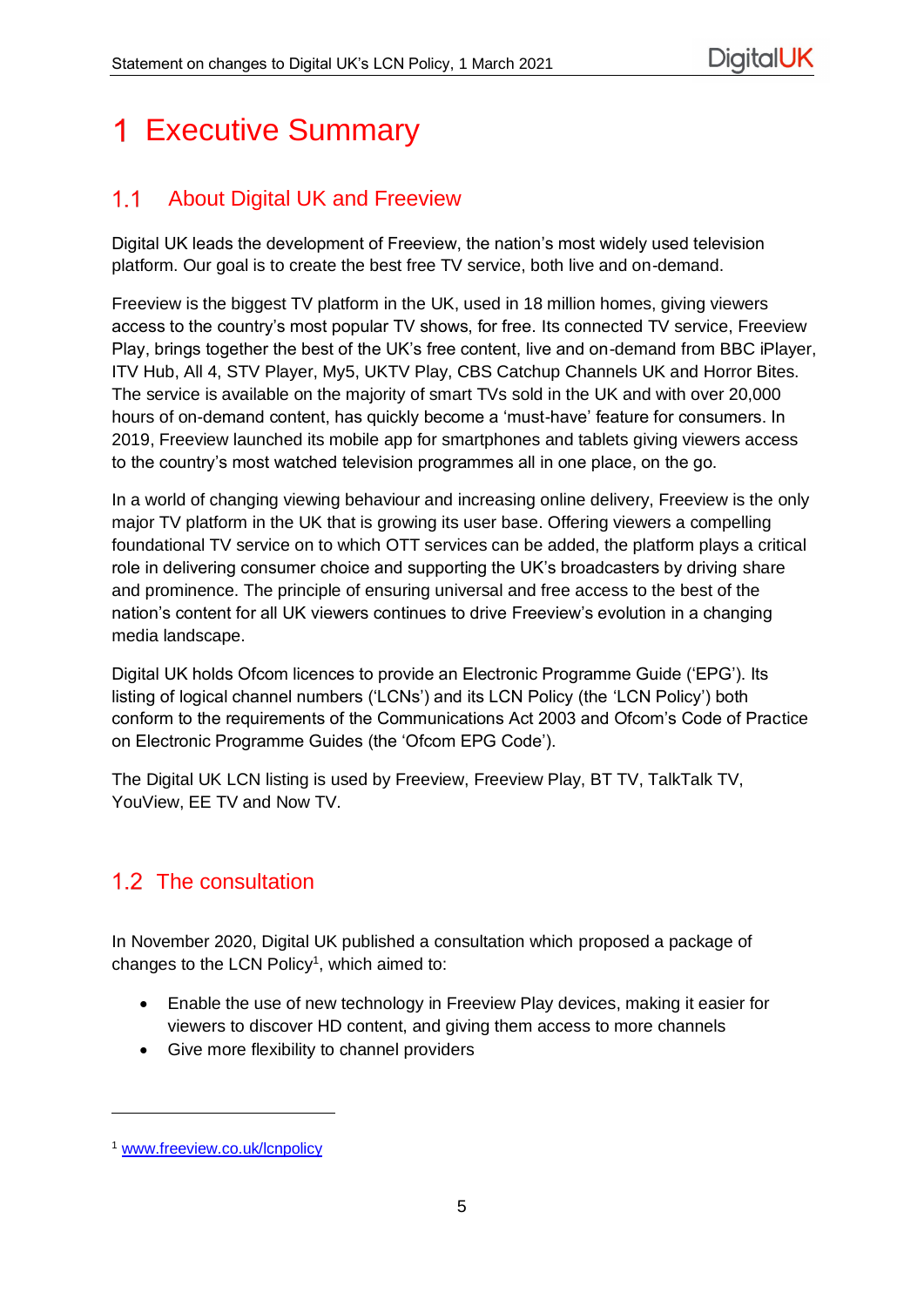The proposed changes covered the following areas:

- **HD/SD substitution:** Enabling the HD version of a channel to appear in the LCN allocated to the SD version of that channel, on devices that support Channel List Management (CLM), a technology available in newer Freeview Play devices
- **IP fallback:** Allowing devices that support CLM to display some channels even if the device is not connected to an aerial, or to receive some channels that are carried on UK-wide multiplexes even if the aerial receives a signal from a relay and therefore cannot receive that multiplex
- **IP-only channels:** Creating an allocation policy for channels that are delivered solely via IP, with no DTT capacity, to Freeview Play devices that support CLM
- **Swapping/changing LCNs:** Removing the restrictions on how often channel providers may reorder LCNs within their portfolio and change channels' names; and introducing a fee for LCN swaps and changes
- **LCN trading:** Removing the restrictions on channel providers trading LCNs
- **Minimum broadcast hours:** Requiring any DTT channel launching on the platform from the date of the new LCN Policy taking effect to broadcast a minimum of 6 hours per day or 42 hours per week of audio-visual content via DTT (except IP, Adult, Streamed, Text or Radio services); and requiring channels in the IP range to broadcast a minimum of 6 hours per day or 42 hours per week of content via IP

We encouraged responses from all stakeholders in the DTT platform; particularly channel providers, multiplex operators, TV platforms that would be affected by the proposals, consumer groups, and viewers and listeners.

## <span id="page-5-0"></span>1.3 Responses

We received 24 responses:

- Six from viewers
- Eleven from channel providers: BBC, ITV, Channel 4, ViacomCBS, UKTV, Together TV, VOD365, RTE, and three which submitted confidential responses
- One from a television platform, YouView
- Six from other interested parties: Canis Television and Media, Synapse/S&T, Expert Media Partners, MediaPaedia, Studio BE, and one which submitted a confidential response

Non-confidential responses are published on our website.

# <span id="page-5-1"></span>1.4 Decisions

- **HD/SD substitution:** We have decided to implement our proposals
- **IP fallback:** We have decided to amend the proposals, so that if a channel with a Freeview Play application qualifies for an LCN within at least three of the four nations of the UK (England, Scotland, Wales and Northern Ireland), it may choose to enable IP fallback across the whole of the UK, the Channel Islands and the Isle of Man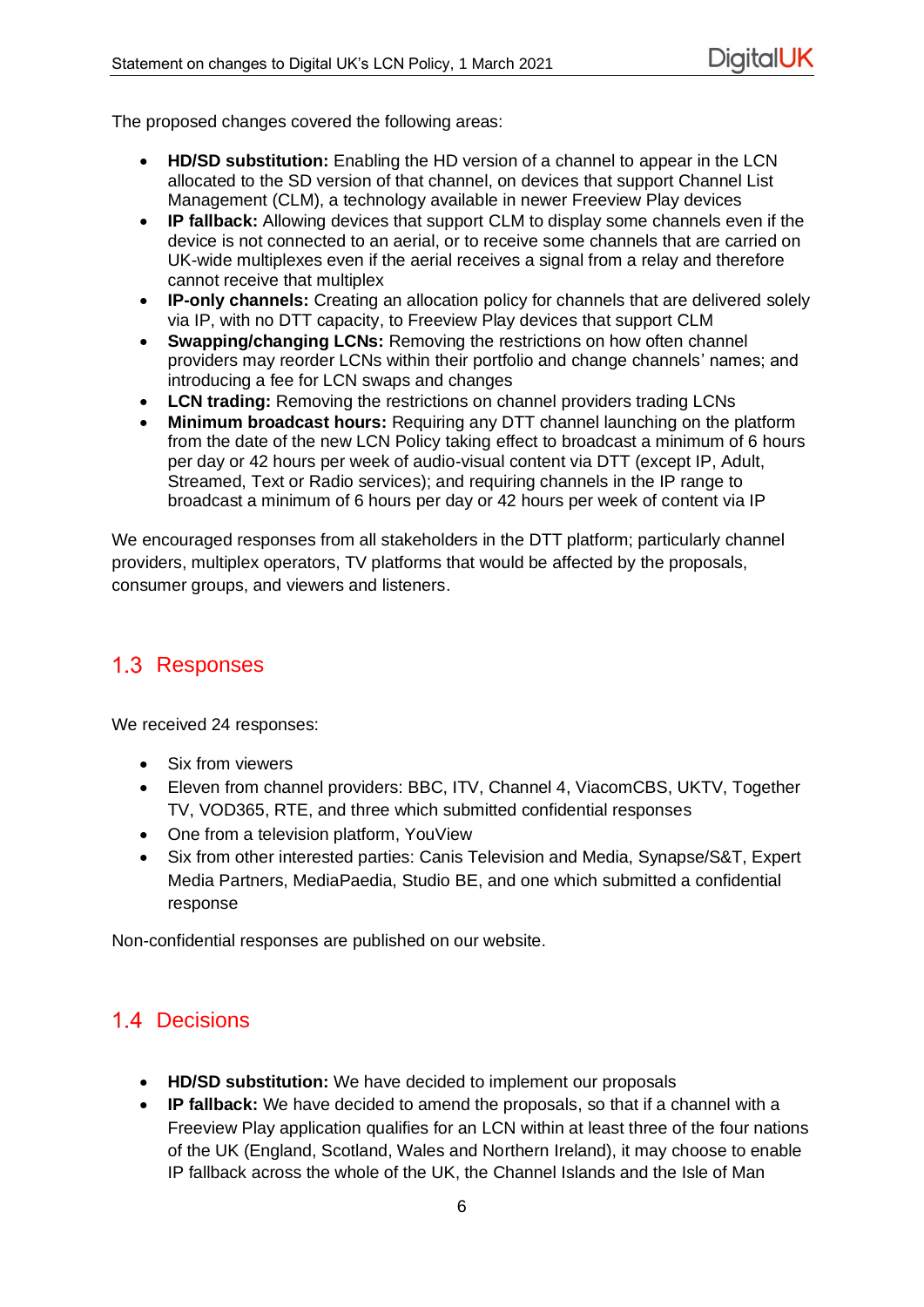• **IP-only channels:** We have decided to make an addition to our proposals, to reserve a range of LCNs that may be allocated to channels that are carried on a Freeview Play application but are not owned and operated by the company that owns the application. We have also decided that we will consult later in 2021 on alternative methods of allocating LCNs in the IP-delivered range where two or more different channel providers' Freeview Play applications occupy the same position in different parts of the UK

**For all of the above three areas**, we will keep the rules under review, to consider how and when IP-delivered channels without Freeview Play applications might make use of the functionality.

- **Swapping/changing LCNs:** We have decided to implement our proposals. Before imposing fees on channels, we will publish a rate card, which will explain the amount we will charge
- **LCN trading:** We have decided to implement our proposals. We will publish a rate card, which will explain the amount we will charge channels which trade LCNs. No LCN trades will be permitted or administered until after this rate card has been published
- **Minimum broadcast hours:** We have decided to implement our proposals

# <span id="page-6-0"></span>1.5 Implementing the changes

The revised LCN Policy will become effective immediately on publication of this statement (i.e. on 1 March 2021).

Before imposing fees on channels for LCN swaps, changes and trades, we will publish rate cards, which will explain the amounts we will charge. Until the rate cards are published, swaps and changes may continue without charge. LCN trades will not be permitted or administered until after publication of the relevant rate card.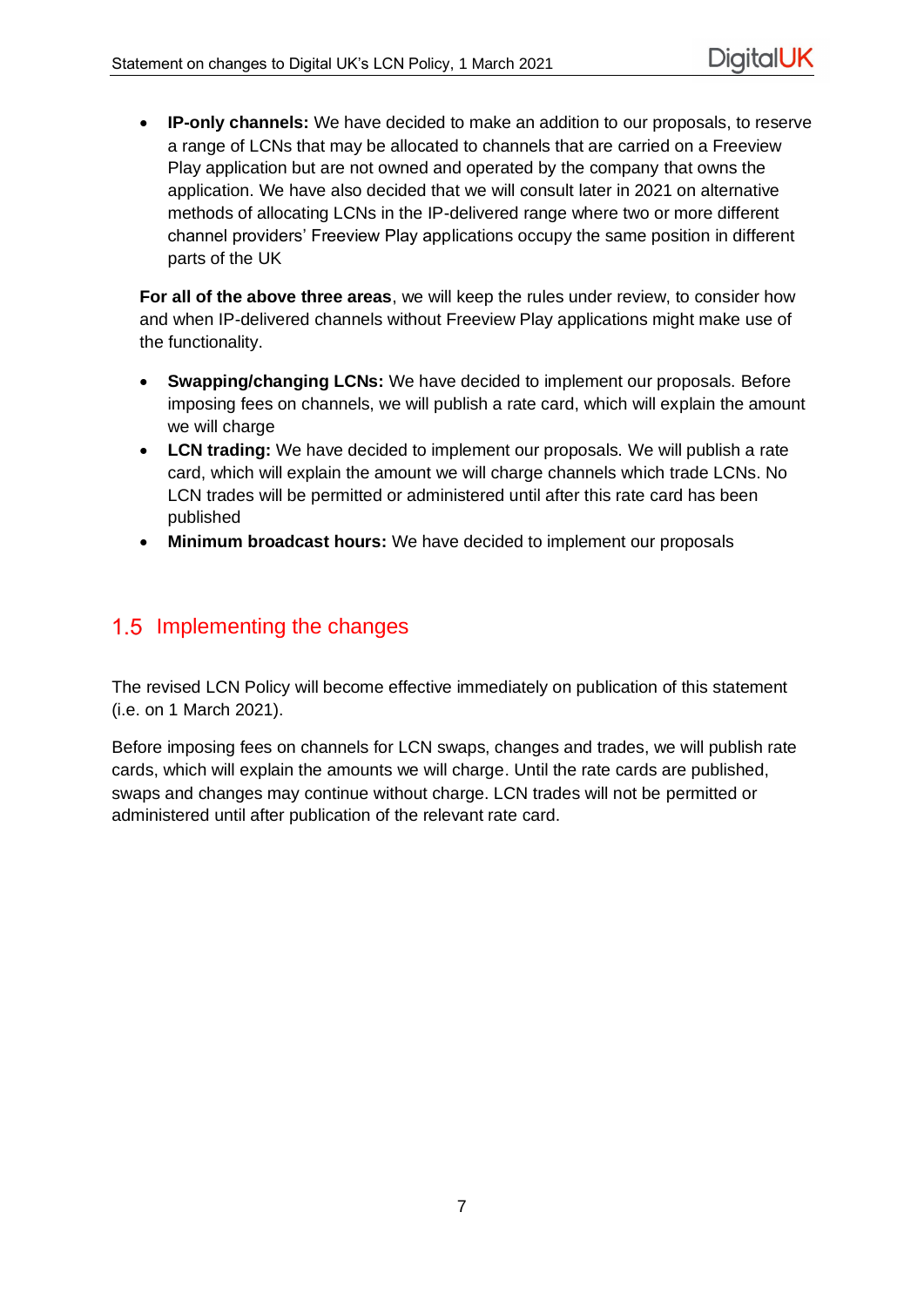# <span id="page-7-0"></span>2 Digital UK's decisions

# <span id="page-7-1"></span>2.1 HD/SD substitution

### <span id="page-7-2"></span>2.1.1 Proposals in the consultation document

- If a channel is available in both SD and HD, then the channel provider may choose for the HD version to appear in the LCN allocated to the SD version on devices that support Channel List Management
- In the case of PSB channels, where an HD version is substituted in the LCN for the SD version, all programming on the HD version must be an exact simulcast of the SD version in order to satisfy Ofcom's PSB prominence requirements that came into effect on 4 January 2021. There may however be differences in promotions, advertisements, and on-screen graphics and idents. For non-PSB channels, there may be some different programming on the HD version, but the HD version must recognisably be a simulcast of the SD version, and this must be reflected in the channel name, and the vast majority of programming
- The HD version of the channel may retain its LCN in the HD area on devices that support this, and may therefore appear twice in the listing (except in the case of Children's and Adult channels)
- The SD version of the channel will appear in the SD Simulcast Area<sup>2</sup> (except in the case of Children's and Adult channels). The SD Simulcast Area will display SD channels in the same order that they appear in the main listing (though for the avoidance of doubt, there will be no numerical correlation between the SD Simulcast Area LCN and the LCN in the main listing)
- For Children's and Adult channels, both the HD and the SD versions of the channel will appear in their relevant content genre, for consumer protection purposes
- Where channels are regionalised (i.e. their content differs in different parts of the UK), channel providers may choose to enable HD/SD substitution in some regions and not others. (For the avoidance of doubt, as per the rule above, the regional HD version of a PSB channel would have to provide exact simulcasts of all programming on the regional SD version.)
- The HD version may be delivered via IP (so long as the channel provider is able to provide us with a technically compliant IP stream; at present, we intend to offer this option to channel providers which have a Freeview Play application, because we have existing processes in place to ensure their streams are fully integrated and tested). The broadcast hours of the IP-delivered HD version of the channel must match the broadcast hours of the DTT-delivered SD version of the channel. Viewers will have the ability to opt out of receiving IP-delivered channels in the main genre listings – Digital UK will ensure that there is a simple and clear process for viewers to control this
- Note that the above rules apply only to devices that support Channel List Management (i.e. certain Freeview Play devices from 2020 onwards). For all other

<sup>&</sup>lt;sup>2</sup> This range was established at LCNs 610-669 as a result of our 2016-17 LCN consultation, which stated: "We may in the future, following a further consultation, decide that HD channels should appear to those viewers who can receive them in the LCN currently allocated to their SD equivalent, with the SD version moving to an area in a much higher LCN. We think it prudent to preserve a space now for an SD simulcast area, in order to keep the option viable."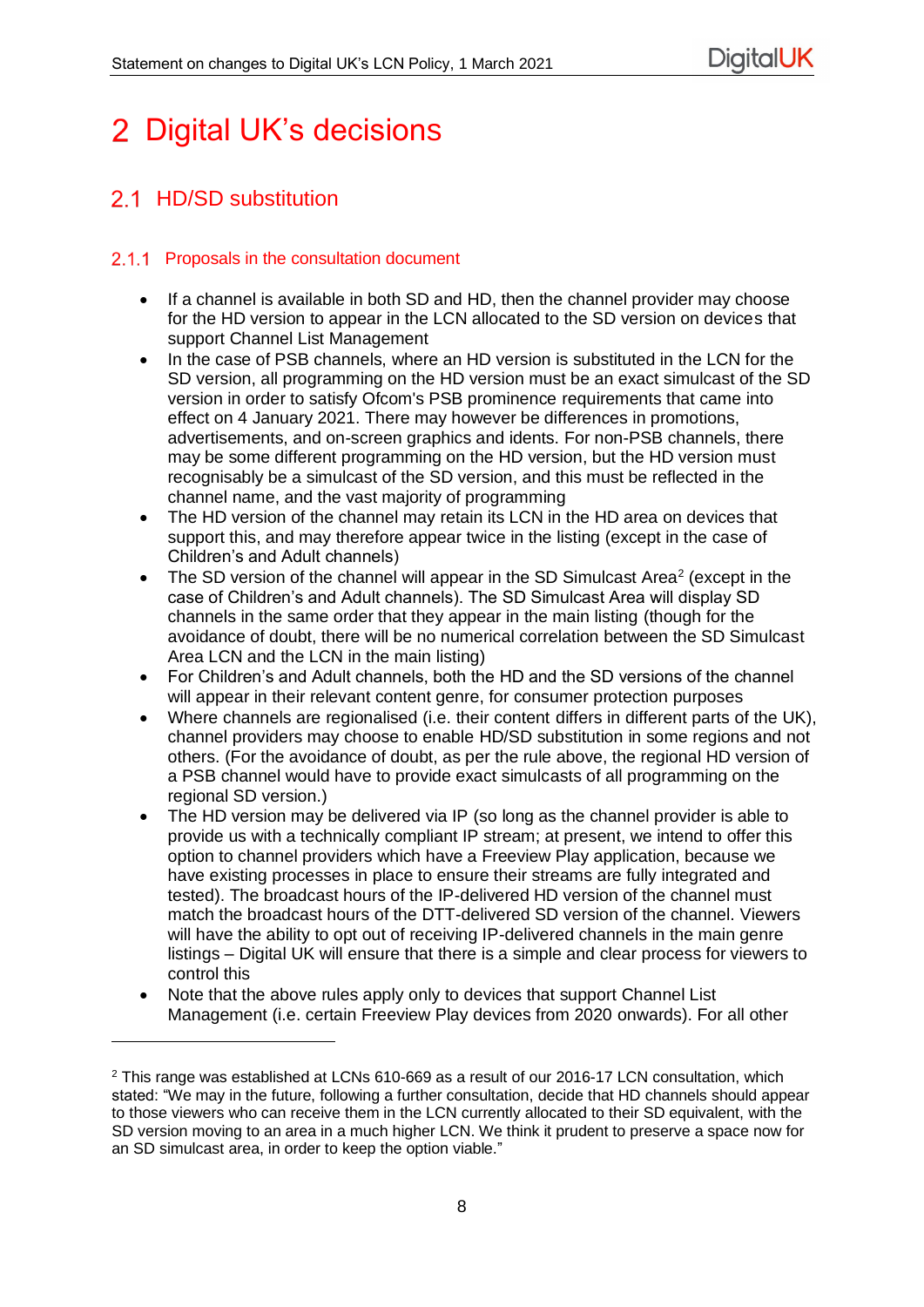devices, the SD and HD versions of the channel will continue to appear in their own allocated LCN, as they currently do.

### <span id="page-8-0"></span>2.1.2 Consultation responses

Three viewers responded to this question, all of whom welcomed our proposals (though one noted disappointment that our proposals did not mention any plans to increase the number of HD channels broadcast via DTT). One viewer commented that viewers would be more likely to watch HD channels if substitution is enabled, "as it is too much bother to scroll down to 101".

A fourth viewer did not comment specifically on these proposals but felt that the HD genre should move to a higher LCN range to create more space in General Entertainment for IPdelivered channels. However, we do not believe the time is right to integrate IP-delivered channels into the main content genres, for reasons discussed in Section [2.2.3](#page-12-0)[2.3.](#page-14-0)

Ten channel providers responded to this question, all of whom agreed with our proposals: BBC, ITV, Channel 4, ViacomCBS, UKTV, Together TV, VOD365, RTE, and two which submitted confidential responses.

The BBC said that viewers "would expect better quality HD versions of channels to be made available in the most prominent positions", and that its experience on other platforms showed that "when we are able to list HD simulcasts in more prominent slots then viewing to those HD services naturally increases".

ITV said: "ITV agrees with DUK's proposal, as long as HD/SD substitution would be at the election of the channel provider (important in particular for providers of PSB channels with additional licence obligations in relation to their SD services only) and could be carried out on a region-by-region basis (important for ITV as not all regional variants of ITV's main channel are available in HD on DTT), as DUK proposes."

Together TV said: "The proposed approach will bring Freeview into line with other TV platforms which have moved to this model already. This move brings viewers the benefits associated with improved HD delivery. Retaining existing HD area LCNs and the new SD area LCNs makes sense for all devices that cannot handle Channel List Management. However the proposal limits the IP delivery of HD channels only to Freeview Play partners. Whilst Digital UK is working hard to reduce the barriers to entry for smaller channels, removing the mandatory requirement to be a Freeview Play partner may make it more feasible for independent channels to provide IP-delivered HD streams and improve their audience offer."

Viacom said "The viewer should be able to keep an SD variant in the lower (i.e., more prominent) LCN slot, should this be their preference. For example, if:

i. The viewer's receiving equipment (television screen and/or STB) either does not fully support, or ceases to support due to malfunction, the presentation of HD DTT services;

ii. The multiplex(es) signal carrying HD services is not available or is weaker in the viewer's area, or as a result of inadequate aerial specification or installation."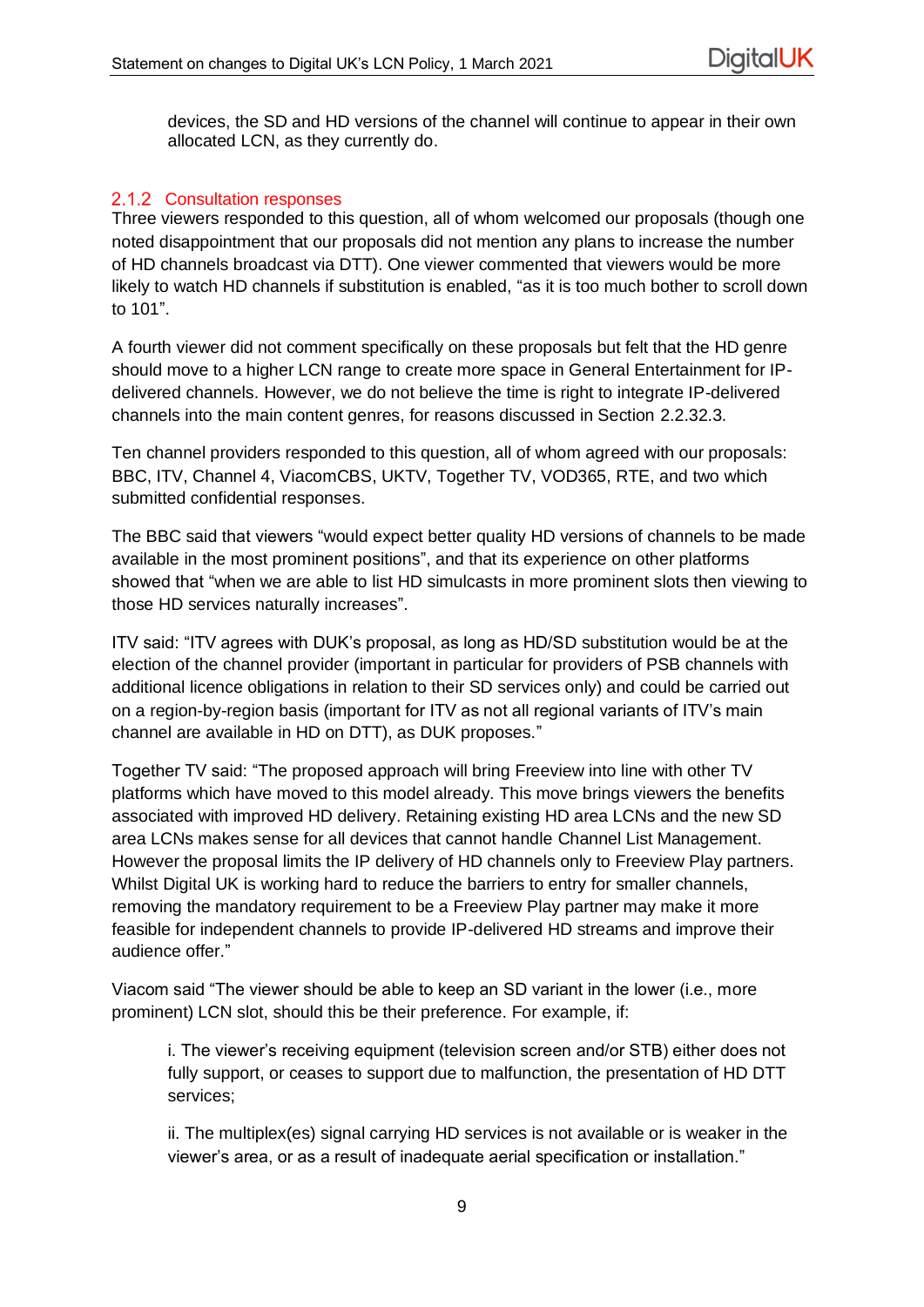One of the confidential responses from a channel provider which supported the proposals noted that "in the event that the IP stream of HD variants fail, it is … important that the SD channel broadcasts in its place", and that "IP channels must also be measurable via BARB".

YouView, Expert Media Partners and MediaPaedia also agreed with our proposals.

Synapse/S&T had no objection to the proposal, so long as the rules do not affect its ability to create and run channels where audio visual content is delivered over IP but access is enabled via an MHEG or HbbTV application which is broadcast over DTT. We can confirm that our proposals would have no effect on such services.

The BBC noted that our proposals would permit dual listing of some services on some devices: "The HD version of the channel may retain its LCN in the HD area on devices that support this, and may therefore appear twice in the listing (except in the case of Children's and Adult channels)". The BBC raised concerns about manufacturers' ability to implement such dual listing, and stated that its preference would be for there to be no dual listing. The BBC encouraged Digital UK to work closely with manufacturers.

Canis Television and Media agreed with our proposals in part, saying "we strongly support the option to allow HD services to broadcast on LCNs that are not explicitly reserved for just HD services". However, they said: "we do not think that HD substitution should be reserved only for Freeview Play channels – it should be open to all broadcasters who can provide a suitable feed."

A confidential response from an industry stakeholder did not comment specifically on this question, but in its responses to other proposals it also disagreed with some options only being offered at this time to channels which have a Freeview Play application, stating: "Neither high definition (HD) or standard definition (SD) versions of channels delivered via IP can reasonably be restricted by DUK members to services which pay for a Freeview Play application, being the licensed technology of DUK or its connected parties." The response suggested that streams could be delivered using any technology that complies with the DTG's D-book specifications.

### <span id="page-9-0"></span>2.1.3 Consideration of responses

All responses to this question agreed with the vast majority of our proposals regarding HD/SD substitution; however, Canis Television and Media argued that any broadcaster which provides a suitable feed (not just those with a Freeview Play application) should have the opportunity to enable HD/SD substitution via IP. Together TV expressed similar views, as (by implication) did a confidential response from an industry stakeholder.

We have carefully considered the views of Canis Television and Media, Together TV and the other industry stakeholder in this regard. However, we have concluded that it is appropriate for the time being to require that for HD/SD substitution channel providers must provide a feed via a Freeview Play application.

Since the launch of Freeview Play, more than 70 different models of Freeview Play device have been produced, with more launching all the time. Digital UK must ensure that each channel provider's IP-delivered streams are interoperable with each Freeview Play device,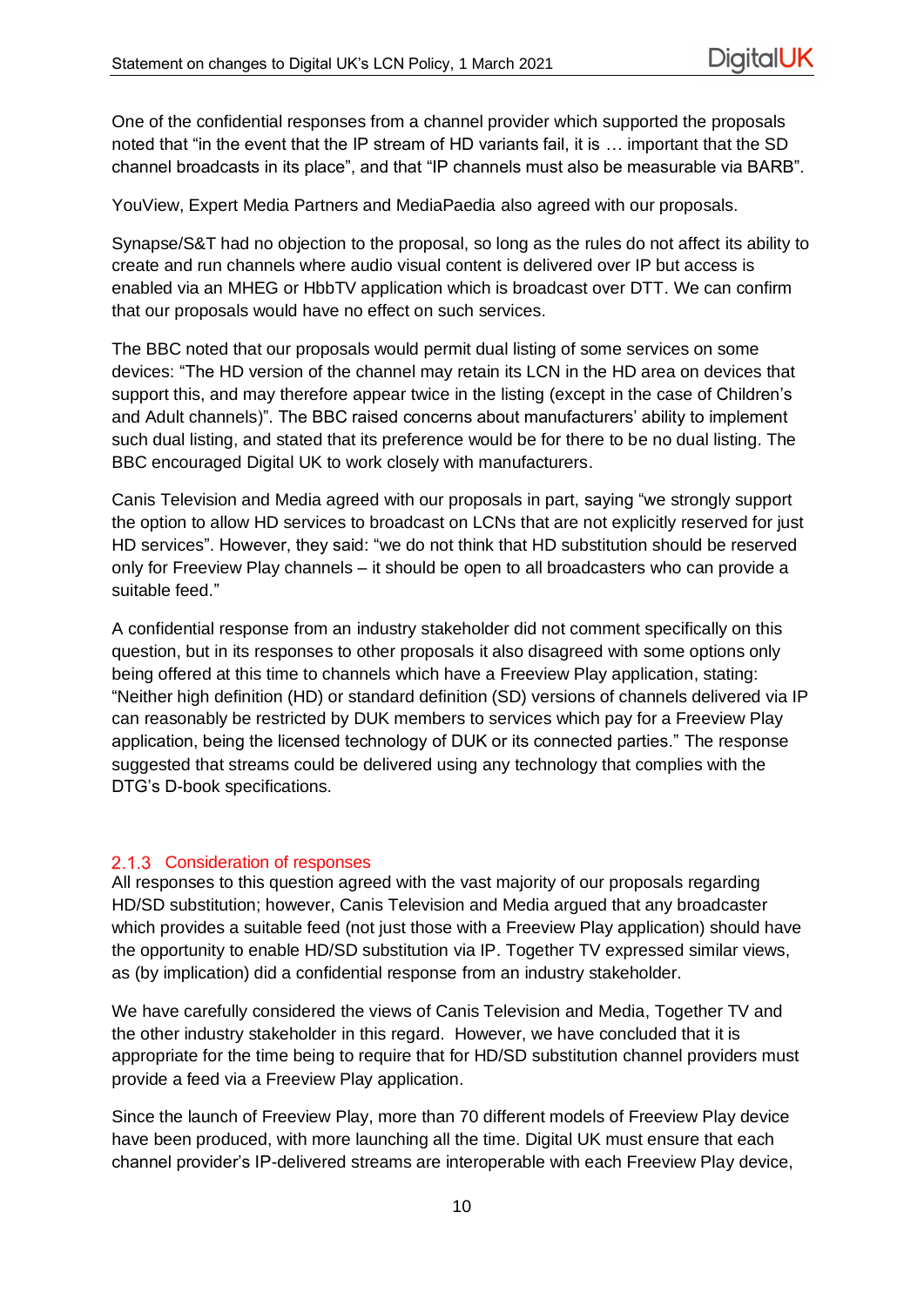and with our Channel List Management (CLM) technology, to avoid causing potentially serious issues with viewers' equipment.

Digital UK already has well-developed processes in place to ensure interoperability of all Freeview Play applications with all Freeview Play devices and with our CLM technology. Those processes can readily be used to deliver substitution of IP-delivered HD channels for channels with a Freeview Play application. By contrast, substitution of IP-delivered HD channels for channels that do not have a Freeview Play application would necessitate significant technical and operational development by Digital UK in order to ensure that interoperability was maintained. We anticipate, however, that as technologies mature and we develop new processes to ensure interoperability, there may be scope over time to extend IP-delivered HD substitution to channels without a Freeview Play application.

The confidential respondent's suggestion (in response to a different question) that we rely on streams complying with the DTG's D-book (a set of standards for DTT broadcasters and receivers) would not resolve the interoperability issue as CLM is not covered by the D-book.

With regard to the BBC's concerns about dual listing, we will work closely with manufacturers on this issue. The LCN Policy will permit dual listing, but only on devices that support it, and no broadcaster will be obliged to enable dual listing of its services.

We note Viacom's argument that viewers with unreliable HD reception should be able to choose to retain the SD version of the channel at the lower LCN, and a confidential respondent's argument that "in the event that the IP stream of HD variants fail, it is … important that the SD channel broadcasts in its place". Such cases are an important part of our technical planning for implementation of CLM, and before any broadcaster chooses to enable HD/SD substitution for its channels, we will advise on the steps we have taken.

We are not in a position to advise on how BARB ratings would be measured, but we appreciate this will be an important consideration for channel providers when deciding if they wish to enable the feature.

### <span id="page-10-0"></span>2.1.4 Digital UK's decision

We have decided to implement the proposals.

We will keep the rule under review, in particular to consider how and when IP-delivered HD streams from channels without Freeview Play applications might make use of HD/SD substitution.

### <span id="page-10-1"></span>2.2 IP fallback channels

#### <span id="page-10-2"></span>2.2.1 Proposals in the consultation document

• If a channel qualifies for an LCN within a particular region of the UK, then the channel provider may choose to display the channel via IP on that LCN within that region – including to devices that are not connected to an aerial (so long as the channel provider is able to provide us with a technically compliant IP stream; at present, we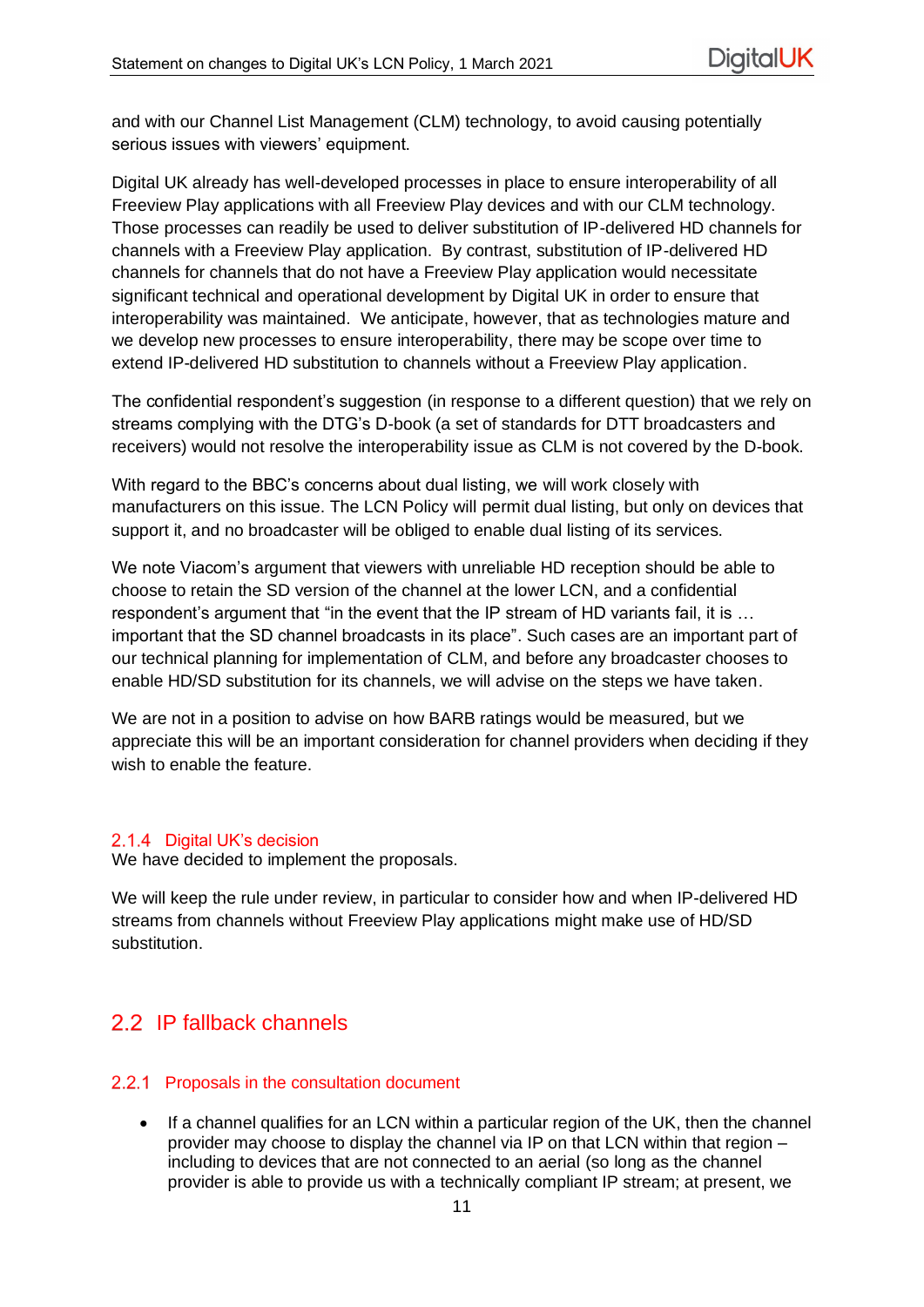intend to offer this option to channel providers which have a Freeview Play application, because we have existing processes in place to ensure their streams are fully integrated and tested)

- For the purpose of this rule, 'region' will be defined as the Service Information ('SI') region that is used for the purpose of the DTT listing. A footnote will state that viewers in the Channel Islands and South Lakes, whose SI regions only include three multiplexes, will for the purpose of this rule be treated as if their SI region included the six UK-wide multiplexes
- For the avoidance of doubt, where PSB channels share an LCN, no PSB may display IP-delivered content on the LCN in regions where the LCN is allocated to another PSB. (For example, Channel 4 may not use LCN 4 in Wales, where LCN 4 is allocated to S4C.) Local TV services with LDTPS licences may use their LCN to display IP-delivered content within the region covered by their LDTPS licence
- IP fallback channels would need to be appropriately licensed as per paragraph 2.6 of the existing LCN Policy
- The broadcast hours of the IP-delivered version of the channel must match the broadcast hours of the DTT-delivered version of the channel
- For the avoidance of doubt, if a channel ceases to be eligible for an LCN in a genre that requires a minimum number of hours to be broadcast via DTT (as per paragraph 2.3 of the LCN Policy, which we propose to amend as per section **Error! Reference s ource not found.** of this consultation), then the channel may no longer use that LCN to display the channel via IP
- Viewers will have the ability to opt out of receiving IP-delivered channels in the main genre listings – Digital UK will ensure that there is a simple and clear process for viewers to control this

### <span id="page-11-0"></span>2.2.2 Consultation responses

One viewer responded to this question, and agreed with our proposals but felt that all Freeview Play devices should be made capable of receiving IP fallback channels, and not just newer models.

Eleven channel providers responded to this question, ten of whom agreed with our proposals: BBC, ITV, Channel 4, ViacomCBS, UKTV, Together TV, VOD365, RTE, and two which submitted confidential responses.

The BBC said the proposals would "increase the content offer to a gradually increasing number of existing Freeview homes".

Both the BBC and Together TV noted that viewers who rely on metered broadband connections should receive a warning that viewing over IP could increase their data usage, and Together TV said we should provide "clear opt out options should people feel unable to afford the internet costs."

Another confidential response from a channel provider sought clarification on the proposal, asking whether channels which are carried on Arqiva's COM7 multiplex would be receivable via IP in areas which are not currently covered by that multiplex.

YouView, Expert Media Partners and MediaPaedia also agreed with our proposals.

Synapse/S&T had no objection to the proposal, so long as the rules do not affect its ability to create and run channels where audio visual content is delivered over IP but access is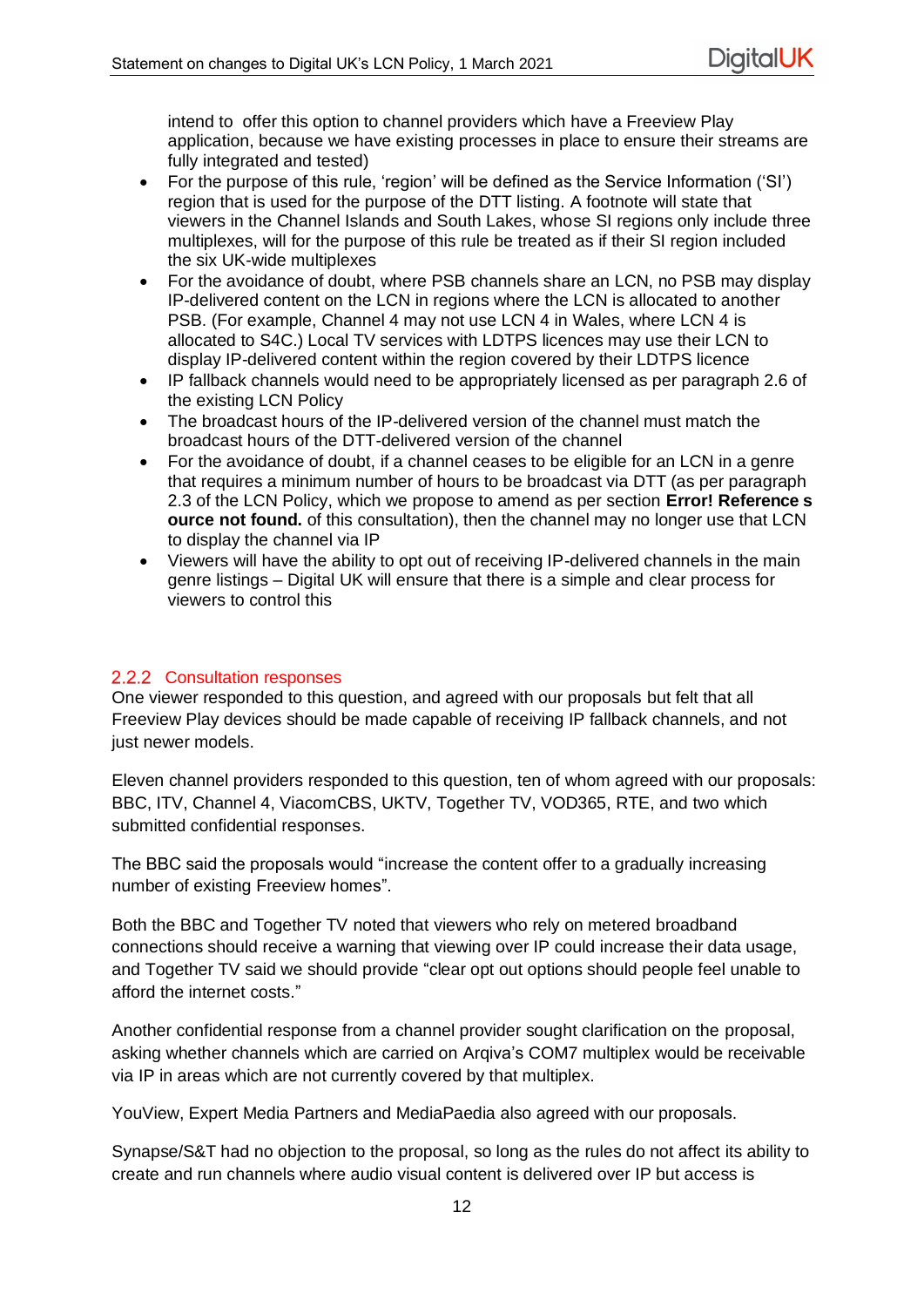enabled via an MHEG or HbbTV application which is broadcast over DTT. VOD365 also requested clarification on this point. We can confirm that our proposals would have no effect on such services.

Canis Television and Media agreed with our proposals in part, but submitted that: "We feel that any LCN only available in a specific region should additionally be permitted to be used nationally for the operation of an IP service. For example, we operate or manage a range of services on the G-MAN multiplex in the Greater Manchester area – these LCNs can only be received in this geographic area. We feel these channels should be able to be received by IP in other areas that are not covered by the traditional broadcast."

A confidential response from an industry stakeholder disagreed with our proposals, arguing that:

- "Any channel with a national LCN allocation (i.e. available to the majority of UK viewers and broadcasting in all four nations of the UK) should be available via IP to all UK and Crown Dependency viewers at the discretion of the channel operator", and
- "Any channel with a non-national LCN (including but not limited to local TV services), should be available to the whole of any SI region in which it is available via IP at the discretion of the channel operator, subject to approval by the relevant multiplex provider for that service"

The confidential respondent also argued that IP fallback should not just be available to Freeview Play channels but to any channel that can provide a D-book compliant stream.

### <span id="page-12-0"></span>2.2.3 Consideration of responses

The clear majority of responses to this question agreed with our proposals.

Alongside the weight of responses, we have also considered the merits of arguments and any evidence presented by respondents.

We note a viewer's request that IP fallback technology be made available to all Freeview Play devices, and not just newer models. This would be a matter for manufacturers, not Digital UK. However, we understand that it is not feasible for manufacturers to update their older devices to support the feature.

We note the BBC and Together TV's concerns about the potential impact on viewers' broadband data usage, and we confirm that Digital UK will ensure that there is a simple and clear process for viewers to opt out of receiving IP-delivered services.

Canis Television and Media argued that a channel which broadcasts via DTT to Manchester only should be available, via IP, on the same LCN throughout the UK. This would, in effect, mean that LCNs in the main General Entertainment genre would be occupied by IPdelivered channels in the vast majority of the UK. We noted in the consultation document that we believe it is appropriate, in current market conditions, for IP delivered channels to continue to have their own range within the listing, rather than being integrated into the content genre listings with DTT-delivered channels, because the market for purely IPdelivered channels is still nascent. A minority of televisions and set top boxes support these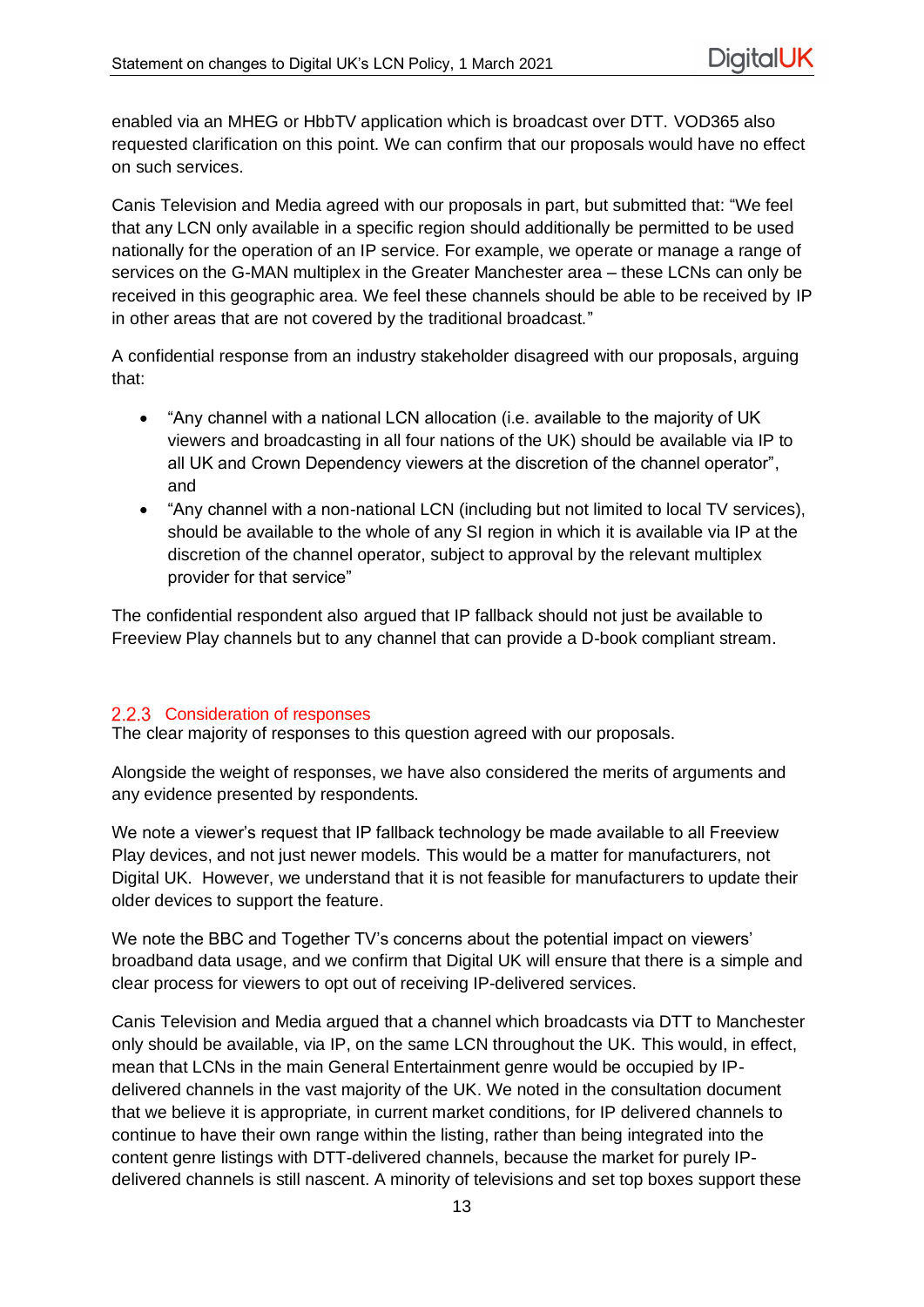channels, and 20% of the UK population are still non or narrow users of the internet. We therefore do not agree with Canis's suggestion. However, we will keep this under review and consider it alongside any future proposals to integrate IP-delivered channels into the main genre listings.

The confidential respondent argued that all non-national services, including local TV services, should be able to use IP fallback to broadcast throughout the SI region in which they are available on DTT. Our proposals envisaged that in general non-national channels should be able to use IP fallback within the SI region in which they are available. However, it is not practicable to extend this to allow local TV services to use IP fallback throughout the SI region in which the service is licensed for the reason that many SI regions include multiple local TV licensees. If those local services were all permitted to use IP fallback through their SI region, this would give rise to a clash of LCN allocations between local TV services within an SI region. We have therefore decided maintain our proposal that local TV services should be entitled to use IP fallback only in the area covered by their LDTPS licence.

In response to the further submission of the confidential respondent that any channel with a national LCN allocation (i.e. available to the majority of UK viewers and broadcasting in all four nations of the UK) should be available via IP to all UK and Crown Dependency viewers at the discretion of the channel operator, we acknowledge that the proposals as drafted in the consultation document would, in practice, have meant that certain channels with a national LCN allocation which are broadcast via DTT to the majority of the UK would not be able to make use of IP fallback to cover the rest of the UK. Having considered the position carefully, we believe that it would be in the best interests of viewers for such channels to be able to use IP fallback, and have therefore amended the proposed rule to permit channels which qualify for an LCN within at least three of the four nations of the UK to make use of IP fallback. In practice, this will mean that channels broadcast on the COM7 multiplex will be eligible to use IP fallback to achieve full national coverage. Channels which are broadcast via DTT in only one or two nations of the UK, and which are therefore not eligible to use IP fallback, may choose to provide a compliant IP stream in order to reach the whole of the UK; if so, this IP stream will be allocated an LCN in the IP-delivered range (see section [2.3.4\)](#page-19-0).

### <span id="page-13-0"></span>2.2.4 Digital UK's decision

We have decided to amend the proposals, as follows:

- The following rules govern the use of "IP fallback" for channel providers which are able to provide us with a technically compliant IP stream; at present, we intend to offer this option to channel providers which have a Freeview Play application, because we have existing processes in place to ensure their streams are fully integrated and tested
- If a channel qualifies for an LCN in at least three of the four nations of the UK (England, Scotland, Wales and Northern Ireland), then the channel provider may choose to display the channel via IP across the UK plus the Channel Islands and Isle of Man on that LCN, including to devices that are not connected to an aerial, and to devices that are not able to receive that channel via DTT from a transmitter
- If a channel qualifies for an LCN within an SI region, then it may choose to display the channel via IP within that SI region on that LCN, including to devices that are not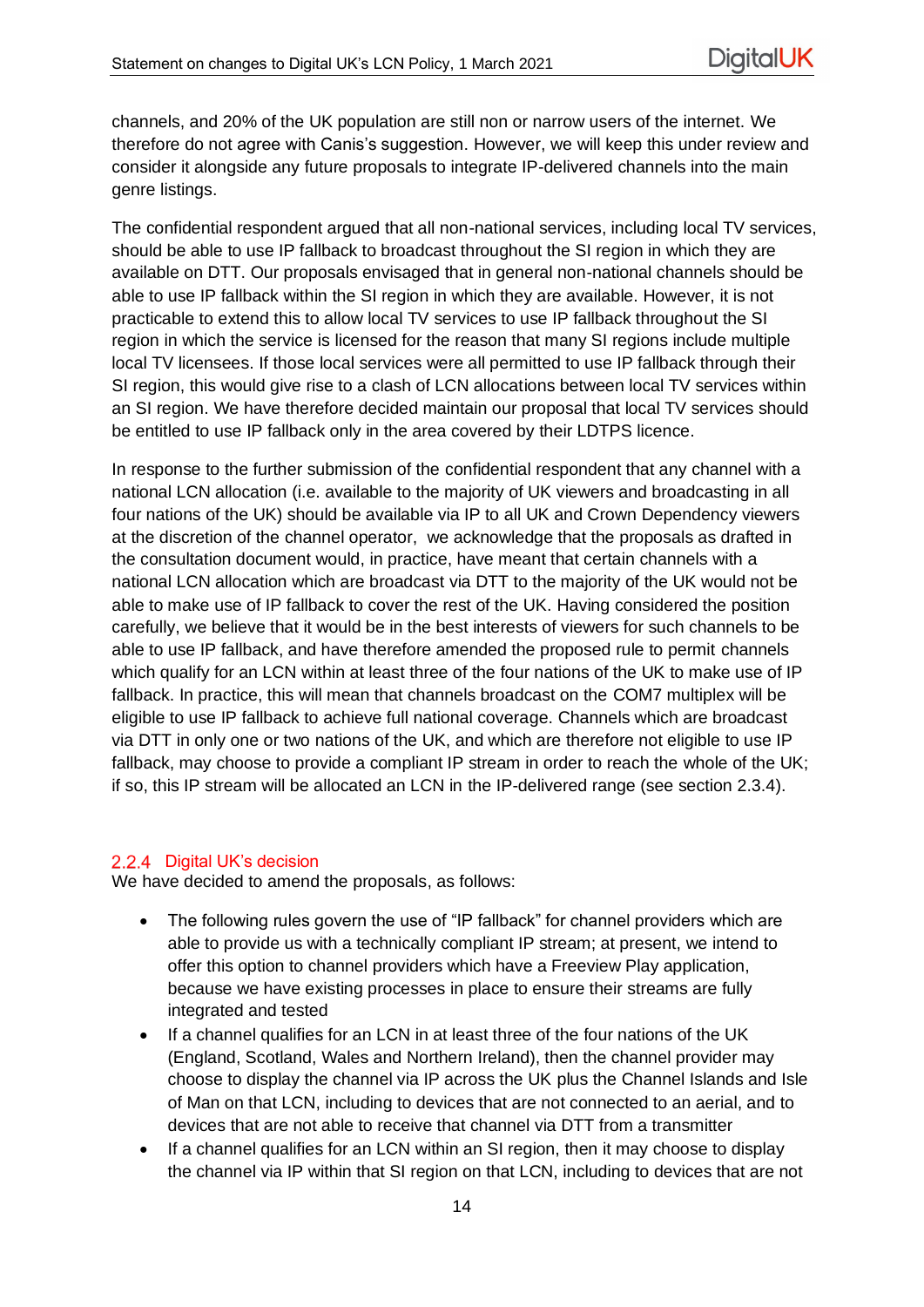connected to an aerial, and to devices that are not able to receive that channel via DTT from a transmitter

- For the avoidance of doubt, where PSB channels share an LCN, no PSB may display IP-delivered content on the LCN in regions where the LCN is allocated to another PSB. (For example, Channel 4 may not use LCN 4 in Wales, where LCN 4 is allocated to S4C.) Local TV services with LDTPS licences may use their LCN to display IP-delivered content within the region covered by their LDTPS licence
- IP fallback channels would need to be appropriately licensed as per paragraph 2.6 of the existing LCN Policy
- The broadcast hours of the IP-delivered version of the channel must match the broadcast hours of the DTT-delivered version of the channel
- For the avoidance of doubt, if a channel ceases to be eligible for an LCN in a genre that requires a minimum number of hours to be broadcast via DTT, then the channel may no longer use that LCN to display the channel via IP
- Viewers will have the ability to opt out of receiving IP-delivered channels in the main genre listings – Digital UK will ensure that there is a simple and clear process for viewers to control this

We will keep the rule under review, to consider how and when channels without Freeview Play applications, and channels that are carried on local multiplexes, should be able to use IP fallback.

# <span id="page-14-0"></span>2.3 IP-delivered channels

### <span id="page-14-1"></span>2.3.1 Proposals in the consultation document

- Channels that deliver content solely by IP will be allocated LCNs within the 300-599 range, within genres
- The genre ranges will be as follows:

| <b>General Entertainment</b> | 300-449 |
|------------------------------|---------|
| Children's                   | 450-499 |
| <b>News</b>                  | 500-599 |

- We will amend Paragraphs 2.2 of the LCN Policy, to state that to be eligible for an LCN, an IP-only channel will be required to have:
	- o a Freeview Play Content Provider agreement with Digital UK
	- o a valid broadcasting licence (or equivalent authorisation) permitting the channel to broadcast on the Freeview Play platform in the UK; and
	- o arrangements for providing EPG schedule data (a 'schedule provider agreement').

We will amend Paragraph 2.3 of the LCN Policy, to state that the minimum broadcast hour requirement will apply to IP-only channels. (We are proposing to increase the requirement to 6 hours per day – see section 3.6 below.)

- We will state that paragraphs 5.1 to 5.12 of the LCN Policy do not apply to channels delivered solely by IP
- We will add these rules for the allocation of LCNs to IP-only channels: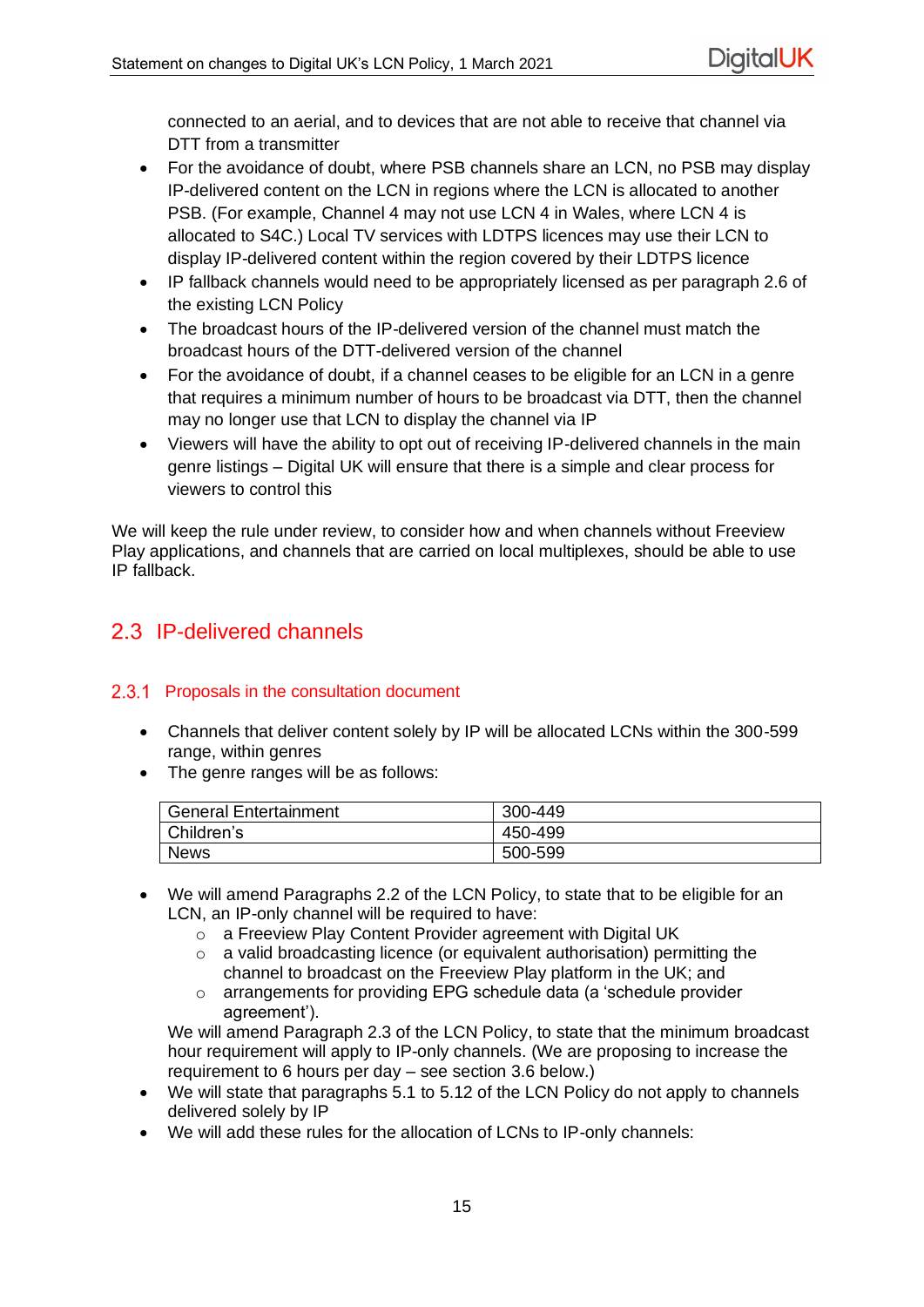- $\circ$  Each channel provider with a Freeview Play app will be allocated ten LCNs in the IP-delivered General Entertainment range, five LCNs in the IP-delivered Children's range, and five LCNs in the IP-delivered News range
- $\circ$  The LCNs will be allocated in the order that the apps appear on Freeview Play devices (i.e. the BBC's LCNs will be first, followed by ITV's, then Channel 4, etc). If there are regional differences in the ordering of Freeview Play apps, the LCNs will be allocated in the order that apps appear to the majority of the UK
- o The channel provider may choose to use these LCNs for IP-delivered channels that appear on its player, and that it owns and operates. If the channel provider does not use the LCNs, then those LCNs will remain vacant

### <span id="page-15-0"></span>2.3.2 Consultation responses

One viewer responded to this question, and did not agree with our proposals, arguing that IP-delivered services should be integrated into the main content genres.

Ten channel providers responded to this question, six of whom agreed with our proposals: BBC, ITV, Channel 4, Together TV, RTE, and one which submitted a confidential response.

ITV said: "This will broaden the range of channels available on the Freeview Play platform."

Together TV asked Digital UK to consider allowing non-Freeview Play channel providers to widen the proposals "so that it is not mandatory for a channel provider to be a Freeview Play Content Provider". Together TV also requested clarity on the rationale for allocating blocks of LCNs to Freeview Play channel providers, and on "the anticipated use of these first 50 general entertainment channels by the PSBs whether they will be used for regional variations, pop-up services, to migrate existing portfolio channels from DTT or to launch brand new services."

YouView, Expert Media Partners and MediaPaedia also agreed with our proposals. However, Expert Media Partners noted "we believe that limiting access to channel providers that have a Freeview Play agreement is likely to be a restriction that will seem out-of-date very quickly, as there is an increasing range of high-quality IP channels likely to be of interest to Freeview viewers. We are also concerned that this limitation may seem discriminatory to some international channels seeing low-cost access to the diverse ethnic groups that make up the audience on the UK's biggest platform."

Synapse/S&T had no objection to the proposal, so long as the rules do not affect its ability to create and run channels where audio visual content is delivered over IP but access is enabled via an MHEG or HbbTV application which is broadcast over DTT. VOD365 also requested clarification on this point. We can confirm that our proposals would have no effect on such services.

The BBC suggested that the first LCN in each genre within the IP range should be reserved for future innovations (in a similar way to which LCN 100 is used for the Explore Freeview Play app).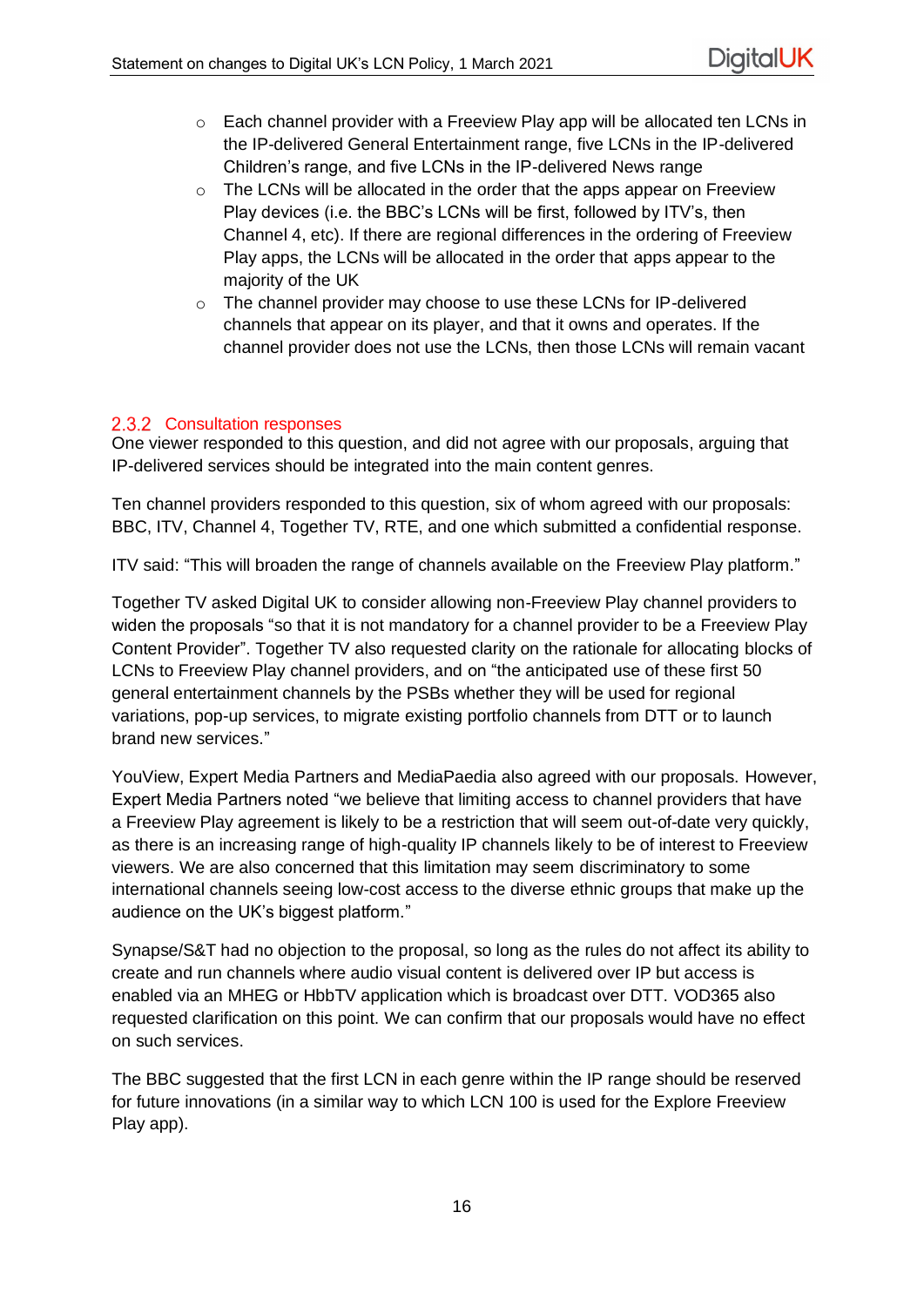ViacomCBS agreed with most of our proposals but said "IP channels delivered via an LCN allocated under this proposal [should] not [be] limited solely to those owned and operated by the channel provider".

ViacomCBS also requested clarification that "the requirement to hold 'a valid broadcasting licence (or equivalent authorisation)' [would] not go beyond the minimum requirements of regulation or legislation relevant to IP channel distribution via the Freeview Play platform" – we confirm that it will not.

Canis Television and Media agreed with our proposals in part, but said: "The option to launch IP only channels, without a corresponding over-the-air element, on LCN's 300-599 should not just be open to broadcasters who are also part of Freeview Play. However, we do not believe this is practical without further criteria being set to avoid an influx of low-value services, and to the detriment of existing services and multiplex operators."

A confidential response from an industry stakeholder disagreed with our proposals, saying: "Neither high definition (HD) or standard definition (SD) versions of channels delivered via IP can reasonably be restricted by DUK members to services which pay for a Freeview Play application, being the licensed technology of DUK or its connected parties." The response also said: "Where HD or SD IP streams are delivered using any DTG D-book compatible technology then it is not objectively justifiable for DUK members to refuse to allow a consistent UK-wide LCN to be released for that purpose. To fail to do this would be to unduly promote DUK's own technology over established alternatives, against the interests of DTT end users."

UKTV raised a concern that the position of player apps on Freeview Play could change. Player apps are ordered according to the channel providers' lowest-numbered LCN on the DTT platform, subject to the channel being available across the UK. UKTV pointed out that the lowest-numbered LCNs could change (particularly if LCN trading is permitted, as per section [2.5](#page-23-0) of this statement), and that "any slot changes could alter the order of the Freeview Play apps and subsequently the IP-delivered channels, meaning that multiple blocks of up to 10 IP-delivered channels could move at any one time and on a frequent basis." UKTV felt this would be disruptive to viewers and asked Digital UK "to consider whether an alternative methodology that would cause less disruption for viewers should be applied to determine the ordering of linear IP-delivered channels". UKTV also noted that Digital UK has not to date published the methodology used to determine the ordering of Freeview Play apps.

A confidential response did not agree with our proposal that "If there are regional differences in the ordering of Freeview Play apps, the LCNs will be allocated in the order that apps appear to the majority of the UK". It argued that this could undermine the prominence of public service broadcasters. The response recognised "the benefit of IP channels having the same numbers as far as possible around the UK", but felt that "alternative and better" methodologies were available. Either:

(i) Where two channel providers occupy the same position in the Freeview Play apps list in different parts of the UK, they should share the banks of IP channel LCNs, or

(ii) LCNs for IP-delivered services may be allocated in the order that the apps appear to the majority of the UK, but the methodology for determining the position of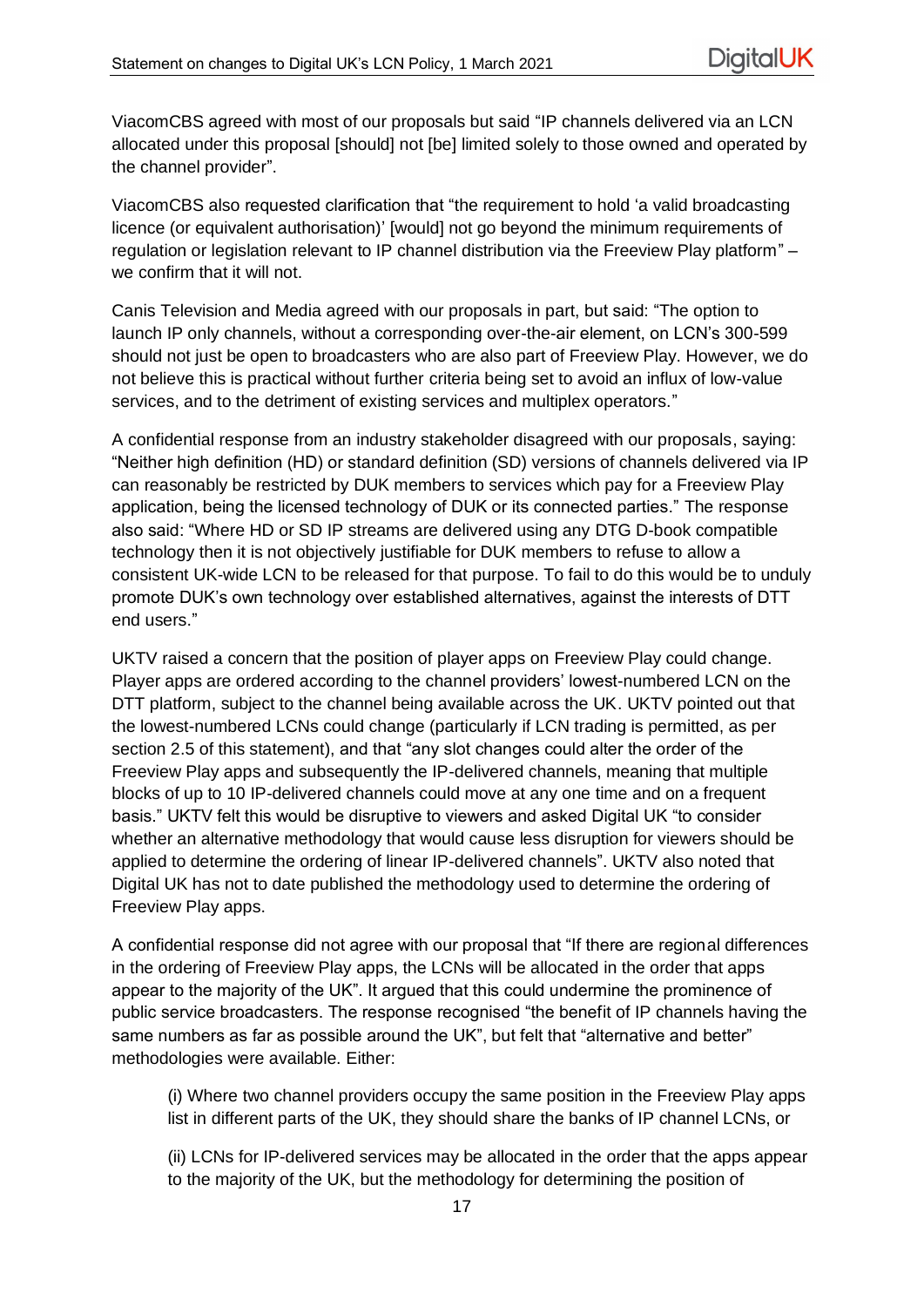Freeview Play apps should change. If a public service broadcaster has an LCN in one or more nation of the UK but not the whole of the UK, then the rule should be:

- In each nation of the UK, apps are ordered according to the broadcaster's lowest LCN in that nation, except
- Where a public service broadcaster's app is available in nations where the broadcaster does not have an LCN, that app should appear directly after the other public service broadcasters' apps and ahead of all non-public service broadcasters' apps

VOD365 said that "a channel should be in a position to make an application for an LCN irrespective of whether it is a DTT or IP Linear Channel and for the purposes of viewer ease of use, these should be allocated within the genre range. The criteria that DUK should apply when allocating an LCN is whether the channel adds sufficient value and differentiation to meet viewer needs."

UKTV also requested clarification on one point: "The consultation document does not propose amending the LCN Policy to state that to be eligible for an LCN, the IP-only channel must be streamed through the relevant Freeview Play app, although we understand that in practice this will be a technical requirement. We invite Digital UK to confirm if this will be a technical requirement, and if so, explore alternative technical means that would allow broadcasters of eligible IP-only channels to deliver content by IP without such delivery being facilitated by the relevant Freeview Play app."

### <span id="page-17-0"></span>2.3.3 Consideration of responses

The clear majority of responses were in favour of our proposals.

Alongside the weight of responses, we have also considered the merits of arguments and any evidence presented by respondents.

We note a viewer's suggestion that IP-delivered channels should be integrated into the main content genres. As noted in Section [2.2.3,](#page-12-0) we do not believe the time is right for such integration, but we will keep this under review.

A number of respondents (Canis Television and Media, Together TV, YouView, UKTV, Expert Media Partners, MediaPaedia and a confidential response by an industry stakeholder) questioned our proposal that to be eligible for an LCN an IP-only channel must have a Freeview Play content provider agreement. We explained in section 2.1.3 in relation to SD/HD substitution why it is necessary to require a Freeview Play app for the purposes of enabling HD substitution. The same rationale applies more widely in relation to the allocation of LCN for IP-delivered channels. At present, use of the Freeview Play app is the only way that Digital UK can ensure IP-delivered streams are compatible with every Freeview Play device to avoid potentially serious issues with viewers' equipment. We are however keeping the position under review as explained in section [2.1.3.](#page-9-0)

We do not agree with the confidential respondent's argument that "where HD or SD IP streams are delivered using any DTG D-book compatible technology then it is not objectively justifiable for DUK members to refuse to allow a consistent UK-wide LCN to be released for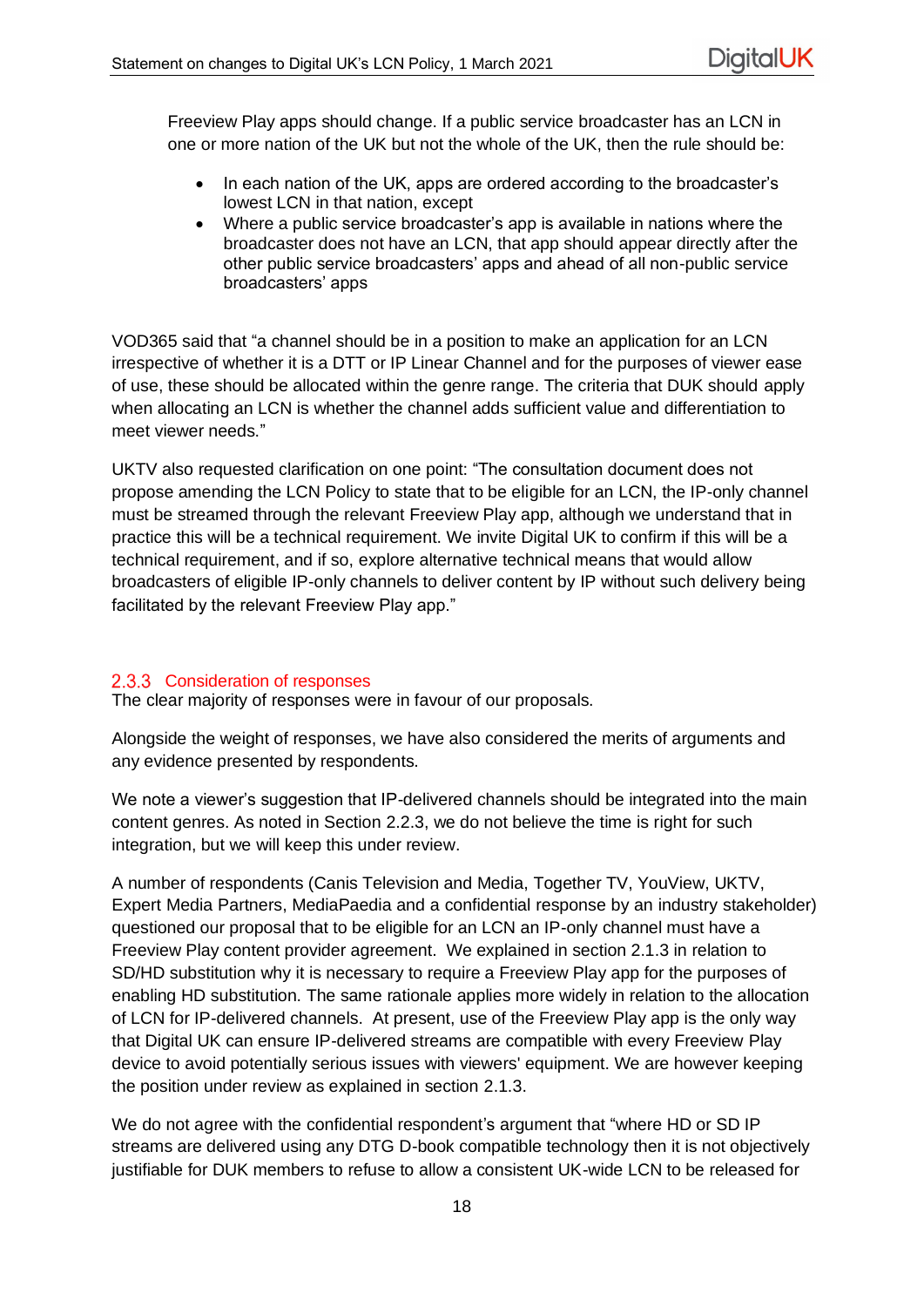that purpose. To fail to do this would be to unduly promote DUK's own technology over established alternatives, against the interests of DTT end users".

Our proposals will not affect the ability that channel providers have had for a number of years to offer IP-streamed services using non-Freeview Play, D-Book-compatible technologies. There are several channels where audio visual content is delivered over IP but access is enabled via an MHEG or HbbTV application which is broadcast over DTT. These are typically allocated LCNs in the "Streamed" section of the EPG, but where they are Children's channels (e.g. Ketchup) or Adult channels (e.g. Xpanded 2), they are allocated LCNs within the relevant content genre.

Regarding Together TV's question of why LCNs would be allocated in blocks to Freeview Play channel providers, it has long been our view that it is in the best interests of viewers for channels within the same 'family' to be grouped together, and we believe we should take the opportunity to order these new channel ranges accordingly. Together TV also requested insight into the "anticipated use" of these LCNs by the BBC, ITV, Channel 4 and Channel 5; we do not have any such information to share at this time.

Digital UK agrees with UKTV that, since the order of Freeview Play apps will determine the order of IP-delivered LCNs, we should publish the methodology used to determine the ordering of the Freeview Play apps.

Regarding UKTV's concern that Freeview Play apps will change position "on a frequent basis", we acknowledge the potential for viewer disruption but the evidence to date suggests that such changes will be rare. UKTV rightly points out that, if we lift the restriction on LCN trading, it is possible that such changes will become more frequent. However, the position of Freeview Play apps is determined by channel providers' lowest-numbered LCN: these are of high value to content providers, so while we acknowledge that they may change from time to time, we do not expect this to be frequent.

We note the points made in a confidential response about regional differences in the ordering of Freeview Play apps and the effect that may have on LCN allocation to IPdelivered channels. We believe that the alternative proposals suggested by the respondent may be worthy of further consideration and that other alternative approaches may also be possible. Given that stakeholders have not yet had a chance to comment on those alternative approaches, we consider that it would be appropriate to consult further on those alternatives. However, we are also aware that some Freeview Play channel providers might wish to launch channels in the IP range in the near future. Accordingly, there is a need to put in place rules to facilitate those launches as soon as possible. We have therefore decided to launch the 300-599 range for IP-delivered channels in accordance with our proposal immediately but to consult further later in 2021 on the question of alternative approaches to the allocation of LCNs for IP-delivered channels where there are regional differences in the ordering of Freeview Play apps.

We note ViacomCBS's suggestion that "IP channels delivered via an LCN allocated under this proposal [should] not [be] limited solely to those owned and operated by the channel provider". Our rationale for offering 'blocks' of adjacent LCNs to channel providers is that it is in the interest of viewers for channels from the same 'family' to be grouped together where possible. (For the same reason, we will not permit LCN trading within those blocks of LCNs.)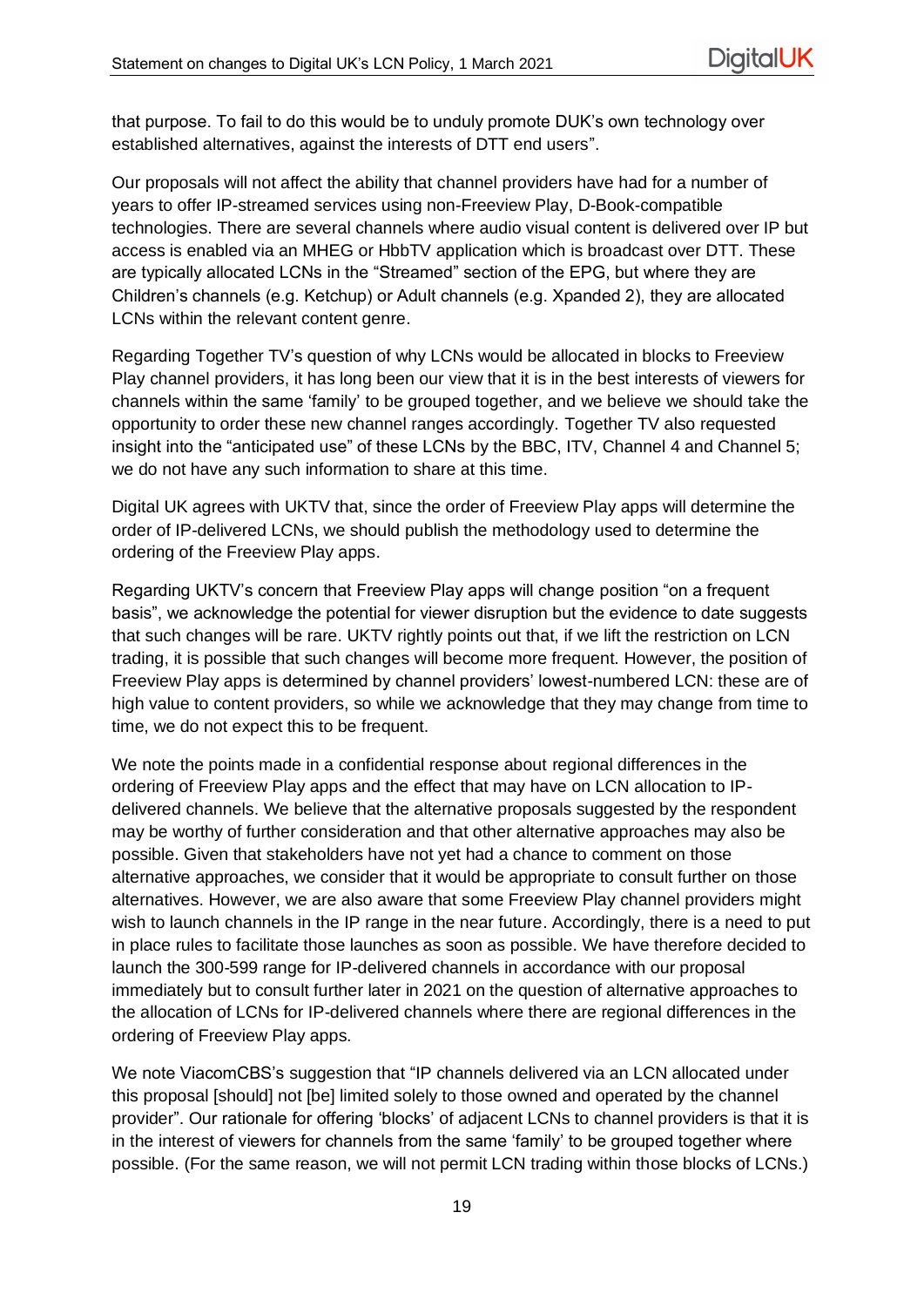However, we recognise that some Freeview Play apps carry IP channels which are not owned and operated by the channel provider, and that such channels could be technically and operationally compatible with the Freeview Play platform. We will therefore reserve LCNs in the General Entertainment, Children's and News sections of the IP-delivered range, which may be allocated to such channels.

Under current market conditions, with many viewers still unable to connect their television or set-top box to the internet, we do not agree with the suggestion made by VOD365 and a viewer that LCNs should be allocated within genre ranges regardless of the technology used to broadcast the channels. However, as we noted in our consultation document, we recognise that the market is evolving, and that viewers will increasingly notice little difference between IP-delivered, Streamed, and DTT-delivered channels. We will continue to review the market conditions and assess whether, and when, we should consult on the question of whether, and how, IP-delivered channels and/or Streamed channels might be integrated into the content genres with DTT delivered channels.

We note UKTV's query about whether the IP-only channel must be streamed through the relevant Freeview Play app. For reasons explained in Section [2.1.3,](#page-9-0) the streams must be made available to our systems via a Freeview Play app; however, if the content provider chooses not to display the streams to viewers when the app is launched outside of the IP channel's LCN, then we may be able to find a technical and operational solution. We will discuss this with UKTV and with any other channel provider which is interested in such a solution.

We agree with the BBC's proposal that we should reserve LCNs 300, 450 and 500 for future innovations to mark the start of each genre within the IP range.

#### <span id="page-19-0"></span>2.3.4 Digital UK's decision

We have decided to implement the proposals, with some additions.

As per section [2.2.3,](#page-12-0) we will clarify that channels which are broadcast via DTT in only one or two nations of the UK, and which are therefore not eligible to use IP fallback, may choose to provide a compliant IP stream in order to reach the whole of the UK; if so, this IP stream will be allocated an LCN in the IP-delivered range.

We will add the following to the LCN Policy, to make clear the methodology used to determine the ordering of the Freeview Play apps:

"The core player apps are in the following order: BBC iPlayer, ITV Hub, All 4, My5; except in Scotland, where the core apps are in the following order: BBC iPlayer, STV Player, All 4, My5, ITV Hub.

Non-core player apps are ordered according to the channel providers' lowestnumbered LCN on the DTT platform, subject to the channel being available across the UK."

If changes are made to the methodology for ordering Freeview Play apps, we will consult on the implications for LCNs in the IP-delivered range.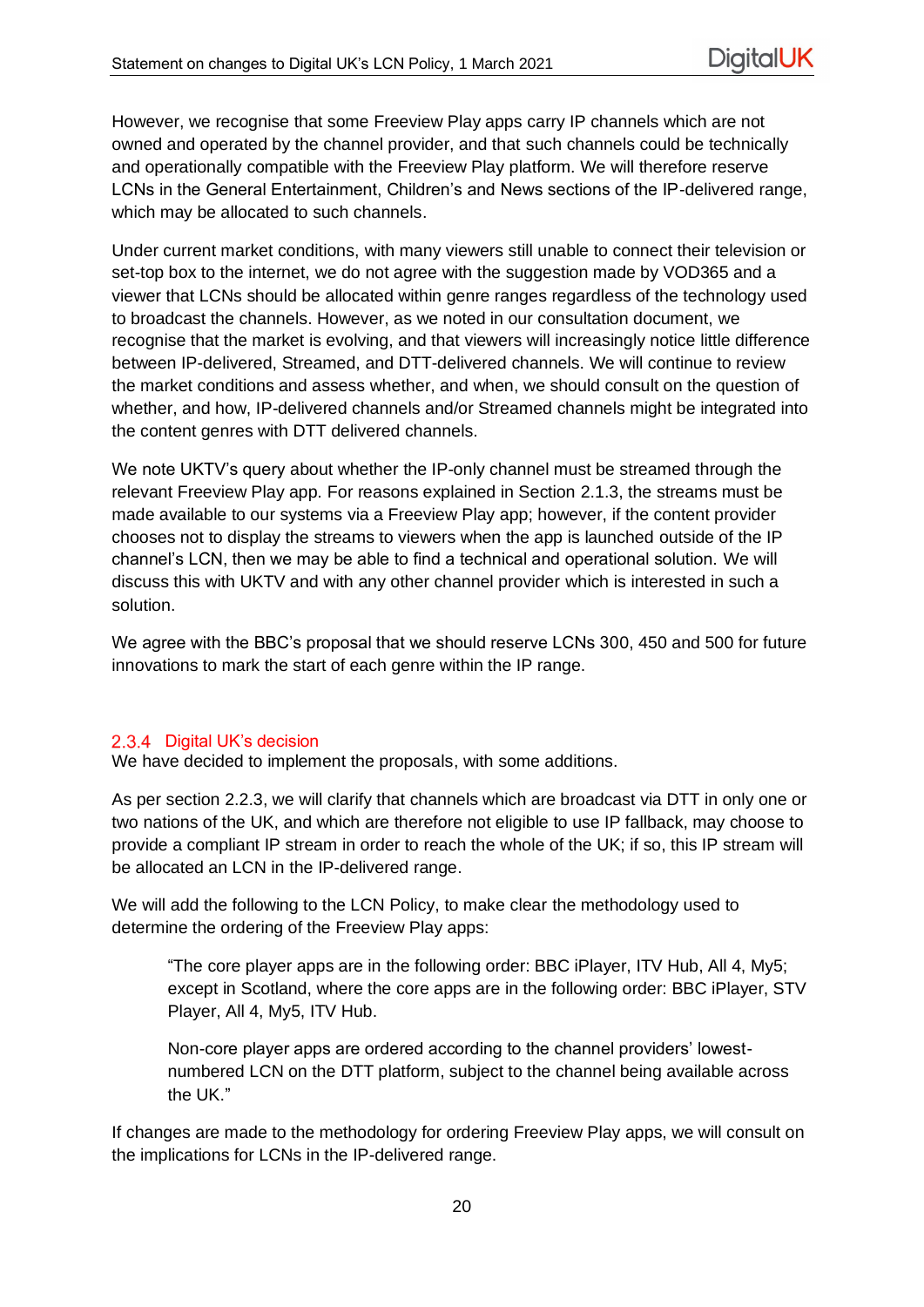We will reserve LCNs in the General Entertainment, Children's and News sections of the IPdelivered range, which may be allocated to channels that are carried in a Freeview Play app, but are not under common control<sup>3</sup> with the company that has a Freeview Play agreement for the app.

We will keep the rule under review, to consider:

- Whether the position of Freeview Play apps is changing frequently, leading to IP channels' LCNs changing frequently
- How and when channels without Freeview Play applications should be able to launch IP-only channels on the Freeview Play platform

In any case, we will consult later in 2021 on alternative methods of allocating LCNs in the IPdelivered range where two or more different channel providers' Freeview Play apps occupy the same position in different parts of the UK.

# <span id="page-20-0"></span>2.4 Swapping and changing LCNs

### <span id="page-20-1"></span>2.4.1 Proposals in the consultation document

- We will remove the restrictions on how often channel providers may reorder LCNs within their portfolio and change channels' names (revoke paragraphs 6.3 and 6.8 of the LCN Policy)
- A channel provider will be charged a reasonable single fee for all LCN swaps and name changes that it requests be made to channels in its portfolio on a particular day, due to the increase in Digital UK's administrative burden. These charges will only apply to LCN swaps and name changes that are requested by channel providers – they will not apply to any changes which are enforced by Digital UK, and they will not apply to changes which take place under the 'vacated channels' rules

### <span id="page-20-2"></span>2.4.2 Consultation responses

Ten channel providers responded to this question, nine of whom agreed with our proposals: BBC, ITV, Channel 4, ViacomCBS, UKTV, VOD365, RTE, and two which submitted confidential responses.

ITV said: "We believe that channel providers should have greater flexibility and will continue to manage their channels in the interests of viewers."

<sup>&</sup>lt;sup>3</sup> As defined in the LCN Policy: "Channels will be considered to be under 'common control' where they are owned or controlled by companies in the same corporate group. The corporate group consists of a holding company and all its subsidiaries, the terms 'holding company' and 'subsidiary' having the meanings given in section 1159 of the Companies Act 2006. In addition, where a holding company directly or indirectly holds 50% of the voting rights in a channel which does not otherwise fall within the definition of 'subsidiary' in section 1159 of the Companies Act 2006, that channel will be treated as under common control with any of the holding company's subsidiaries with which the channel in question has common branding."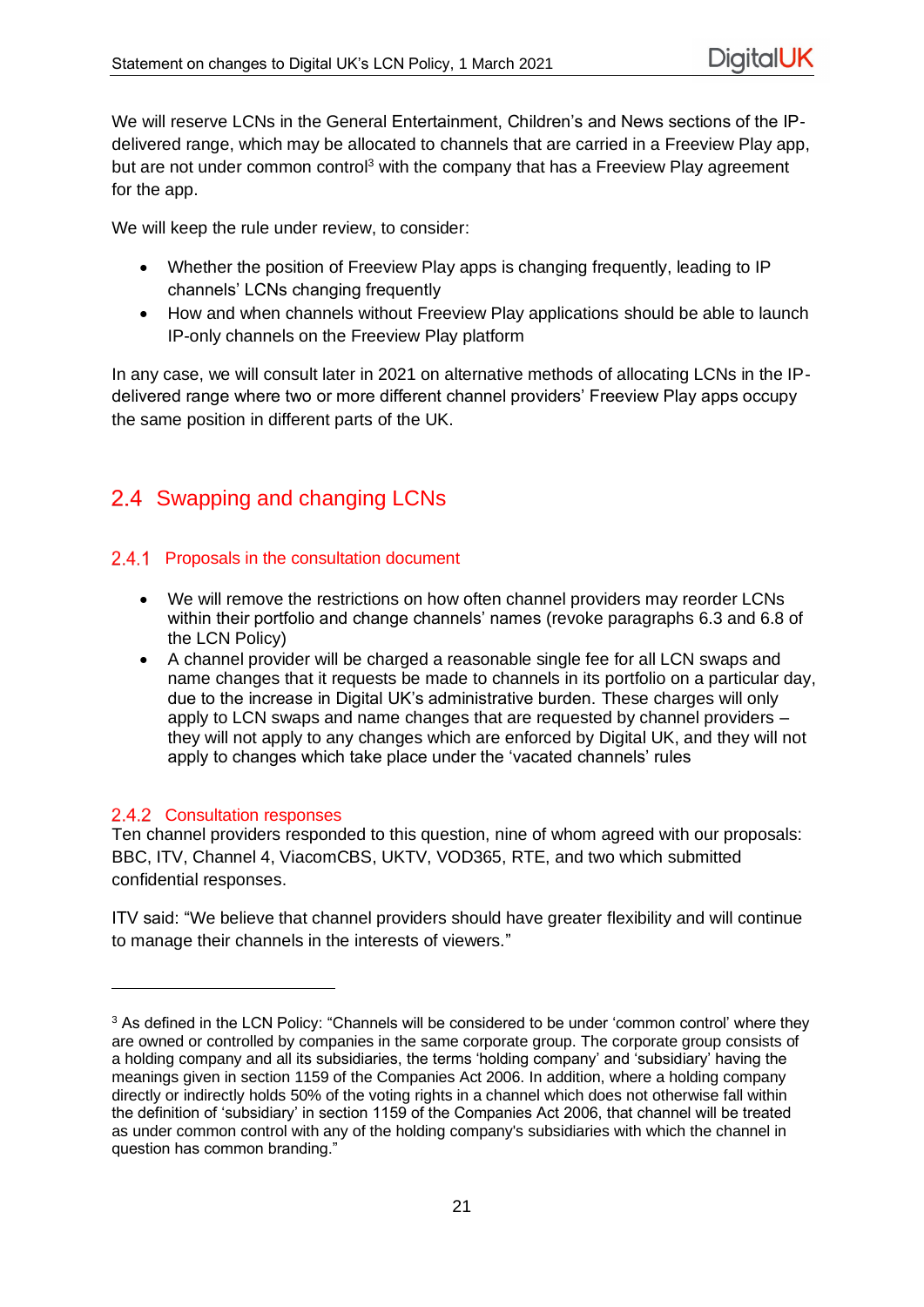Canis Television and Media, Expert Media Partners, and MediaPaedia also agreed with our proposals. Synapse/S&T had no objection.

One of the channels which supported our proposals said, in its confidential response, that it operated a comparatively small business, and its business model depended on it being "innovative and extremely flexible". It noted that audiences are interested in "topical pop-up channels", and that several times in recent years it had had ideas which it thought "would really interest a Freeview audience", but which it could not implement due to the limits on channel name changes.

The BBC, while supporting the proposals – which it felt "could lead to a more dynamic, responsive and innovative content offering to viewers" – warned "against a situation where channels are frequently reordered and renamed in such a way as to cause confusion for viewers and require persistent updating of the channel line‐up, whether automated or not" and said that "clear viewer communications (ideally on‐air) should inform Freeview viewers of any such changes."

Together TV agreed in principle that the proposals "will provide increased flexibility to channel providers, enabling the Freeview line-up to be continually optimized and offering refreshed channel names driven by re-brands or seasonal name changes." However, to minimise disruption, it proposed imposing a limit, for example "that any one channel can be reordered or name changed up to six times a year".

Together TV requested clarification on the amount of our "reasonable single fee", saying "some channel providers may have different interpretations of this (what is reasonable to a provider with £1b+ turnover may not be reasonable to smaller channel providers)." It suggested that Digital UK "should not seek to generate income" from the fee, which should be "simply Digital UK's administrative cost passed on to the channel providers".

A confidential response from an industry stakeholder disagreed with our proposal, saying:

- It was "unaware of demand" from channels "for any substantial increased frequency in changes to channel names or swapping"
- "Restricting name changes and swapping to once per year is generally in the best interests of viewers to minimise confusion and disruption. More frequent changes are highly likely to be exceptional"
- Digital UK has "provided no evidence that name changes and swaps result in any real administrative burden"
- Seasonal changes (such as channels rebranding for Christmas) are beneficial to the DTT platform and "should not now be disincentivised through new gatekeeper charges"
- A new cost "potentially risks distorting the DTT market"
- The "costs of delivering the EPG are already funded by multiplex operators"
- Charges are "likely to have a disproportionate negative impact on smaller channels with limited household coverage"
- The proposals "would be a fundamental change incompatible with the principles upon which the DTT platform has operated successfully for two decades"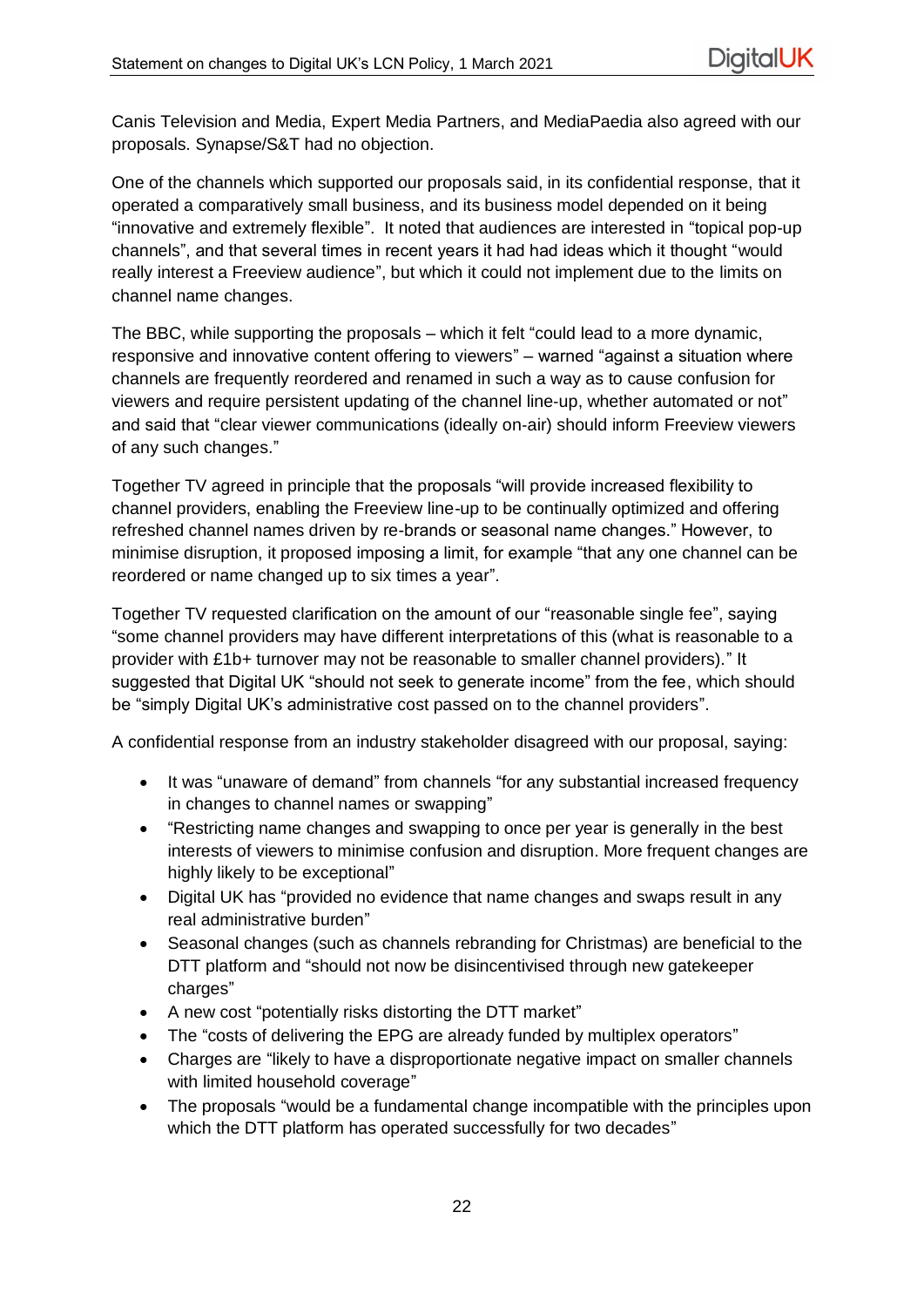- If Digital UK were to decide to introduce charges, it should run a further consultation and "detail its proposals, including transparent charging principles and costs, so that all stakeholders … are able to scrutinise these"
- The respondent "would expect (at the very least) each channel operator to continue to be able to make one temporary name change per annum free-of-charge to ensure that DTT consumers are no worse off than they are currently."

### <span id="page-22-0"></span>2.4.3 Consideration of responses

The clear majority of responses were in favour of our proposals.

Alongside the weight of responses, we have also considered the merits of arguments and any evidence presented by respondents.

All channel providers who responded to this question agreed that we should liberalise our rules around LCN swaps and changes, and only one disagreed with our proposal to remove the limits altogether. We recognise the concerns raised by the BBC, Together TV and a confidential response that too many frequent changes could be disruptive; however, we will continue to encourage channel providers to co-time their changes with those of other providers, to minimise disruption.

We do not accept the objections raised in the confidential response from an industry stakeholder to Digital UK charging a fee for LCN swaps, changes and trades. Whilst it is correct that the general costs of delivering the EPG are funded by the multiplex operators, swaps, changes and trades are/will be matters for the commercial decision/agreement of channel providers, the implementation of which will impose an administrative burden on Digital UK. Given that we can expect the number of swaps, changes and trades to increase in the light of the liberalisation of the LCN policy that we have proposed, it is justified in our view to require channels to pay a reasonable fee for the administration of swaps, changes and trades. We note in this regard that no channel provider respondent to the consultation objected in principle to the proposed charges although one requested that the amount should be "simply Digital UK's administrative cost passed on to the channel providers".

We note the confidential respondent's concerns that channels could be disincentivised from making seasonal changes, or that smaller channels could be disproportionately negatively impacted by fees. However, the overwhelming feedback from channel providers, of all sizes, was that these proposals would be good for innovation on the platform.

### <span id="page-22-1"></span>2.4.4 Digital UK's decision

We have decided to implement the proposals.

Before imposing fees on channels, we will publish a rate card, which will explain the amount we will charge.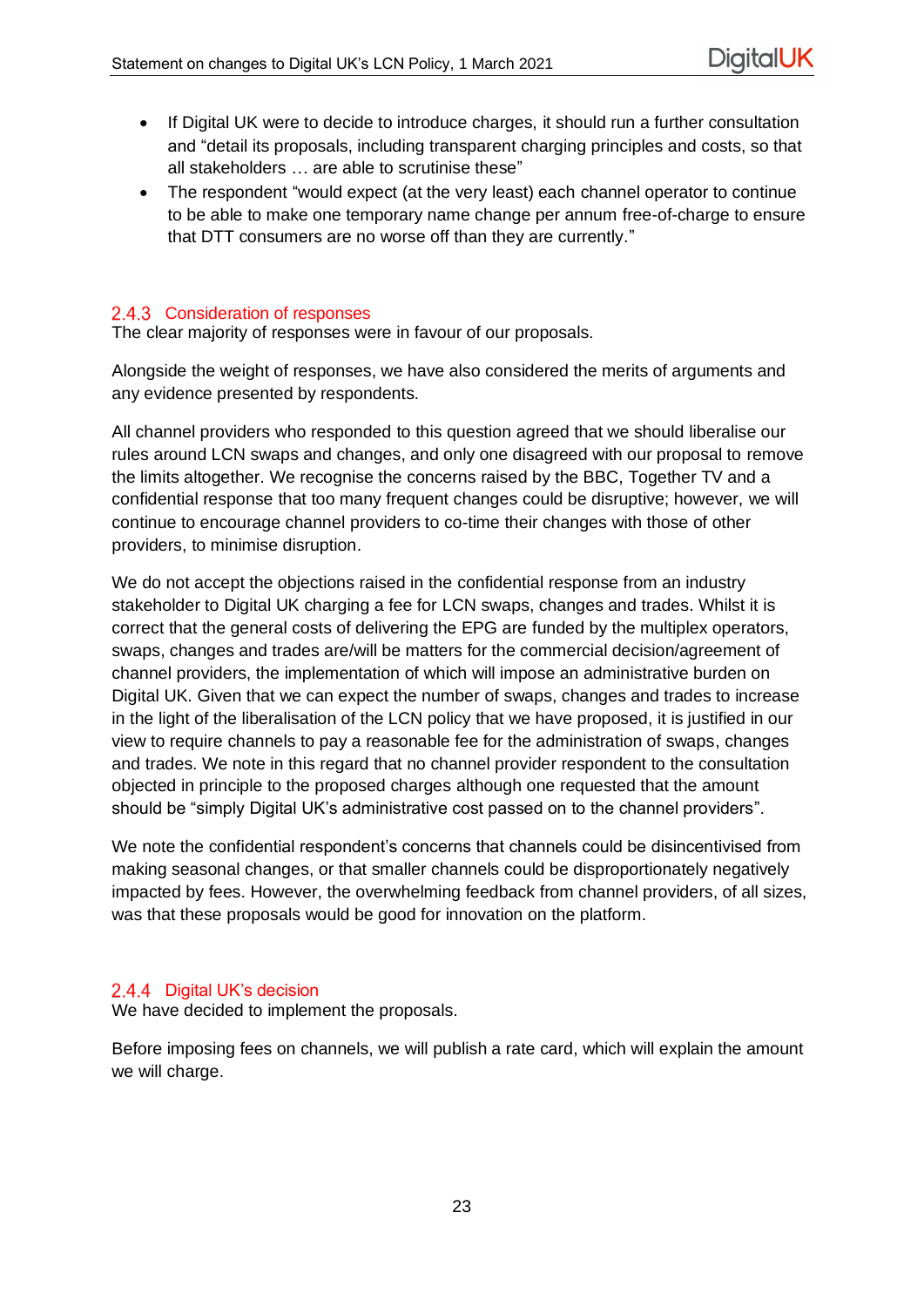# <span id="page-23-0"></span>2.5 LCN trading

### <span id="page-23-1"></span>2.5.1 Proposals in the consultation document

- We will remove the restrictions on channel providers trading LCNs (revoke paragraphs 1.9 and 7 of the LCN Policy; amend paragraphs 6.1 and 6.7) – with the exception of public service channels
- We will introduce processes for LCN trades to take place:
	- o Two existing channels within a particular genre, each under different ownership, might choose to swap LCNs with each other. In this case, both channel providers must write to Digital UK to confirm that they wish the swap to go ahead. The timing of the swap must be agreed with Digital UK
	- $\circ$  An existing channel on the platform might choose to sell the right to occupy its LCN to a new channel (under different ownership) which is launching into the same genre. In this case, the new channel must first apply to Digital UK to launch a new channel, following the process in Paragraph 3 of the LCN Policy. An LCN will be allocated to the new channel. Both channel providers must then write to Digital UK to confirm that they wish to swap LCNs at the point that the new channel launches
	- $\circ$  Both channel providers will be required to pay a reasonable fee to Digital UK, due to the increase in Digital UK's administrative burden

### <span id="page-23-2"></span>2.5.2 Consultation responses

One viewer responded to this question, and agreed with our proposals.

Nine channel providers responded to this question, all of whom agreed with our proposals: the BBC, ITV, Channel 4, ViacomCBS, UKTV, Together TV, VOD365, RTE, and one which submitted a confidential response.

The BBC said: "we recognise the benefits that this may bring to channel providers, particularly new channel providers keen to enter the market but who recognise the importance of having prominence on the Freeview EPG and currently find no easy routes to getting that prominence, as opposed to trading permissions on other platforms".

Together TV said: "Prominence remains one of the most powerful audience-drivers to Freeview channels. As an independent TV channel improving our prominence could transform our viewership and impact - and so we welcome this proposal. "

Canis Television and Media, Expert Media Partners, and MediaPaedia also agreed with our proposals.

Expert Media Partners said: "The current restrictions have encouraged complex commercial activity designed solely to create ways around the policy. We wholeheartedly welcome the new proposals which will make LCN trading between channels a much fairer and more transparent process on the Freeview platform." MediaPaedia said: "By opening the trading of positions up, with a specific set of rules and guidelines for people to work to, the market will find its own balance point."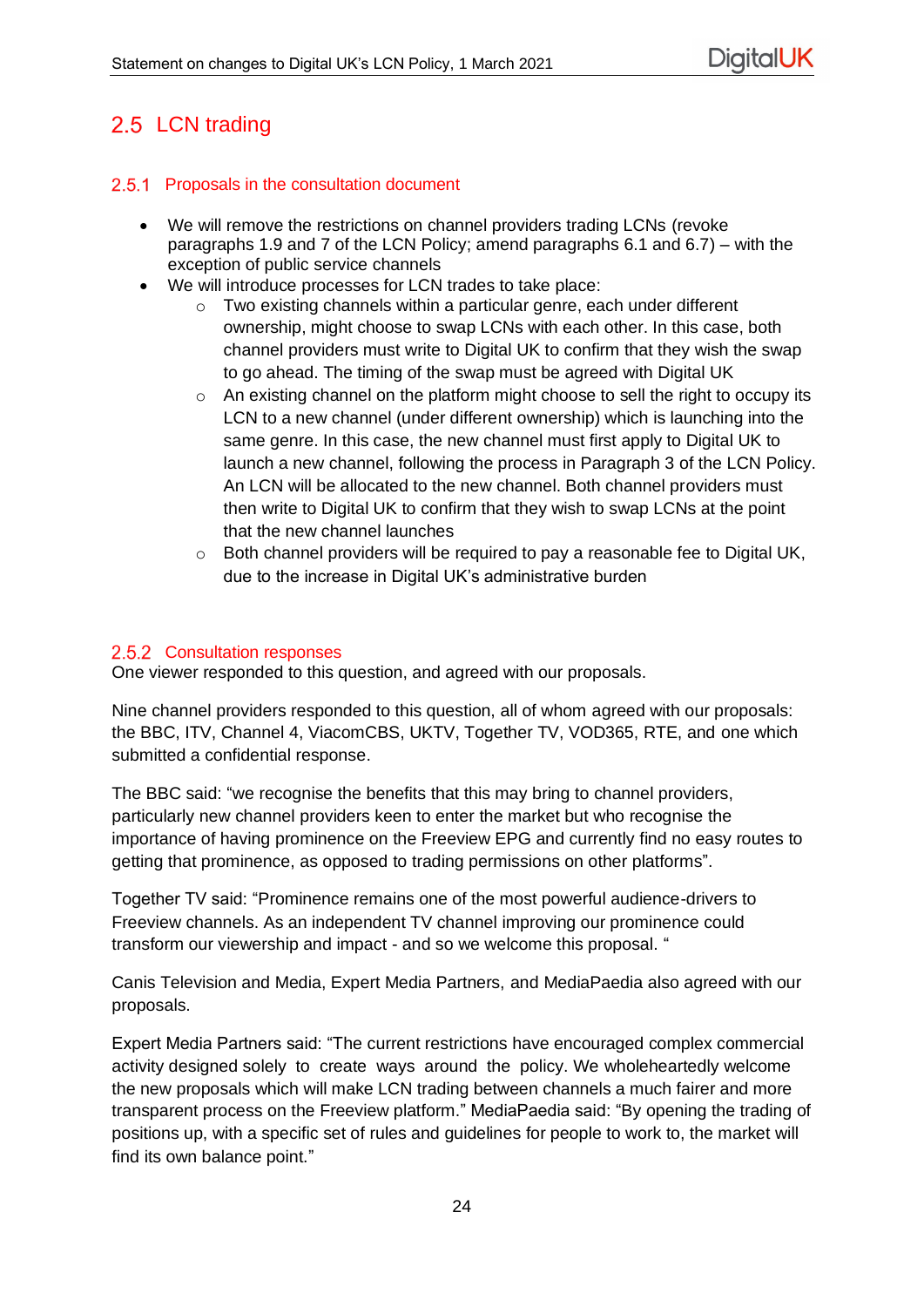Synapse/S&T had no objection to the proposals.

A confidential response from an industry stakeholder objected to our proposal to charge fees to channels involved in a trade, saying "DUK has provided no evidence of any real material increase in [its] administrative burden".

Studio BE disagreed with our proposals, saying "they stifle innovation and competition". It said that LCNs are currently "given essentially on a first-come basis, which benefits large existing conglomerates and damages smaller new players. This change on trading would lock smaller players out of the room as they wouldn't even be able to see and attempt to access LCNs being offered." It suggested that a better model would be "to have open biddings for LCNs when a current broadcaster wishes to sell. These would be operated by Digital UK and available for all parties to see on the website. If a broadcaster agrees to sell, they might be able to set a minimum amount but cannot have influence over the final buyer, and must sell regardless. Digital UK would receive an administration fee initially from the seller for putting it up for sale and a set percentage of the sale - this should comfortably cover costs and de-incentivise companies from constant reselling. This should be a long and thorough process to stop channel providers using it to access cash quickly."

#### <span id="page-24-0"></span>2.5.3 Consideration of responses

The clear majority of responses were in favour of our proposals.

Alongside the weight of responses, we have also considered the merits of arguments and any evidence presented by respondents.

Channel providers who responded to this question unanimously agreed with our proposal.

Although a confidential response from an industry stakeholder objected to Digital UK charging a fee for trades, none of the channel providers – as the companies that would be liable for such fees – objected (see section [2.4.3\)](#page-22-0).

Studio BE's proposal for an alternative model of facilitating LCN trades, whereby a channel provider wishing to sell its LCN would have to release it to Digital UK to make available for open bidding, would not meet our objective of liberalising and facilitating LCN trading. It would mean in effect that channel providers would be unable freely to agree to sell their LCNs to other channel providers, which is our intention, but instead would have to offer the LCN publicly on the open market via Digital UK. In our view, this approach would be cumbersome and liable to disincentivise LCN trades. Studio BE's comments regarding visibility of LCNs being offered are noted. However we believe that channel providers who are looking to sell the right to occupy an LCN will be incentivised to alert potential buyers.

### <span id="page-24-1"></span>2.5.4 Digital UK's decision

We have decided to implement the proposals.

We will publish a rate card, which will explain the amount we will charge. No LCN trades will be permitted or administered until after this rate card has been published.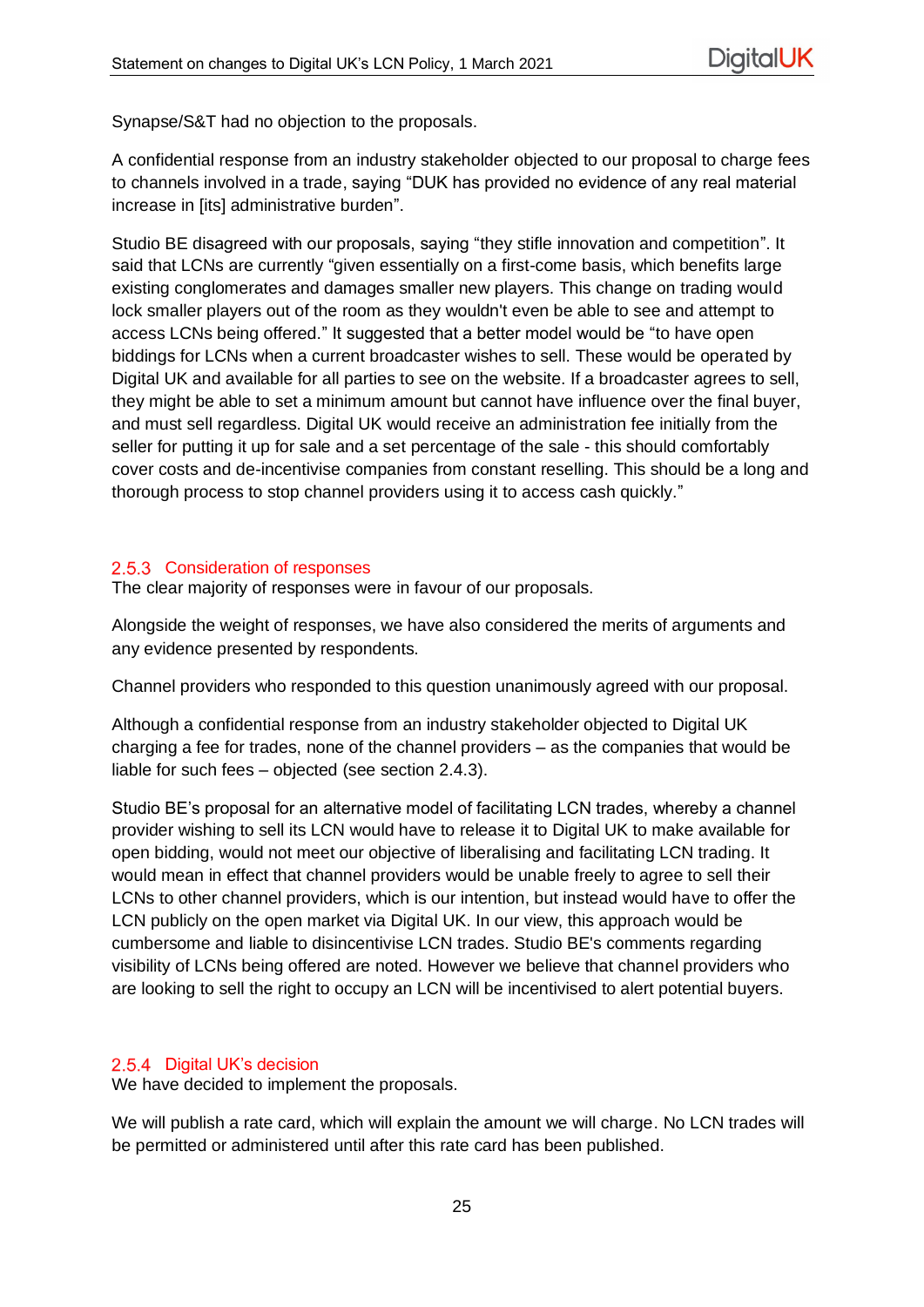## <span id="page-25-0"></span>2.6 Minimum broadcast hours

### <span id="page-25-1"></span>2.6.1 Proposal in the consultation document

• We will amend paragraph 2.3 of the LCN Policy to state that any channel launching on to the platform from the date of the new LCN Policy taking effect will be required to broadcast a minimum of 6 hours per day or 42 hours per week of audio-visual content via DTT (except IP, Adult, Streamed, Text or Radio services.) Channels in the IP range will be required to broadcast a minimum of 6 hours per day or 42 hours per week of content via IP

### <span id="page-25-2"></span>2.6.2 Consultation responses

One viewer responded to this question, and agreed with our proposals.

Nine channel providers responded to this question, six of whom agreed with our proposals: the BBC, ITV, Channel 4, UKTV, Together TV, and RTE.

Together TV said: "Digital UK has recognised that there could be an incentive for 'LCN banking' and otherwise licensing short DTT hours in order to secure an LCN whose primary purpose is an IP fallback channel. As such requiring channels to show six hours a day of DTT broadcast material feels like a strong enough measure to counteract these two potential risks."

Synapse/S&T had no objection. Studio BE generally agreed with the proposals, but felt that we should also put other restrictions in place, such as limiting how many LCNs can be held by a single parent company (though did not feel this should be applied restrospectively).

Expert Media Partners and MediaPaedia agreed with our proposals in part. MediaPaedia said: "Should a broadcaster be allowed a period of time that they could, effectively, 'hold' an LCN, without broadcasting on it, to allow for the vagaries of timings around channel launches, then we see no issue with the increase in hours. Should a channel not be able to do this then we would want the two-hour rule to remain." Expert Media Partners said: "Given that many channels are looking to launch on multiple platforms (Sky, Virgin) at the same time, there is often a requirement for broadcasters to effectively warehouse an LCN for a period of time, and so we believe it isn't helpful for higher minimum thresholds to apply when that is happening. Two hours a day broadcast in the small hours of the night is a helpful method for holding channels without confusing viewers. If DUK wishes to introduce a daily six-hour minimum, we strongly believe a grace period during which the two-hour rule continues should be introduced so that a channel could operate with the minimum of 2 hours of content for a maximum period of time, perhaps 3 or 6 months."

The channel provider VOD365, and two other channel providers who submitted confidential responses, did not agree with our proposals. VOD365 said: "We do not agree with the proposed amendment as it appears that IP streamed channels are treated separately ... Our view is that the broadcast hour requirement of 6 hours should refer collectively to DTT and IP Linear."

A confidential response from a channel provider said: "for existing broadcasters we would propose that the existing minimum broadcast hours are retained." Another confidential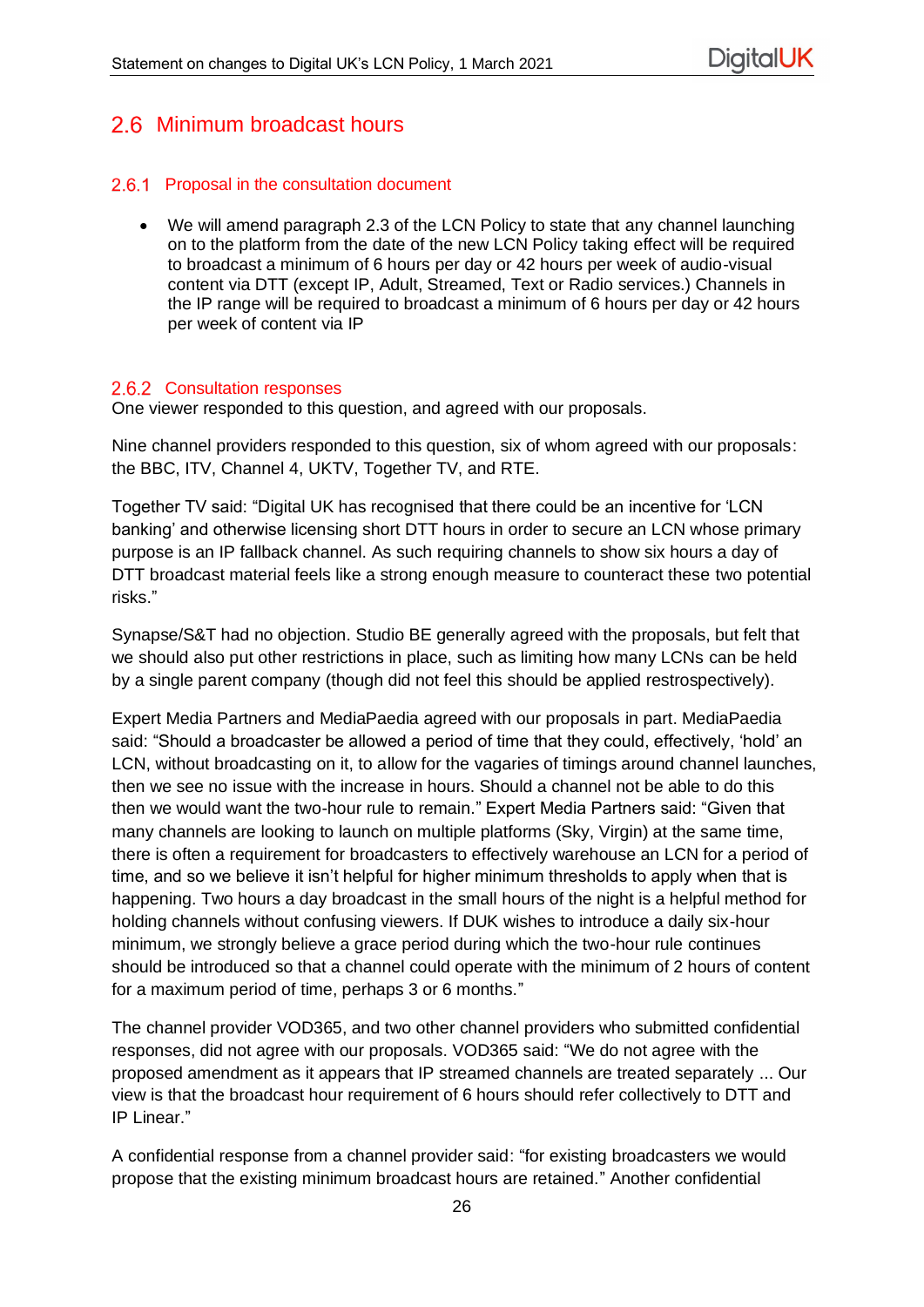response felt that the proposal "actually reduces flexibility, and would prevent some of the previous experiments we've carried out … in getting new channels onto Freeview in a flexible and cost effective way."

Canis Media and Television did not agree with our proposals, saying: "As a Multiplex Operator operating the G-MAN multiplex in the Greater Manchester area, this change would significantly reduce the number of channels that we are able to carry on our multiplex. Our multiplex is a low-cost entry route to Freeview broadcast and has been an incubator of channels that have gone on to broadcast nationally by being flexible to contract durations, hours of operation, time-sharing etc. This change would have a far greater effect on us than it would on the national multiplexes. We also feel this restriction is not conducive to the growth and value of Freeview as a leading broadcast platform."

The confidential response from an industry stakeholder also did not agree with our proposals, saying they appear to have been designed "to benefit incumbents over new entrants". It said it "finds it highly improbable that any party would acquire a valuable LCN with the intention of only using it for circa 14 hours per week", and that if Digital UK has "a genuine concern about channels 'parking' LCNs in this manner", then "in order to prevent this, EPG policy must be changed for all services delivered on the DTT platform. To change policy just for services newly-launching on DTT would be unfair, unreasonable and discriminatory."

#### <span id="page-26-0"></span>2.6.3 Consideration of responses

The clear majority of responses were in favour of our proposals.

Alongside the weight of responses, we have also considered the merits of arguments and any evidence presented by respondents.

We note VOD365's suggestion that minimum broadcast hours could be met using DTT, IP, or both. This would, in effect, permit integration of IP-delivered channels into the main content genres. In limited cases, we already permit such integration: for example, VOD365's children's channel Ketchup (where audio visual content is delivered over IP but access is enabled via an MHEG or HbbTV application which is broadcast over DTT) is allocated an LCN within the Children's genre, for consumer protection reasons. However, as noted in Section [2.2.3,](#page-12-0) we do not believe the time is right for further integration of IP channels into the main content genres, but we intend to return to that idea in a future consultation.

We note the suggestions from MediaPaedia and Expert Media Partners that channels should be allowed to 'hold' an LCN for a period whilst planning their launch. Our LCN launch process allows us to allocate an LCN up to six weeks before a channel's proposed launch, and for channels to actually launch up to eight weeks following their proposed launch date. This gives channels up to fourteen weeks from the allocation of an LCN to the channel's launch, which we believe should be long enough to allay the concerns raised.

Despite the confidential response from an industry stakeholder stating that it is "highly improbable that any party would acquire a valuable LCN with the intention of only using it for circa 14 hours per week", Digital UK remains concerned that, since we will now permit LCN trading, there will be an incentive for channel providers to apply for new LCNs in order to sell them later, and that this would not be an efficient use of LCNs. We note the respondent's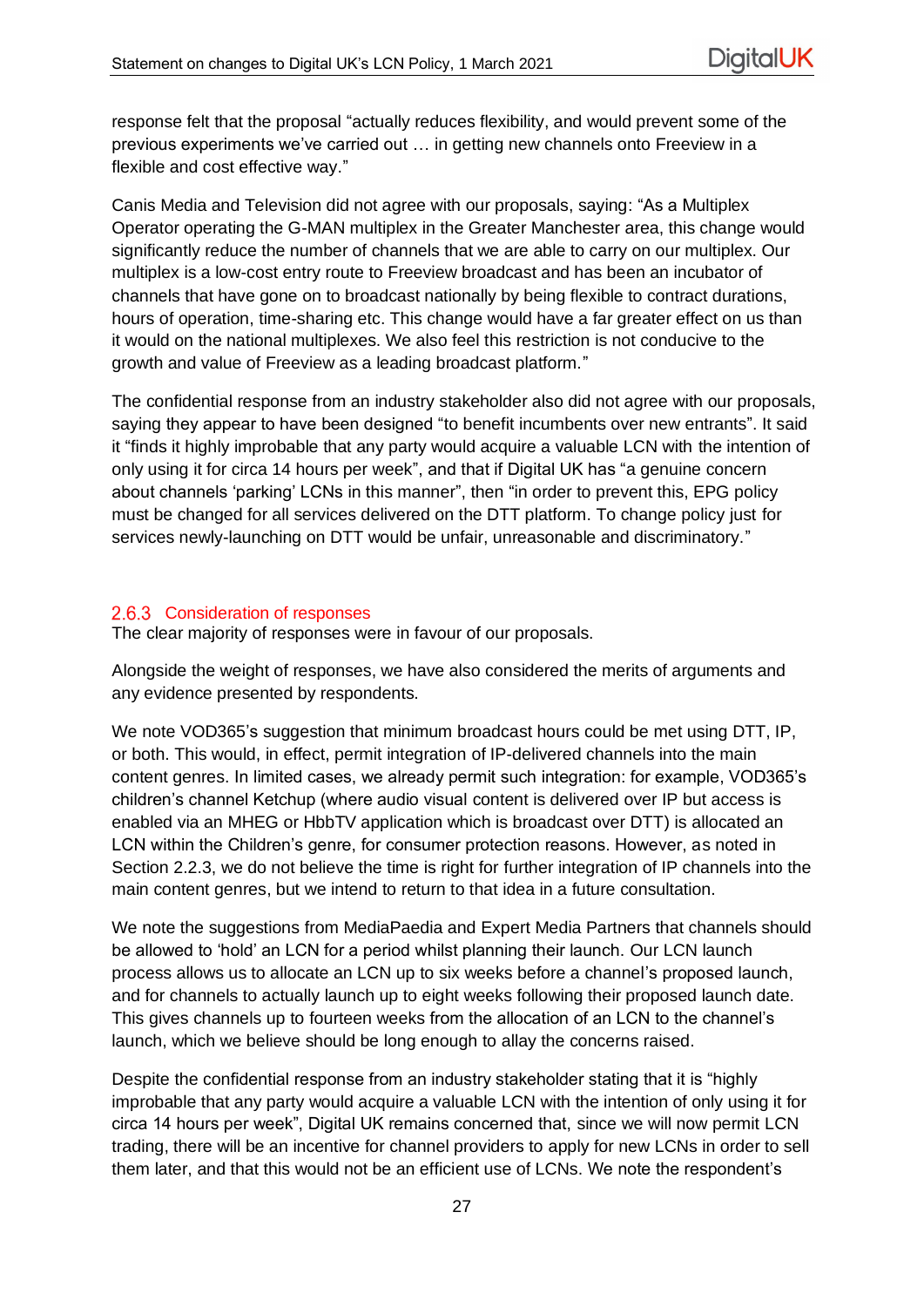suggestion that we should, therefore, impose the increased minimum broadcast hours on existing channels, but we do not believe this would be proportionate, since the risk we have identified relates to new channels launching solely with the intention of occupying LCNs to facilitate future trades; this was much less likely to be the case for channels which launched when trading was prohibited.

### <span id="page-27-0"></span>2.6.4 Digital UK's decision

We have decided to implement the proposals.

# <span id="page-27-1"></span>2.7 Other clarifications to the LCN Policy

Paragraph 8.1 of version 6.1 of the LCN Policy stated that Digital UK will consult on enforced LCN moves. However, paragraph 5.1 states that when Ofcom specifies any particular prominence obligations for a public service channel, there is a usual procedure which Digital UK will follow to create the slot, and that we will issue a consultation only if Digital UK considers that one or more other methods of creating a suitable slot for a public service channel may be appropriate. This follows the decisions we reached in a 2020 consultation $4$ .

We have therefore added a line of clarification to paragraph 7.1 of version 7.0 of the LCN Policy (which replaces paragraph 8.1 of version 6.1). The new wording is underlined:

"Digital UK will consult with channel providers on any proposed enforced move of LCNs ... unless the enforced move is required under section 5.1, in which case Digital UK will not consult if it decides to create a slot using the normal method defined in that section."

<sup>4</sup> <https://www.freeview.co.uk/psb-lcn-rules>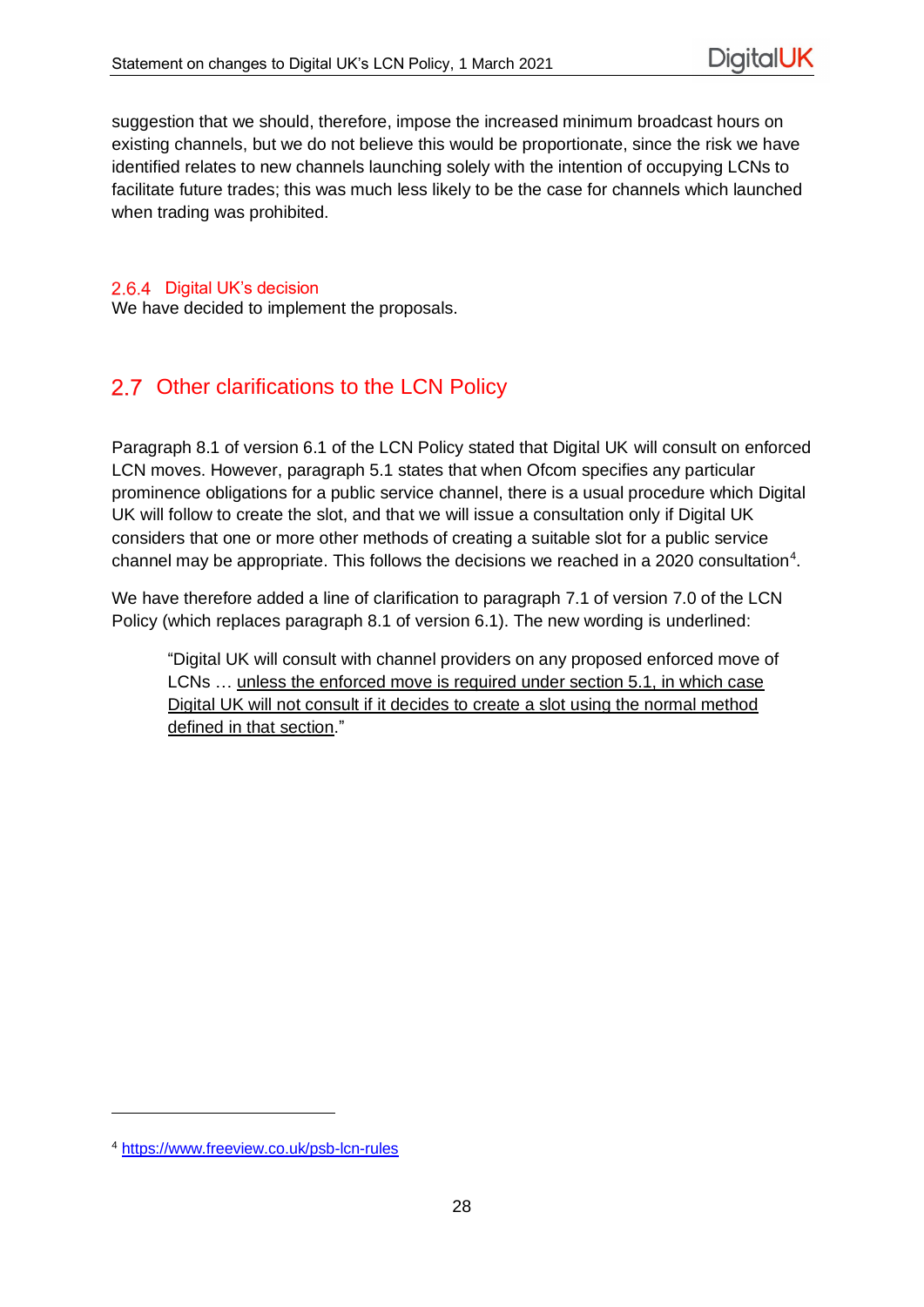# <span id="page-28-0"></span>3 Implementing the changes

The revised LCN Policy will become effective immediately.

Before imposing fees on channels for LCN swaps, changes and trades, we will publish rate cards, which will explain the amounts we will charge. Until the rate cards are published, swaps and changes may continue without charge. LCN trades will not be permitted or administered until after publication of the relevant rate card.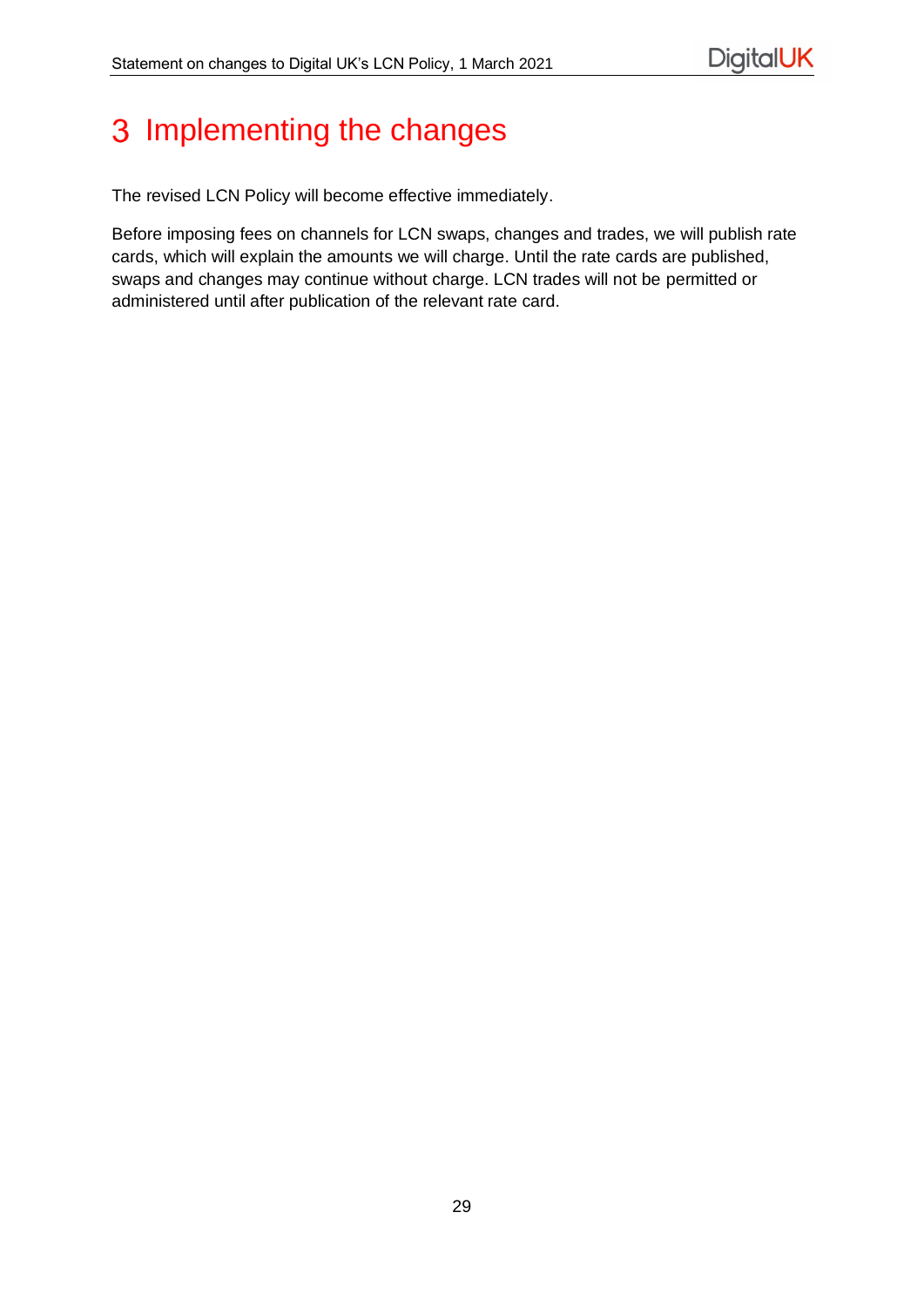# <span id="page-29-0"></span>Appendix – LCN Policy v7.0

# Digital UK LCN Policy

Version 7.0, 1 March 2021 This Policy supersedes all previous versions.

### 1 INTRODUCTION

- 1.1 Digital UK supports Freeview and channels, providing viewers with information about their options for receiving terrestrial TV and advice on reception and equipment. Digital UK also handles day-to-day technical management of the Freeview Electronic Programme Guide ('EPG'), allocates logical channel numbers ('LCNs') and manages the launch of new services onto the digital terrestrial television ('DTT') platform and the Freeview Play platform.
- 1.2 Digital UK holds Ofcom licences to provide an EPG<sup>5</sup> and allocates LCNs to a wide range of different services on the DTT platform, e.g. television, radio, text and interactive. For the sake of convenience, all DTT services are referred to within this Policy as 'channels' and those who provide such services are referred to as 'channel providers'.
- $1.3$ This Digital UK LCN Policy (the 'Policy') governs the way in which the Digital UK LCN Group (the Digital UK-member approval forum) will allocate channels to genres, and to LCNs within genres. It was implemented following a consultation<sup>6</sup> and replaces Version 6.1 of this Policy that was published on 12 September 2020.
- $1.4$ The Policy conforms with the requirements of the Communications Act 2003 and Ofcom's Code of Practice on Electronic Programme Guides published in July 2004 (the 'Ofcom EPG Code'). Within this regulatory framework, Digital UK's objective will be to apply the Policy in such a way as it considers to be for the long-term benefit of the DTT platform and in the interests of viewers (in each case as determined by Digital UK members in accordance with the Policy) and in compliance with the fair, reasonable and non-discriminatory ('FRND') requirements of the Ofcom EPG Code (or any equivalent Code published by Ofcom and in force at the relevant time).
- $1.5$ For the avoidance of doubt, Digital UK interprets its FRND obligation to mean that the Policy is applied consistently to all channels on or joining the platform regardless of their ownership.
- 1.6 Digital UK's terms and conditions of LCN allocation are contained within the Digital UK LCN Allocation Terms and Conditions (the 'Terms'). By making an application to Digital UK for allocation of an LCN, or broadcasting a channel using an LCN, channel providers also agree to be bound by the  $Terms<sup>7</sup>$ . Furthermore, the benefits of this

<sup>&</sup>lt;sup>5</sup> See [Ofcom | Digital terrestrial television](http://static.ofcom.org.uk/static/radiolicensing/html/tv/cs/dtasdtps-main.htm) for the DTT EPG licences we hold, and [http://static.ofcom.org.uk/static/radiolicensing/html/tv/cs/tlcs101213ba1enhancedipmetadataforthedttbr](http://static.ofcom.org.uk/static/radiolicensing/html/tv/cs/tlcs101213ba1enhancedipmetadataforthedttbroadcastepg.htm) [oadcastepg.htm](http://static.ofcom.org.uk/static/radiolicensing/html/tv/cs/tlcs101213ba1enhancedipmetadataforthedttbroadcastepg.htm) for our licence to provide enhanced IP metadata

<sup>&</sup>lt;sup>6</sup> <https://www.freeview.co.uk/consultation-change-digital-uk-LCN-Policy>

<sup>&</sup>lt;sup>7</sup> freeview.co.uk/lcnterms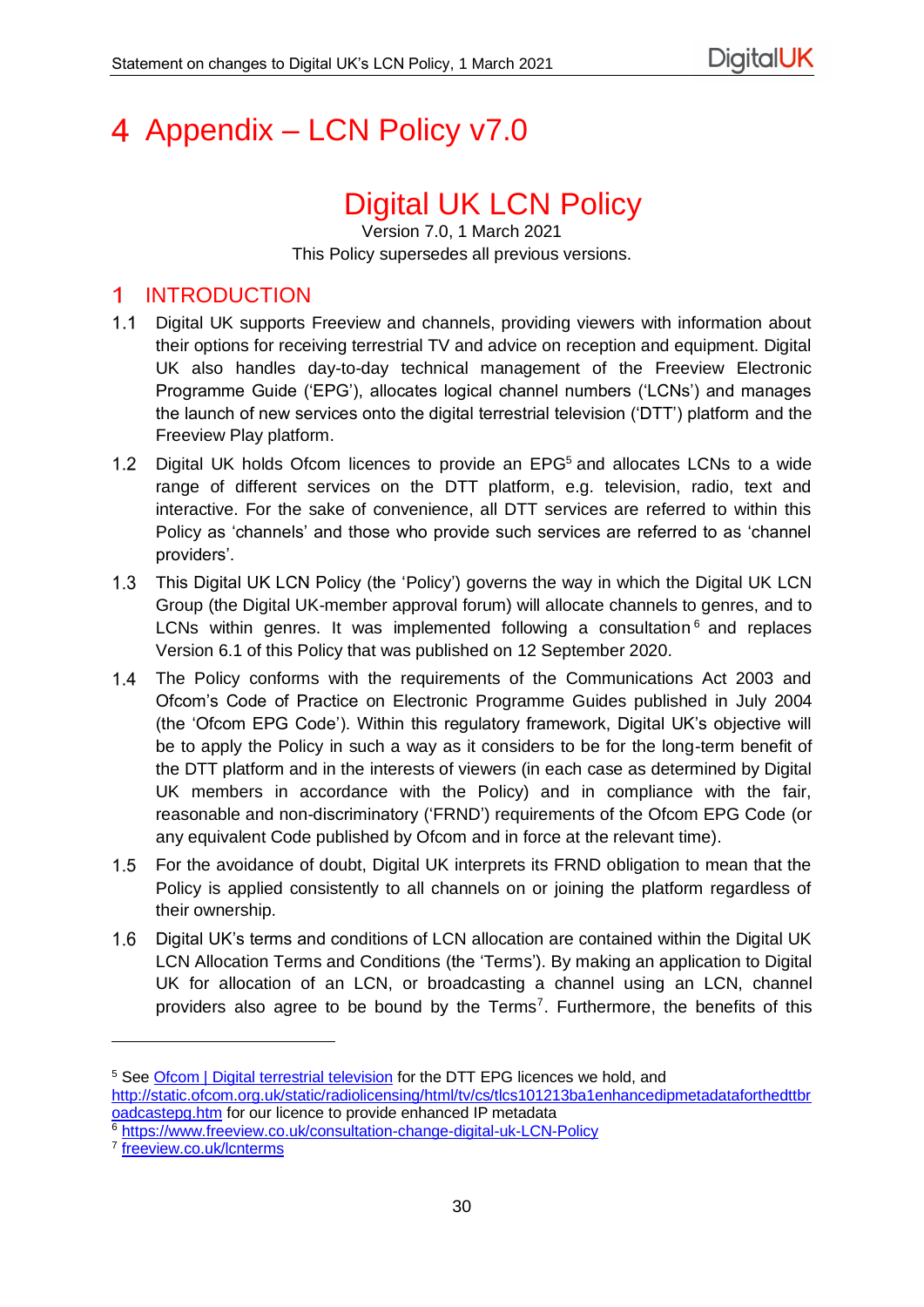Policy are only available where the channel provider accepts the Terms in full.

- Where there is a change of control of a channel or a channel provider, it is the responsibility of the new provider to comply with the Policy and the Terms.
- After an LCN allocation has been made by Digital UK, the LCN continues to belong to Digital UK and will remain subject to its discretion and the Policy. Digital UK reserves the right to move a channel to an alternative LCN in accordance with this Policy.
- <span id="page-30-0"></span> $1.9$ Digital UK will allocate LCNs to channels using DTT capacity that meet the criteria for an LCN as set out in sections 2.2 and 2.3. Digital UK has reserved a range of LCNs in which IP television platforms may allocate channels according to their own allocation policy. Digital UK allocates LCNs in this range to solely IP-delivered channels on the Freeview Play platform.
- <span id="page-30-1"></span>1.10 For the purposes of this Policy, the following definitions are applied:
	- i. **'Lower LCNs'** refers to lower channel numbers; i.e. smaller numbers which appear closer to the beginning of the LCN list. **'Higher LCNs'** refers to larger channel numbers which are further away from number 1 in the channel list.
	- ii. **'Public service channels'** are those channels identified as such in accordance with section 310 of the Communications Act 2003, and HD simulcasts thereof. When allocating LCNs to public service channels, Digital UK will seek to give 'appropriate prominence' to these channels in the appropriate genre in accordance with the Ofcom EPG Code.
	- iii. **'Associated channels'** are two or more channels that:
		- are classified into the same genre as each other; and
		- are under common control; and
		- have common branding and/or a significant degree of existing or intended crosspromotion.

Public service channels are not considered to be associated channels.

In order to improve viewer or listener navigation Digital UK considers that it is in the best interests of viewers and listeners to group associated channels together.

- iv. **'Common branding'** may take a number of forms. In considering whether two channels have common branding, Digital UK will consider the following non-exhaustive factors: the names of the channels, and the look and feel of their logos and idents.
- v. Channels will be considered to be under **'common control'** where they are owned or controlled by companies in the same corporate group. The corporate group consists of a holding company and all its subsidiaries, the terms 'holding company' and 'subsidiary' having the meanings given in section 1159 of the Companies Act 2006. In addition, where a holding company directly or indirectly holds 50% of the voting rights in a channel which does not otherwise fall within the definition of 'subsidiary' in section 1159 of the Companies Act 2006, that channel will be treated as under common control with any of the holding company's subsidiaries with which the channel in question has common branding.
- vi. **'Streamed channels'** are channels where audio visual content is delivered over IP but access is enabled via an MHEG or HbbTV application which is broadcast over DTT. They should not be confused with channels that are delivered solely by IP (see section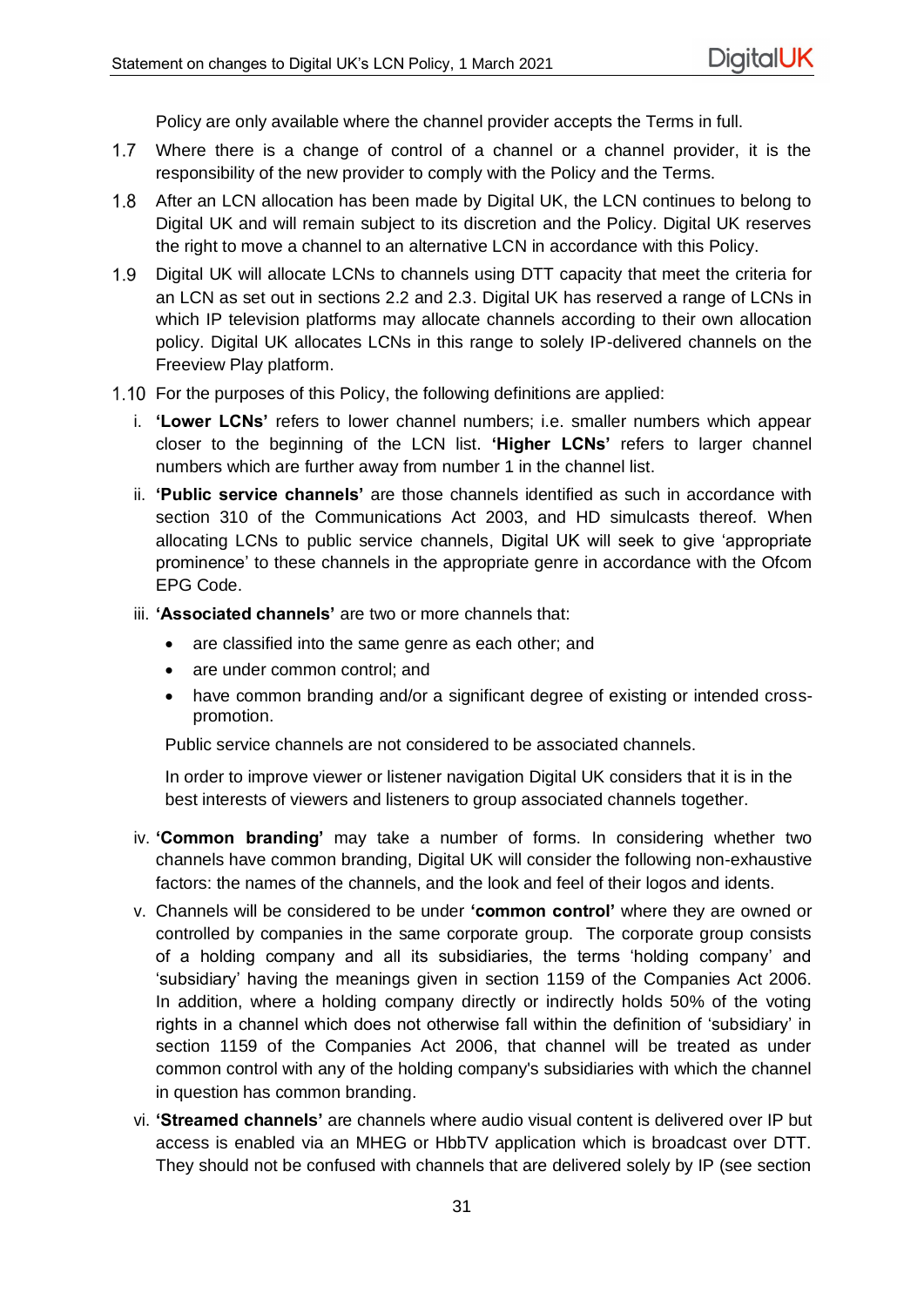[1.9\)](#page-30-0). When assessing whether streamed channels qualify for associated channel status, or whether they are under common control, Digital UK will consider a 'channel' to be the audio-visual content accessible via the LCN, rather than the MHEG/HbbTV application and/or any MHEG/HbbTV slate carried on the LCN.

1.11 Previous decisions of Digital UK regarding the allocation of LCNs prior to the adoption of this version of the Policy will not be considered relevant in the interpretation of this Policy and will not bind Digital UK as precedent.

#### $2 -$ REQUIREMENTS TO BE ELIGIBLE FOR AN LCN

- 2.1 By making an application to Digital UK for allocation of an LCN, or broadcasting a channel using an LCN, channel providers agree to be bound by the Terms.
- 2.2 To be eligible for an LCN a channel is required to have:
	- a DTT capacity agreement with a multiplex operator (a 'carriage agreement') or, in the case of IP-delivered channels, a Freeview Play Content Provider agreement with Digital UK; and
	- a valid broadcasting licence (or equivalent authorisation) permitting the channel to broadcast on the DTT platform in the UK, or, in the case of IP-delivered channels, to broadcast on the Freeview Play platform (a 'broadcast licence'); and
	- arrangements for providing EPG schedule data (a 'schedule provider agreement').
- <span id="page-31-0"></span> $2.3$ In order to be allocated or retain an LCN, channels must broadcast a minimum of six hours per day or 42 hours per week of audio-visual content via DTT. A static slate does not count as audio-visual content for the purpose of this rule. However:
	- $\bullet$  This rule does not apply to Streamed channels<sup>8</sup>, or to channels in the Adult genre, the Text genre or the Radio genre.
	- Channels in the IP section on the Freeview Play platform must broadcast a minimum of six hours of content per day or 42 hours per week via IP.
	- Channels which were broadcasting on the DTT platform before 1 March 2021 must broadcast a minimum of two hours per day or 14 hours per week of audiovisual content via DTT. Channels which were broadcasting on the DTT platform for less than two hours per day or 14 hours per week prior to 3 April 2017 must broadcast at least two hours per day or 14 hours per week of audio-visual content via DTT upon the expiry of their current carriage agreement with a multiplex operator.
	- A channel may reduce its broadcast hours to less than the minimum threshold for up to 12 weeks, accrued in any 12-month rolling period. The channel provider should (where circumstances permit) notify Digital UK in advance in writing before reducing its broadcast hours. If a channel falls below the minimum broadcast hours for more than 12 weeks accrued in any 12-month rolling period then, upon notice from Digital UK to the channel provider, its LCN will be withdrawn.
- A channel provider may cease to make a channel available for up to 12 weeks in any rolling 12-month period without losing its LCN. The channel provider should notify Digital UK in advance in writing of its intention to temporarily cease broadcasting its

<sup>&</sup>lt;sup>8</sup> See paragraph 1.10(vi) for an explanation of the difference between "Streamed channels" and channels in the IP section of the Freeview Play platform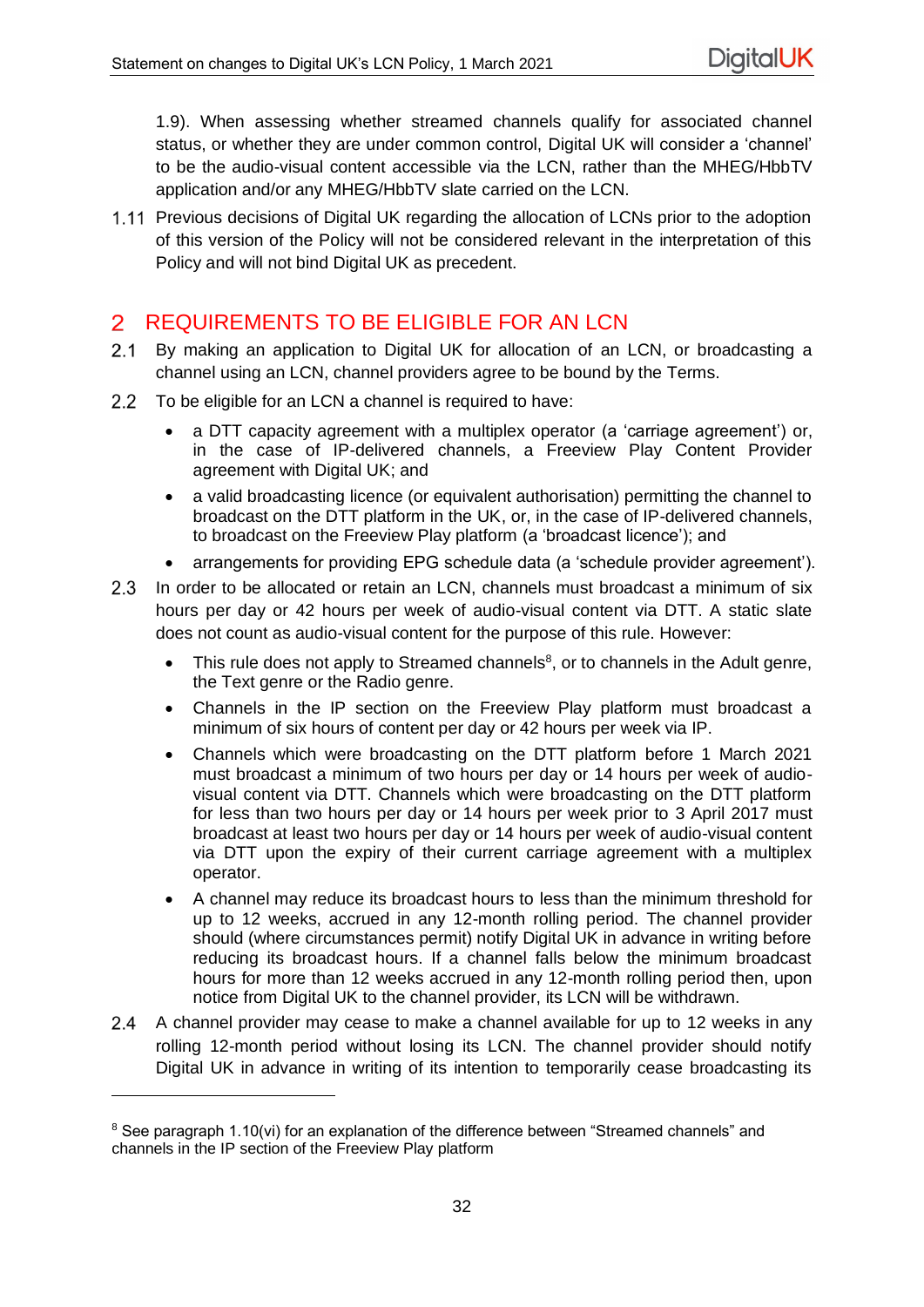channel. If the channel does not resume broadcasting within the 12-week time limit, then the LCN will be deemed vacated and can be re-allocated by Digital UK in accordance with this Policy.

- 2.5 Digital UK may allocate LCNs for test channels if, at its absolute discretion, it thinks it appropriate to do so.
- <span id="page-32-1"></span> $2.6$ A channel in any DTT genre may link to supplementary content carried via IP, but this content must be licensed by an appropriate regulatory authority and suitable for the genre of the DTT channel.

#### <span id="page-32-0"></span> $\mathbf{3}$ APPLICATION FOR AN LCN

- Any channel provider which requires an LCN should submit its LCN application as per the process set out in Schedule 1, between eight and four weeks prior to the channel provider's intended launch date of the channel. Applications received less than four weeks before the intended launch date of the channel will be processed, but in such cases Digital UK cannot guarantee that the intended launch date will be met.
- 3.2 The channel provider should:
	- provide evidence confirming that its channel meets the criteria for an LCN as set out in sections 2.2 and 2.3. Evidence of a capacity agreement will be by way of a letter of corroboration from the relevant multiplex operator; and
	- state which genre it believes would be most appropriate for the channel; and
	- at its cost, supply Digital UK with any other information as specified in the allocation process or as Digital UK may otherwise reasonably request regarding the channel.

The channel provider must ensure that all information provided by it or on its behalf is accurate, complete and up-to-date. Once a valid application with the relevant detail is received, it will usually take two weeks for Digital UK to allocate an LCN to the channel.

- $3.3$ Digital UK will review the proposed genre, in accordance with Schedule 3 of this Policy. If the channel might meet the definition of more than one genre, the following considerations will apply, in this order:
	- Whether any consumer protection issues might exist (in particular, any service which would qualify for an LCN in the Adult genre will be placed in that genre).
	- Whether the channel is HD, IP-delivered, Streamed, text, interactive or radio in nature.
	- The nature of the content on the channel as per our genre definitions.
- $3.4$ If a channel is allocated an LCN and does not launch within eight weeks of the specified launch date, the LCN which was allocated to the channel may be withdrawn.
- $3.5$ Requests for an LCN made on a speculative basis (i.e. channels without confirmed genre and intended launch date) will not be considered. However, Digital UK will be willing to engage in confidential pre-application discussions with channel providers about the availability of LCNs and other matters connected with the operation of Policy and will permit the use of 'working' channel names in any application for an LCN.
- 3.6 The LCN allocation process may change from time to time. Any amendments to Schedule 1 will be published on the Digital UK website.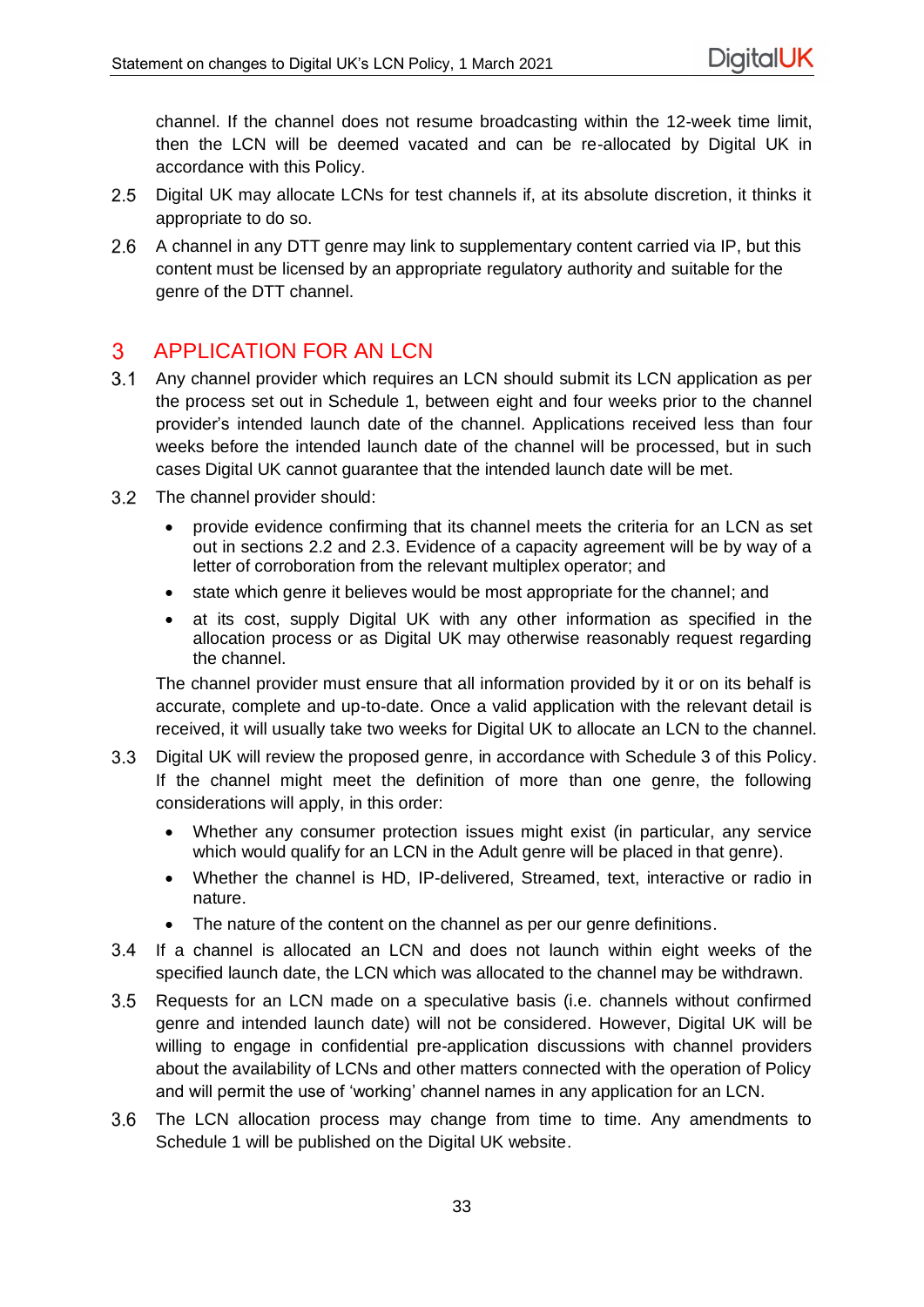## GENRES

- 4.1 Genres are the basis for grouping channels. They assist viewer navigation, and can protect consumers from content that may harm or offend.
- Digital UK may from time to time add, remove, merge or move genres, following a consultation process.
- 4.3 In the event a genre overflows its prescribed LCN range, Digital UK will temporarily place any additional channels of that genre in the most appropriate alternative location as determined by Digital UK.
- See Schedule 3 for descriptions of genres. Any amendments to Schedule 3 will be published on the Digital UK website.

# <span id="page-33-1"></span>ALLOCATION OF LCNs

### **Sections 5.1 to 5.12 do not apply to channels in the IP-delivered range, except as noted in section [5.18](#page-36-0)**

- 5.1 Public service channels will at the very least be assigned an LCN in accordance with any prominence obligations specified by Ofcom. If there is one or more vacant LCNs within their relevant genre at a lower position than that specified by Ofcom, then the lowest vacant LCN will be assigned. In cases where there is no suitable slot available for a public service channel to meet any prominence obligations specified by Ofcom, Digital UK will normally create a slot by requiring the channel that is currently in the slot required for the public service channel, and all channels in higher LCNs, to move up by one LCN each. If there is a vacant LCN between the slot required by the PSB and the last channel in the genre, then only channels between the slot required and the vacant LCN will be moved. If Digital UK considers in any particular case that one or more other methods of creating a suitable slot for a public service channel may be appropriate, Digital UK will issue a consultation under section 7 of this Policy on the options under consideration and decide which method to adopt in the light of the responses received. Where no prominence obligations are specified by Ofcom, public service channels will be assigned the lowest available vacant LCN within their relevant genre (unless sections [5.10](#page-35-0) and/or [5.12](#page-35-1) apply).
- $5.2$ For all other channels, unless section [5.6](#page-34-0) is invoked, Digital UK will allocate the channel the next available LCN at the end of the genre.
- $5.3$ As soon as a channel has been allocated an LCN, Digital UK considers that it is occupying its LCN for the purpose of the rules in sections [5.6,](#page-34-0) [5.7](#page-34-1) and [6,](#page-38-0) even if the channel has not yet launched or moved.
- <span id="page-33-0"></span>5.4 If a channel is allocated an LCN in the HD genre and the channel has no equivalent standard definition simulcast channel on the DTT platform, Digital UK may also reserve the lowest available LCN in the genre in which such simulcast channel would otherwise have been allocated an LCN. Digital UK may at any time elect to revoke or amend any reservation made under this section [5.4](#page-33-0) if it considers it appropriate for prudent LCN management. For the avoidance of doubt, sections [5.6](#page-34-0) and [6](#page-38-0) shall not apply to LCNs reserved in accordance with this section [5.4.](#page-33-0) Reservations made under this section [5.4](#page-33-0) will automatically be revoked if: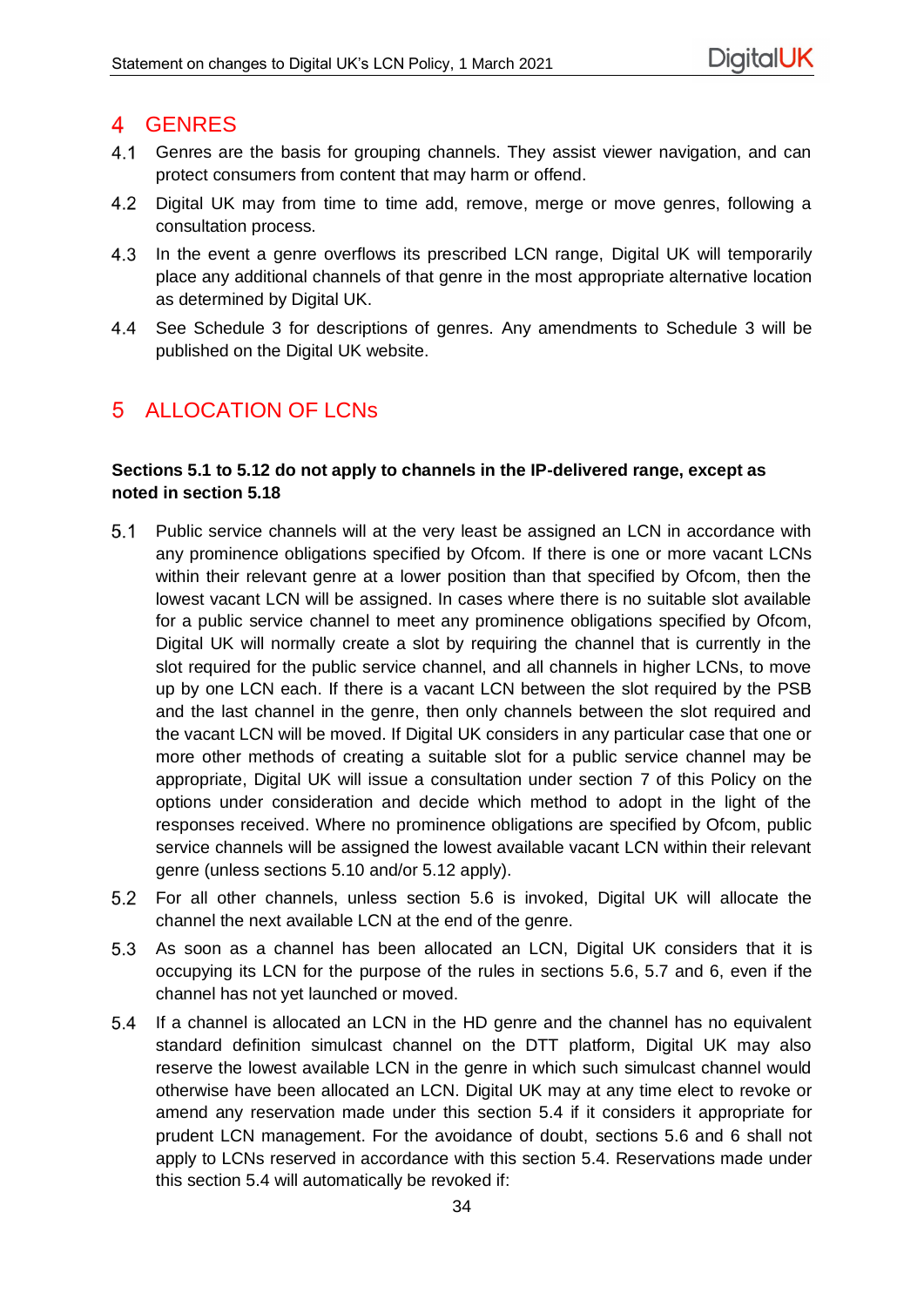- a) a standard definition version of the channel is allocated an LCN on the DTT platform (in which case, the standard definition channel would be allocated an LCN in the same way as any other new channel launch); or
- b) the HD channel is withdrawn.

### *Vacated LCNs*

- Where a channel is withdrawn from its LCN for any reason, it will trigger the vacated LCNs procedure below.
- <span id="page-34-0"></span> $5.6$ Vacated LCNs will be offered to channels in the following order:
	- To a public service channel at a higher LCN within the genre, starting with the public service channel that is nearest to the vacant LCN, and then to the next nearest and so on until it has been offered to all public service channels at higher LCNs within the genre.
	- To existing associated channels (as defined under section [1.10\)](#page-30-1) at higher LCNs within the genre, in the following way:
		- o First, Digital UK will identify the channel that appears next in the listing in a lower LCN than the vacated LCN. Digital UK will offer the vacated LCN to any channel associated with this channel
		- o Second, Digital UK will look at the channel that appears next in the listing in a higher LCN than the vacated LCN. Digital UK will offer the vacated LCN to any channel associated with this channel
		- o Third, Digital UK will look at the channel that is two positions lower than the vacated LCN. Digital UK will offer the vacated LCN to any channel associated with this channel
		- $\circ$  Fourth, Digital UK will look at the channel that is two positions higher than the vacated LCN. Digital UK will offer the vacated LCN to any channel associated with this channel
		- $\circ$  And so on for five positions higher and lower than the vacated LCN
	- Finally, to any new associated channel (as defined under section [1.10\)](#page-30-1) launching on the platform.

Any channel provider which is offered a vacated LCN will have two weeks in which to consider the offer and respond in writing to Digital UK. If no response is received within that timescale, Digital UK may offer the LCN to another channel provider in accordance with this Policy.

- <span id="page-34-1"></span> $5.7$ Where vacated LCNs have still not been filled pursuant to section [5.6,](#page-34-0) Digital UK may either:
	- undertake a 'shuffle-down' procedure. The channel in the next highest LCN will be offered the opportunity to move into the vacant LCN. They will usually be given two weeks to decide whether to take up the offer. No channel will be obliged to move, but if the offeree chooses not to move then the vacant LCN may be offered to the channel in the next highest LCN; or
	- use the LCNs for any other reason it deems reasonable.
- 5.8 Any channel that already has an LCN on the platform which is allocated a different LCN under any of the above processes will have eight weeks to complete its move following the allocation, or it will lose the right to use the vacated LCN. Any new channel launching onto the platform into a vacated LCN will be subject to the timelines in section [3.](#page-32-0)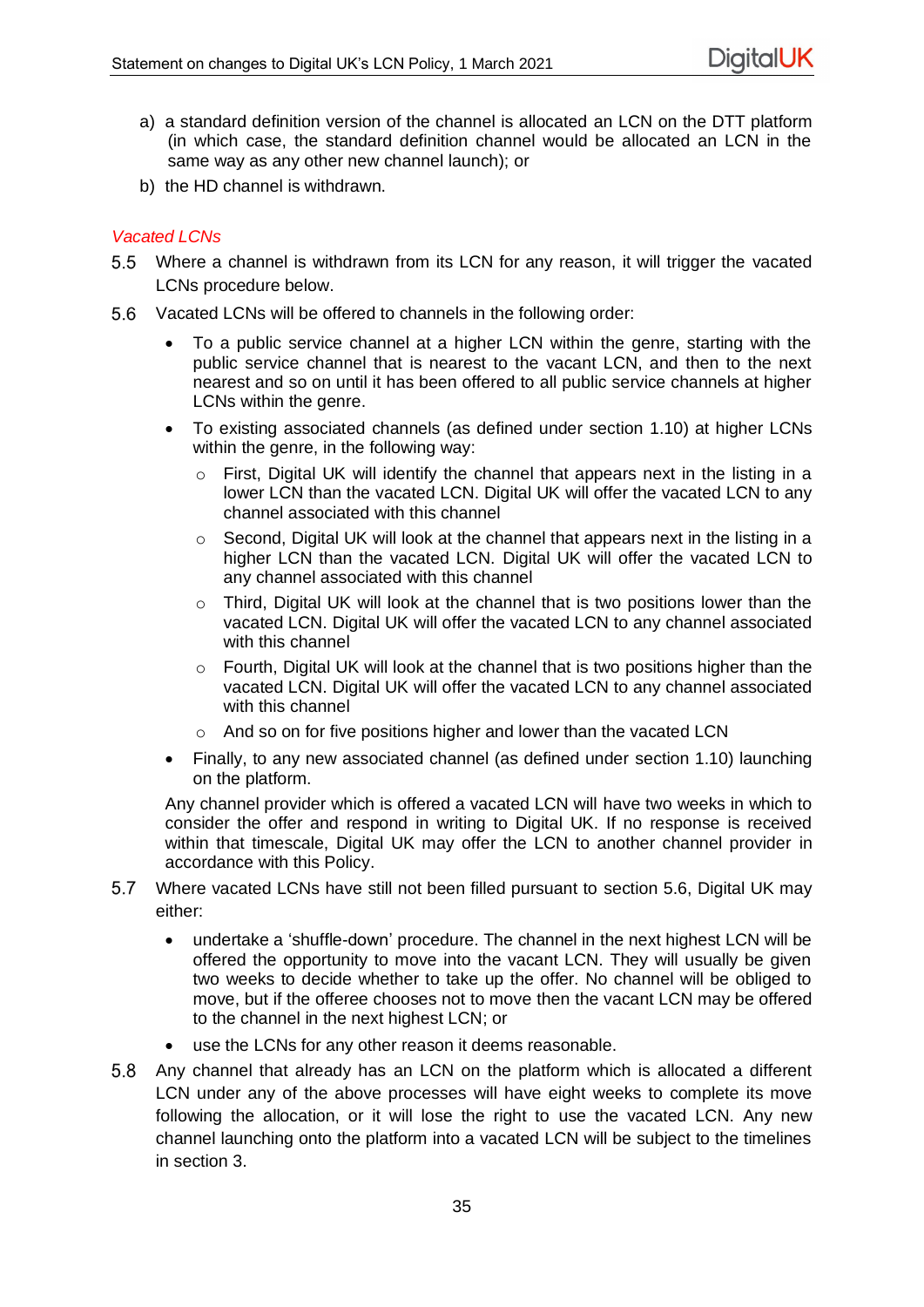5.9 Channels already on the platform may not request vacant LCNs from Digital UK; Digital UK will always offer vacant LCNs to channels as described above.

### *Sharing LCNs*

- <span id="page-35-0"></span>Where channels broadcast to distinct areas of the UK, and their coverage does not overlap (except where section [5.12](#page-35-1) applies), those channels may share an LCN if:
	- all of the channels under consideration are public service channels, or
	- all of the channels under consideration are associated with one another.

Digital UK may, in the interests of LCN efficiency and viewer benefit, require that channels which meet these criteria share an LCN.

- <span id="page-35-3"></span>Where channels share an LCN and one channel expands its coverage such that it overlaps with the coverage of one or more other channels on the LCN (except where section [5.12](#page-35-1) applies), the expanding channel must apply for a new LCN.
- <span id="page-35-1"></span>In the case of some local public service channels, while the channels may be licensed to serve distinct geographic areas, in practice there may be some overlap in their actual coverage. In such cases, Digital UK may decide that the channels should share an LCN.

### *Freeview Play Channel List Management*

Channel List Management (CLM) is a feature enabled in certain new Freeview Play product ranges since 2020. We expect all newly introduced Freeview Play devices will add support for this functionality. It enables HD/SD substitution, IP channels and IP fallback channels.

### **IP channels on the Freeview Play platform**

- 5.14 The following rules govern the allocation of LCNs to channels delivered solely via IP (as distinct from 'Streamed' channels, as defined in section [1.10\)](#page-30-1). At present, we intend to offer this option to channel providers which have a Freeview Play application, because we have existing processes in place to ensure their streams are fully integrated and tested.
- Channels that deliver content solely by IP will be allocated LCNs within the 300-599 range, within genres (see Schedule 2a).
- <span id="page-35-2"></span>5.16 If a channel has an LCN in a DTT genre in only one or two nations of the UK, and is therefore not eligible to use IP fallback to cover the whole of the UK, then the channel provider may choose to deliver the channel via IP to the whole of the UK; if so, the IPdelivered version of the channel will be allocated an LCN in the 300-599 range.
- Each channel provider with a Freeview Play app will be allocated ten LCNs in the IPdelivered General Entertainment range, five LCNs in the IP-delivered Children's range, and five LCNs in the IP-delivered News range. The LCNs will be allocated in the order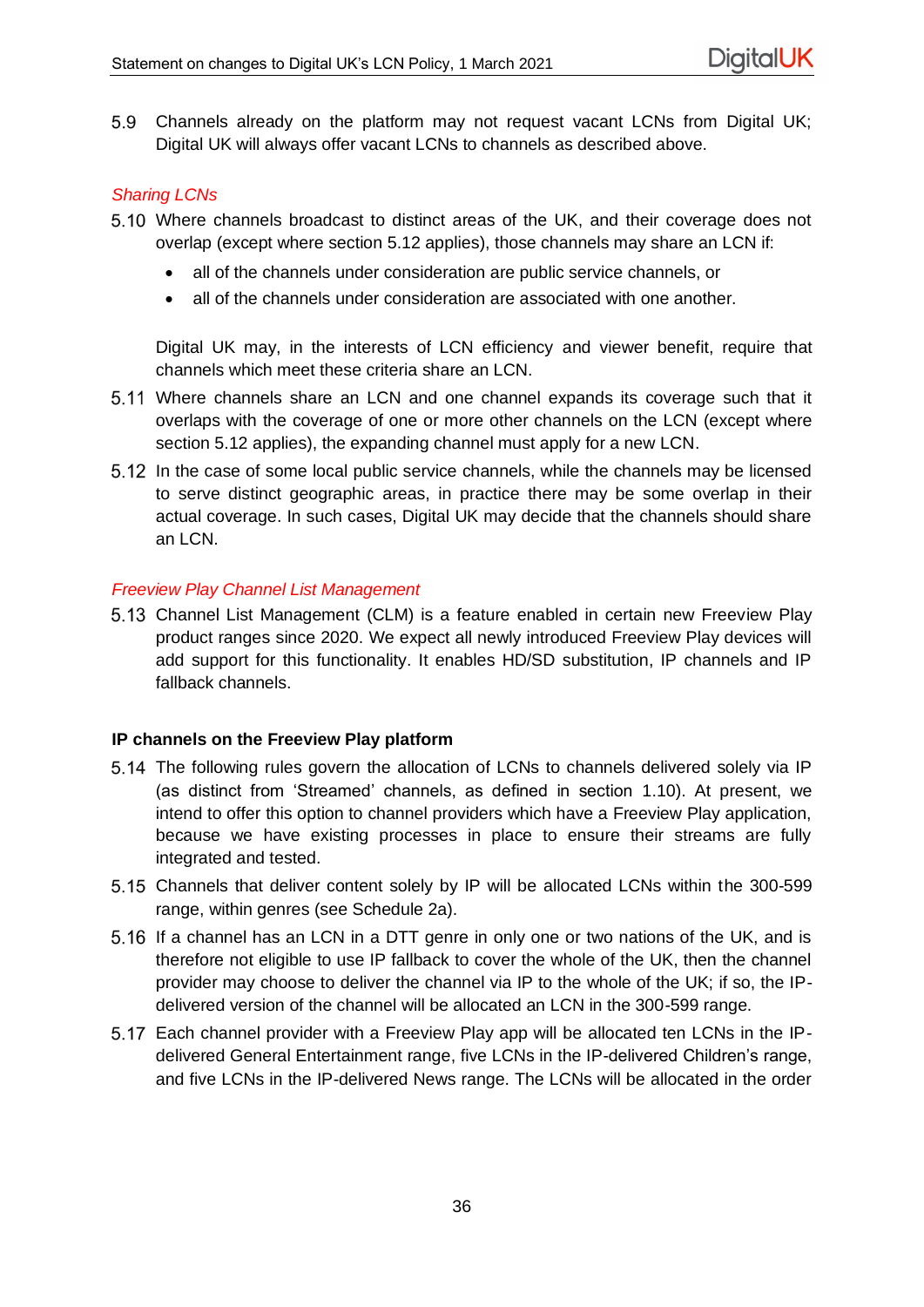that the apps appear on Freeview Play devices<sup>9</sup>. If there are regional differences in the ordering of Freeview Play apps, the LCNs will be allocated in the order that apps appear to the majority of the UK. The channel provider may choose to use these LCNs for IP-delivered channels that appear on its player, and which are under common control with the company that has a Freeview Play agreement for the app. If the channel provider does not use the LCNs, then those LCNs will remain vacant.

<span id="page-36-0"></span>IP-delivered channels which are carried in a Freeview Play app, but are not under common control with the company that has a Freeview Play agreement for the app, will be allocated LCNs on a first come, first served basis in the ranges defined in Schedule 2a. LCNs will be allocated in these ranges in accordance with sections 5.1, 5.2, 5.3, 5.5, 5.6, 5.7, 5.8, 5.9, 5.10, 5.11, and 5.12.

### **HD/SD substitution using CLM**

- If a channel is available in both SD and HD, then the channel provider may choose for the HD version to appear in the LCN allocated to the SD version on devices that support Channel List Management.
- 5.20 In the case of PSB channels, where an HD version is substituted in the LCN for the SD version, all programming on the HD version must be an exact simulcast of the SD version in order to satisfy Ofcom's PSB prominence requirements. There may however be differences in promotions, advertisements, and on-screen graphics and idents.
- For non-PSB channels, there may be some different programming on the HD version, but the HD version must recognisably be a simulcast of the SD version, and this must be reflected in the channel name, and the vast majority of programming.
- 5.22 The HD version of the channel may retain its LCN in the HD area on devices that support this, and may therefore appear twice in the listing (except in the case of Children's and Adult channels).
- 5.23 The SD version of the channel will appear in the SD Simulcast Area (except in the case of Children's and Adult channels). The SD Simulcast Area will display SD channels in the same order that they appear in the main listing (though for the avoidance of doubt, there will be no numerical correlation between the SD Simulcast Area LCN and the LCN in the main listing).
- For Children's and Adult channels, both the HD and the SD versions of the channel will appear in their relevant content genre, for consumer protection purposes.
- Where channels are regionalised (i.e. their content differs in different parts of the UK), channel providers may choose to enable HD/SD substitution in some regions and not others. (For the avoidance of doubt, as per the rule above, the regional HD version of a PSB channel would have to provide exact simulcasts of all programming on the regional SD version, excepting any permitted differences in promotions, advertisements, and on-screen graphics and idents.)

<sup>&</sup>lt;sup>9</sup> The core player apps are in the following order: BBC iPlayer, ITV Hub, All 4, My5; except in Scotland, where the core apps are in the following order: BBC iPlayer, STV Player, All 4, My5, ITV Hub. Non-core player apps are ordered according to the channel providers' lowest-numbered LCN on the DTT platform, subject to the channel being available across the UK.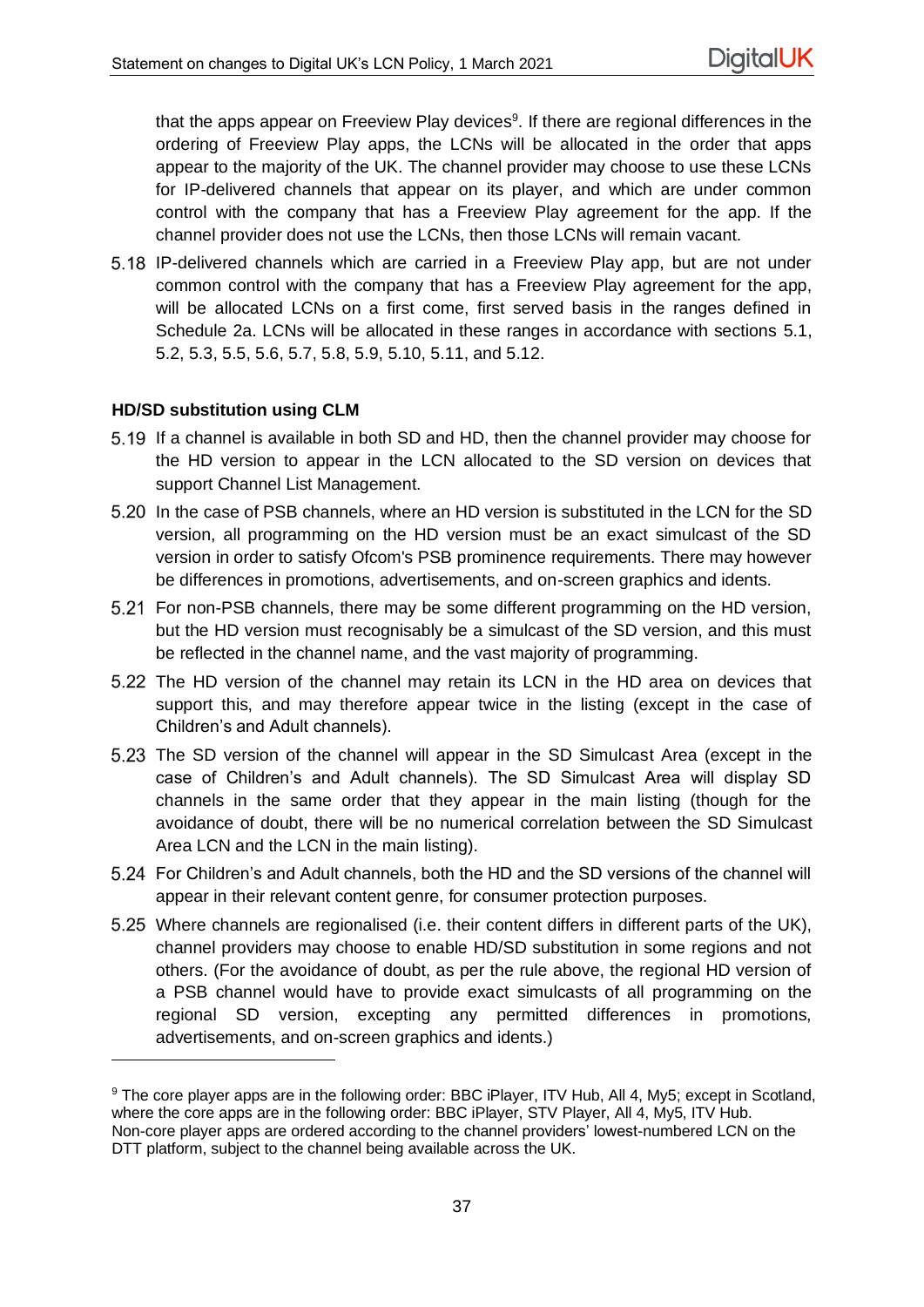- 5.26 The HD version may be delivered via IP (so long as the channel provider is able to provide us with a technically compliant IP stream; at present, we intend to offer this option to channel providers which have a Freeview Play application, because we have existing processes in place to ensure their streams are fully integrated and tested). The broadcast hours of the IP-delivered HD version of the channel must match the broadcast hours of the DTT-delivered SD version of the channel. Viewers will have the ability to opt out of receiving IP-delivered channels in the main genre listings – Digital UK will ensure that there is a simple and clear process for viewers to control this.
- 5.27 Note that the above rules apply only to devices that support Channel List Management (i.e. certain Freeview Play devices from 2020 onwards). For all other devices, the SD and HD versions of the channel will continue to appear in their own allocated LCN, as they currently do.

### **IP fallback**

- 5.28 The following rules govern the use of "IP fallback" for channel providers which are able to provide us with a technically compliant IP stream; at present, we intend to offer this option to channel providers which have a Freeview Play application, because we have existing processes in place to ensure their streams are fully integrated and tested.
- If a channel qualifies for an LCN within an SI region, then it may choose to display the channel via IP within that SI region on that LCN, including to devices that are not connected to an aerial, and to devices that are not able to receive that channel via DTT from a transmitter.
- If a channel qualifies for an LCN in at least three of the four nations of the UK (England, Scotland, Wales and Northern Ireland), then the channel provider may choose to display the channel via IP across the UK plus the Channel Islands and Isle of Man on that LCN, including to devices that are not connected to an aerial, and to devices that are not able to receive that channel via DTT from a transmitter. (See section [5.16](#page-35-2) for options for channels that have an LCN in only one or two nations of the UK.)
- For the avoidance of doubt, where PSB channels share an LCN, no PSB may display IP-delivered content on the LCN in regions where the LCN is allocated to another PSB. (For example, Channel 4 may not use LCN 4 in Wales, where LCN 4 is allocated to S4C.) Local TV services with LDTPS licences may use their LCN to display IPdelivered content within the region covered by their LDTPS licence.
- 5.32 IP fallback channels must be appropriately licensed as per paragraph [2.6.](#page-32-1)
- 5.33 The broadcast hours of the IP-delivered version of the channel must match the broadcast hours of the DTT-delivered version of the channel.
- For the avoidance of doubt, if a channel ceases to be eligible for an LCN in a genre that requires a minimum number of hours to be broadcast via DTT (as per paragraph [2.3\)](#page-31-0), then the channel may no longer use that LCN to display the channel via IP.
- 5.35 Viewers will have the ability to opt out of receiving IP-delivered channels in the main genre listings – Digital UK will ensure that there is a simple and clear process for viewers to control this.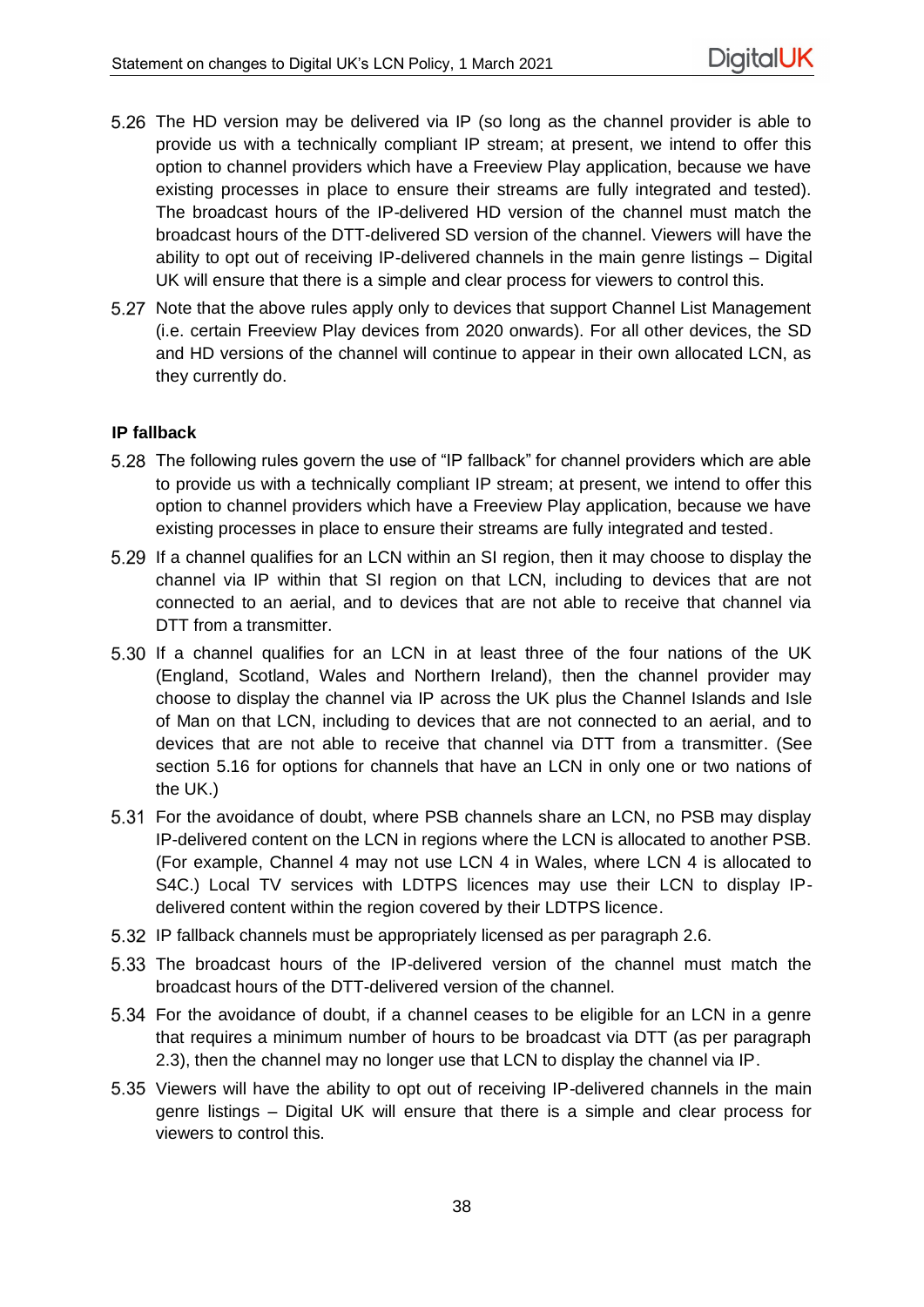# <span id="page-38-0"></span>CHANGING A CHANNEL AFTER AN LCN HAS BEEN ALLOCATED

#### *Requests to reorder channels*

- <span id="page-38-1"></span> $6.1$ Digital UK will consider all applications to reorder LCNs of channels that are in the same genre and are under common control (as defined under section [1.10\)](#page-30-1). The channel provider should set out a preferred date for the channel changes.
- $6.2$ Digital UK will also consider all applications to reorder LCNs of channels that are controlled by two different channel providers. (However, this is not permitted for channels within the IP-delivered range on the Freeview Play platform, except as noted in section [5.18.](#page-36-0)) The following processes will apply:
	- Two existing channels within a particular genre, each under different ownership, might choose to swap LCNs with each other. Both channel providers must write to Digital UK to confirm that they wish the swap to go ahead.
	- An existing channel on the platform might choose to sell the right to occupy its LCN to a new channel (under different ownership) which is launching into the same genre. The new channel must first apply to Digital UK to launch a new channel, following the process in section 3. An LCN will be allocated to the new channel. Both channel providers must then write to Digital UK to confirm that they wish to swap LCNs at the point that the new channel launches.
- 6.3 Public service channels are allowed to reorder their channels (if they meet the criteria in [6.1 above\)](#page-38-1) except those at LCNs 1-5 and 101-105. Public service channels may not be reordered with non-public service channels.
- 6.4 Digital UK reserves the right to refuse any application to reorder channels where it believes that the proposed changes would not be in the best interests of viewers and listeners and/or the platform. For example, Digital UK may decide it would not be in the best interests of viewers for a part-time channel to move into a more prominent position and a full-time channel into a less prominent position, or for a channel that is only available to a minority of viewers to move into a more prominent position and a channel that is available to the majority of viewers to move into a less prominent position.
- The timing of any channel reordering must be agreed with Digital UK. Where possible, Digital UK will seek to co-time the reordering with other changes to the platform to minimise disruption for viewers and listeners.
- Channel providers may reorder the LCNs of two or more of their channels and then 6.6 close one of the affected channels.

### *Changing a channel's name and/or content*

- <span id="page-38-2"></span>6.7 Channel providers may change the content and/or name of a channel, and nonetheless retain that channel's LCN so long as it remains appropriate to the genre in which it has been placed. This could mean replacing the channel with a new channel or a channel that already exists but is not currently carried on the DTT platform.
- $6.8$ If, at any time, Digital UK finds, at its discretion, that a channel has changed such that it would be more appropriately placed in a different genre, Digital UK may then require that the channel be moved to that genre. It will be allocated an LCN within that genre according to the principles in section [5.](#page-33-1)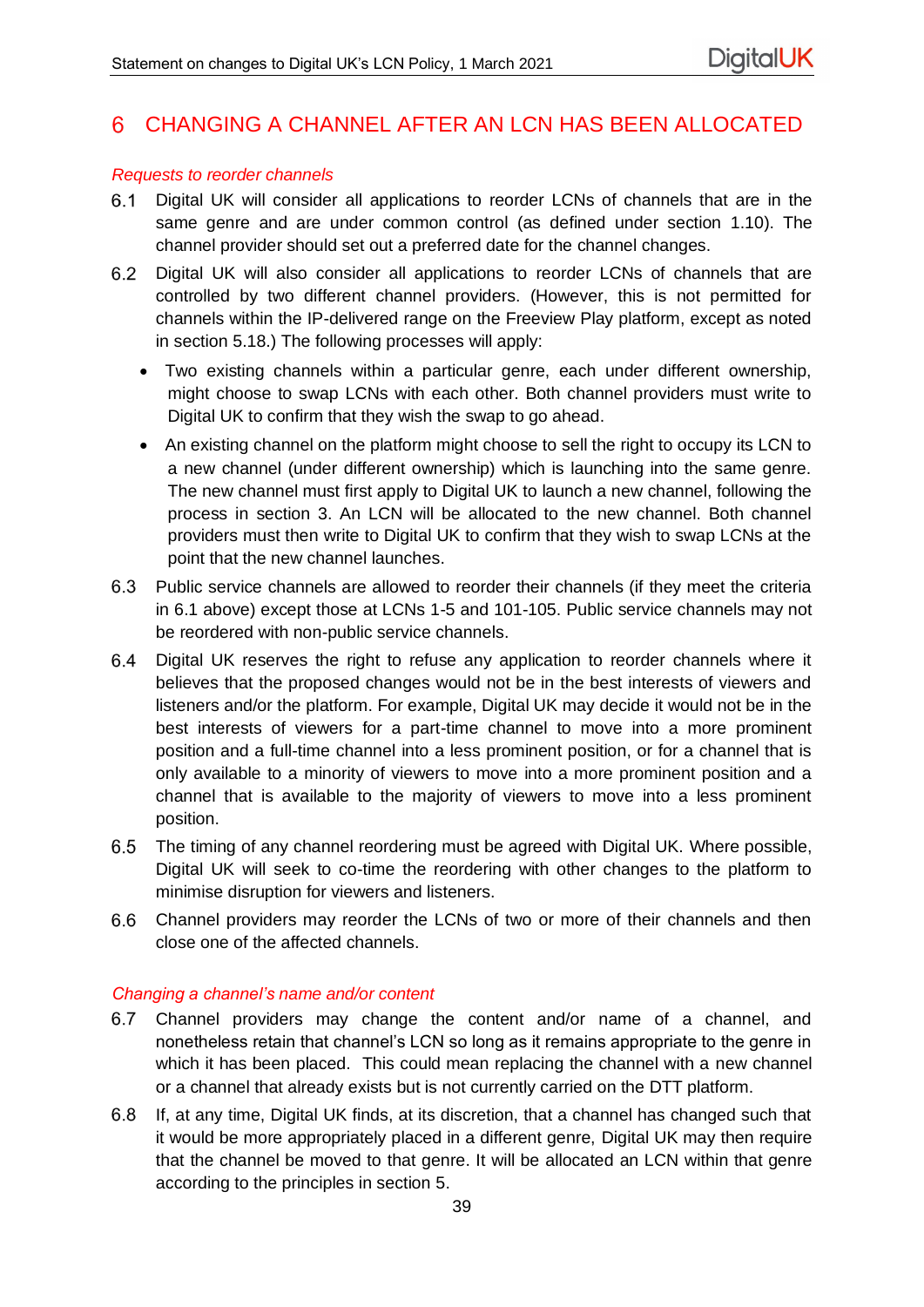### *Charges*

6.9 A channel provider will be charged a reasonable single fee for all LCN swaps and name changes that it requests be made to channels in its portfolio on a particular day. These charges will only apply to LCN swaps and name changes that are requested by channel providers – they will not apply to any changes which are enforced by Digital UK, and they will not apply to changes which take place under the 'vacated channels' rules.

# <span id="page-39-1"></span>7 CONSULTATIONS

- Digital UK will consult with channel providers on any proposed enforced move of LCNs (where the moves are not conducted under sections [5.6,](#page-34-0) [5.7,](#page-34-1) [5.10,](#page-35-0) [5.11,](#page-35-3) [5.12,](#page-35-1) [6.1](#page-38-1) or [6.7](#page-38-2) of this Policy), unless the enforced move is required under section 5.1, in which case Digital UK will not consult if it decides to create a slot using the normal method defined in that section.
- Where there are fewer than five channels to be moved, Digital UK will generally conduct a 'light' consultation process. A notification of the consultation will be sent to all channel providers, and responses invited from the channels proposed to be moved and any other channels which Digital UK believes will be significantly affected by the proposed changes. A notification will also be placed on the Digital UK website. A consultation period of approximately four weeks will be used (time limit to be set and communicated by Digital UK in its discretion), following which Digital UK will consider responses, communicate its conclusion to the channel providers and publish a notice on the Digital UK website at least eight weeks prior to the date set to coordinate any move(s).
- <span id="page-39-0"></span>Where there are more than five channels to be moved, Digital UK will generally conduct a full consultation process with all channel providers. Responses will be invited from all channel providers and stakeholders and a notification will be placed on the Digital UK website. A consultation period of approximately eight weeks will be used (time limit to be set and communicated by Digital UK in its discretion), following which Digital UK will consider responses, communicate its conclusion to channel providers and any other responders and publish a notice on the Digital UK website at least eight weeks prior to the date of any move(s).
- 7.4 Digital UK reserves its right to conduct an expedited consultation process where there are deemed to be, or might be, consumer protection issues.
- $7.5$ Where Digital UK reviews the Policy and believes there is a need to make substantive amendments to the Policy, Digital UK will conduct a consultation process with channel providers and stakeholders following that described in [7.3](#page-39-0) of this Policy.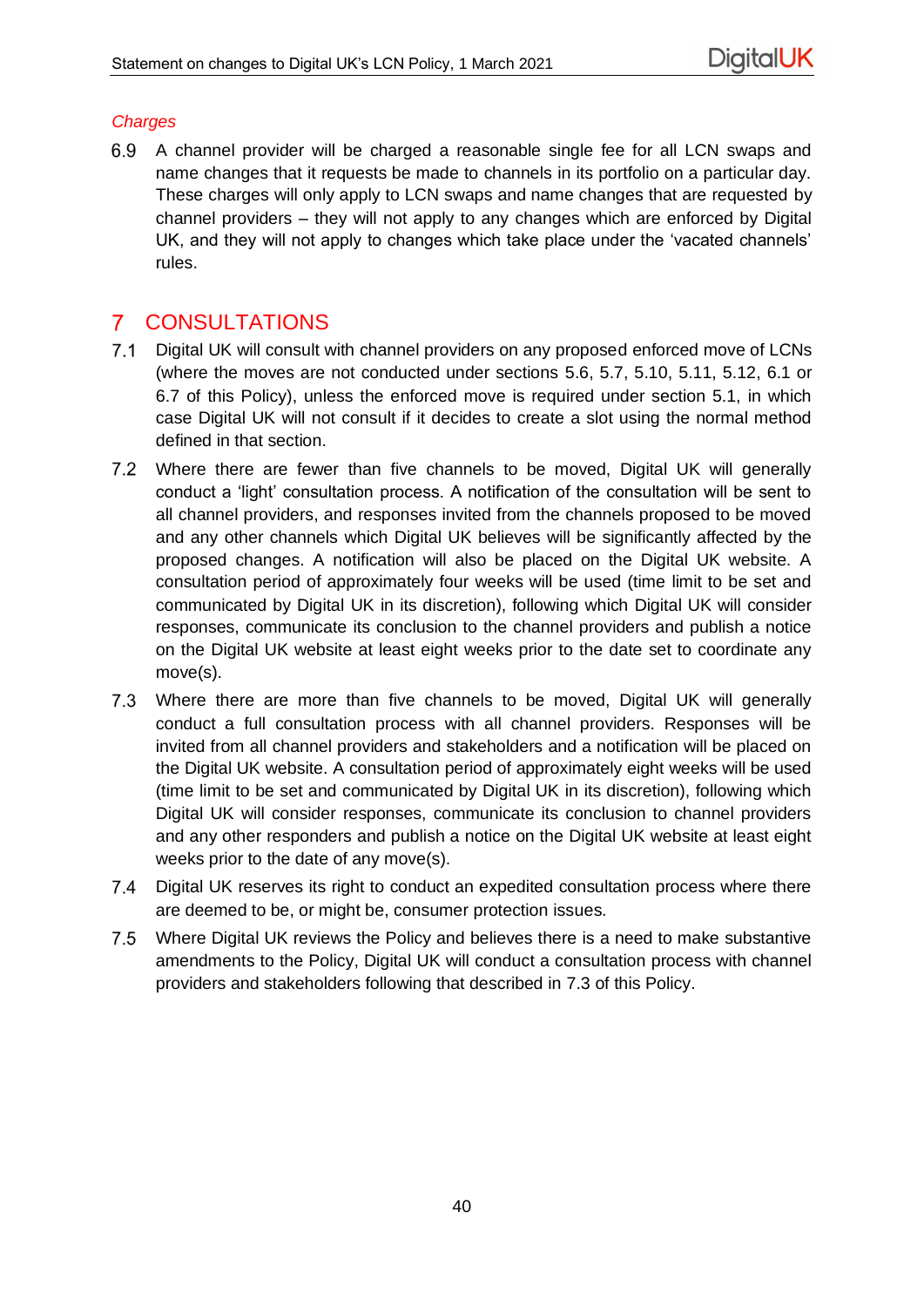# APPEALS PROCESS

- The appeals process is available should a channel provider (the 'appellant') wish to appeal the Digital UK LCN Group's decision on:
	- (a) The application of this Policy in regard to:
		- o allocating an LCN or genre to a new channel;
		- o moving an existing channel to a different LCN or genre;
		- o placing a channel in an 'overflow' section;
		- o applying the vacated LCN rules;
		- o allowing, not allowing, or insisting on LCN sharing;
		- o allowing or not allowing channels to reorder LCNs;
		- o allowing or not allowing a channel to change its name.
	- (b) Changes to the LCNs of existing channels that are made following a consultation process as set out in section [7.](#page-39-1)

The appeals process does not apply to other policy decisions made by Digital UK.

- 8.2 Any appeal to Digital UK is without prejudice to recourse to Ofcom, or other relevant authorities as may be available to the appellant.
- 8.3 The appellant may appeal a decision only if it can demonstrate that one or more of its channels is directly affected by the decision.
- 8.4 Where the appellant appeals against a decision that benefits or adversely affects a third party, the third party may make representations in the appeal.

### *Appealing a decision made in one of the categories listed in section 8.1(a):*

- 8.5 The following process will apply:
	- i. The appellant should appeal in writing to the Chair of Digital UK.
	- ii. Where the decision relates to a channel under the appellant's control, the appellant must appeal within four weeks of being notified of the decision. Where the appeal relates to another channel (but nonetheless directly affects the appellant's channel), the appellant must appeal within four weeks of the decision being published on the Digital UK website or taking effect in the channel listing.
	- iii. The letter must be as evidence-based as possible and explain why, in the appellant's view, the decision does not meet the Policy. If relevant, the letter should explain which genre or LCN the appellant thinks the channel should be eligible for, and why.
	- iv. The channel may launch at or move to the LCN allocated without prejudice to the concurrent appeals process.
	- v. The appellant may be named publicly by Digital UK, and where the appeal relates to a channel other than those operated by the appellant, the relevant channel provider affected will also be informed of the appeal.
	- vi. The Chair of Digital UK will review the process that was followed in allocating the LCN, and decide whether the correct process was followed.
	- vii. The Chair of Digital UK may take up to four weeks to consider the appeal, and will then respond in writing to the appellant and, where they are different, the provider of the channel whose LCN allocation was appealed.
	- viii.Within the four-week period of consideration, the Chair of Digital UK may ask any channel provider for further information to assist with the review.
	- ix. If the Chair of Digital UK agrees that the appellant has presented a sufficiently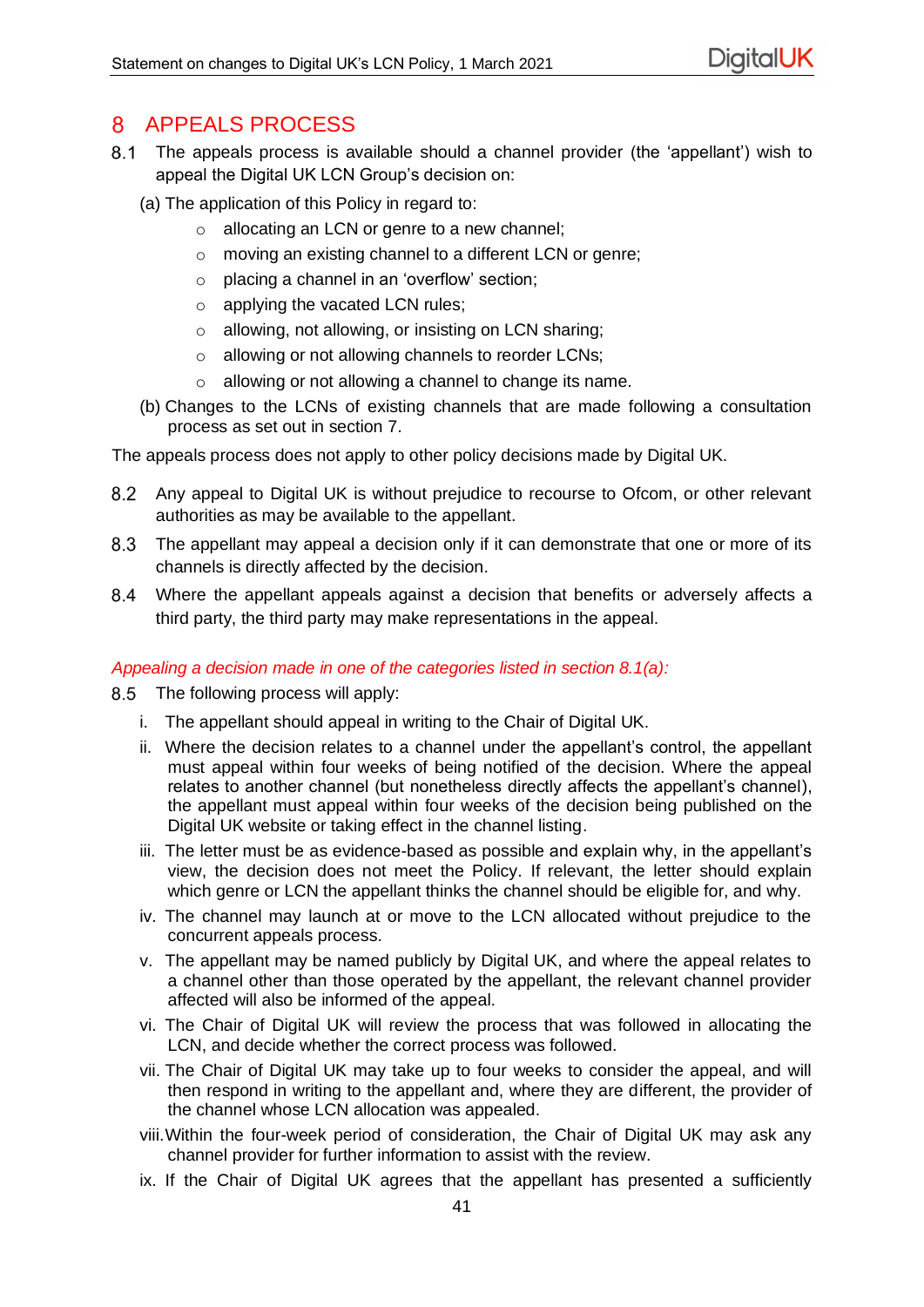compelling case that the decision does not meet the Policy, the decision will not stand. The Digital UK LCN Group will then reconsider its decision including (if relevant) the appellant's proposal for an alternative genre or LCN allocation. Digital UK may move the relevant channel into the relevant LCN or genre at the earliest reasonable date.

- x. If the Chair of Digital UK does not agree that the appellant has presented a sufficiently compelling case, the Digital UK LCN Group's decision will stand.
- xi. Digital UK may publish appeal adjudications subject to redaction of any commercially sensitive material.

### *Appealing changes to the LCNs of existing channels following a consultation*

- 8.6 The following process will apply:
	- i. The appellant should appeal in writing to the Chair of Digital UK.
	- ii. The appellant must appeal within four weeks of the consultation statement being published on the Digital UK website.
	- iii. The letter must be as evidenced-based as possible and explain why, in the appellant's view, the consultation decision should not stand.
	- iv. Receipt by Digital UK of an appeal will place the appealed move on hold until the end of the appeals process.
	- v. The appellant may be named publicly by Digital UK, and where the appeal relates to a channel other than those operated by the appellant, the relevant channel provider affected will also be informed of the appeal.
	- vi. The Chair of Digital UK will review the consultation process that was followed, and decide whether the correct process was followed.
	- vii. The Chair of Digital UK may take up to four weeks to consider the appeal, and will then respond in writing to the appellant and, where they are different, the provider of the channel whose LCN allocation was appealed.
	- viii.Within the four-week period of consideration, the Chair of Digital UK may ask any channel provider for further information to assist with the review.
	- ix. If the Chair of Digital UK agrees that the appellant has presented a sufficiently compelling case, the appealed changes to the LCNs will not go ahead. The Digital UK LCN Group may decide to undertake a further consultation.
	- x. If the Chair of Digital UK does not agree that the appellant has presented a sufficiently compelling case, the Digital UK LCN Group's decision will stand and Digital UK will move channels as per its consultation statement generally no more than eight weeks from the date of the Chair of Digital UK's decision.
	- xi. Digital UK may publish appeal adjudications subject to redaction of any commercially sensitive material.

### 9 CHARGES

9.1 Digital UK reserves the right to levy fair and reasonable charges in respect of the allocation and use of any LCNs and to suspend or withdraw the allocation or use of LCNs if any such charges are not properly paid in accordance with Digital UK's payment terms.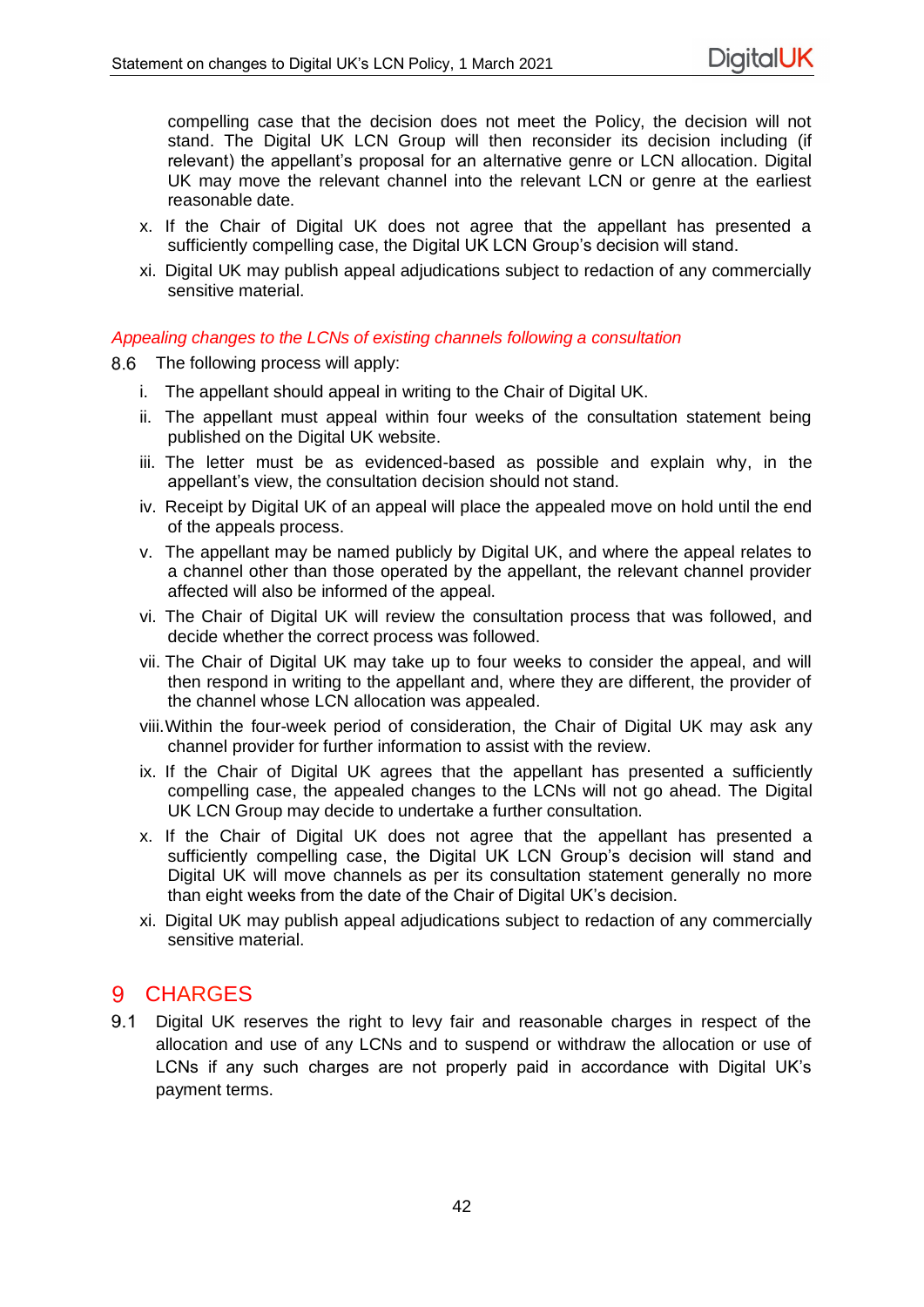## 10 INFORMATION PROVISION AND MONITORING

- 10.1 Digital UK is not obliged to monitor the content of the channels which are on the DTT platform in order to ensure that they continue to comply with any representations made to Digital UK by the channel provider about the channel or to investigate allegations brought by channel providers about such on-going compliance. However, Digital UK reserves the right at its discretion to monitor the content of channels and to investigate allegations that may arise.
- 10.2 Channel providers shall at their cost provide all such information as Digital UK reasonably requests in order to enable it: (i) To conduct any monitoring or investigations which Digital UK at its discretion wishes to conduct; and/or (ii) To provide viewers with scheduling information.
- 10.3 Channel providers must take steps to ensure that all information provided by them or on their behalf is accurate, complete and up-to-date. Channel providers are expressly obliged to inform Digital UK of changes to their channel (including, but not limited to, change of name and/or change in broadcast hours).

### **11 REVIEWS**

11.1 Digital UK will carry out periodic reviews of the Policy.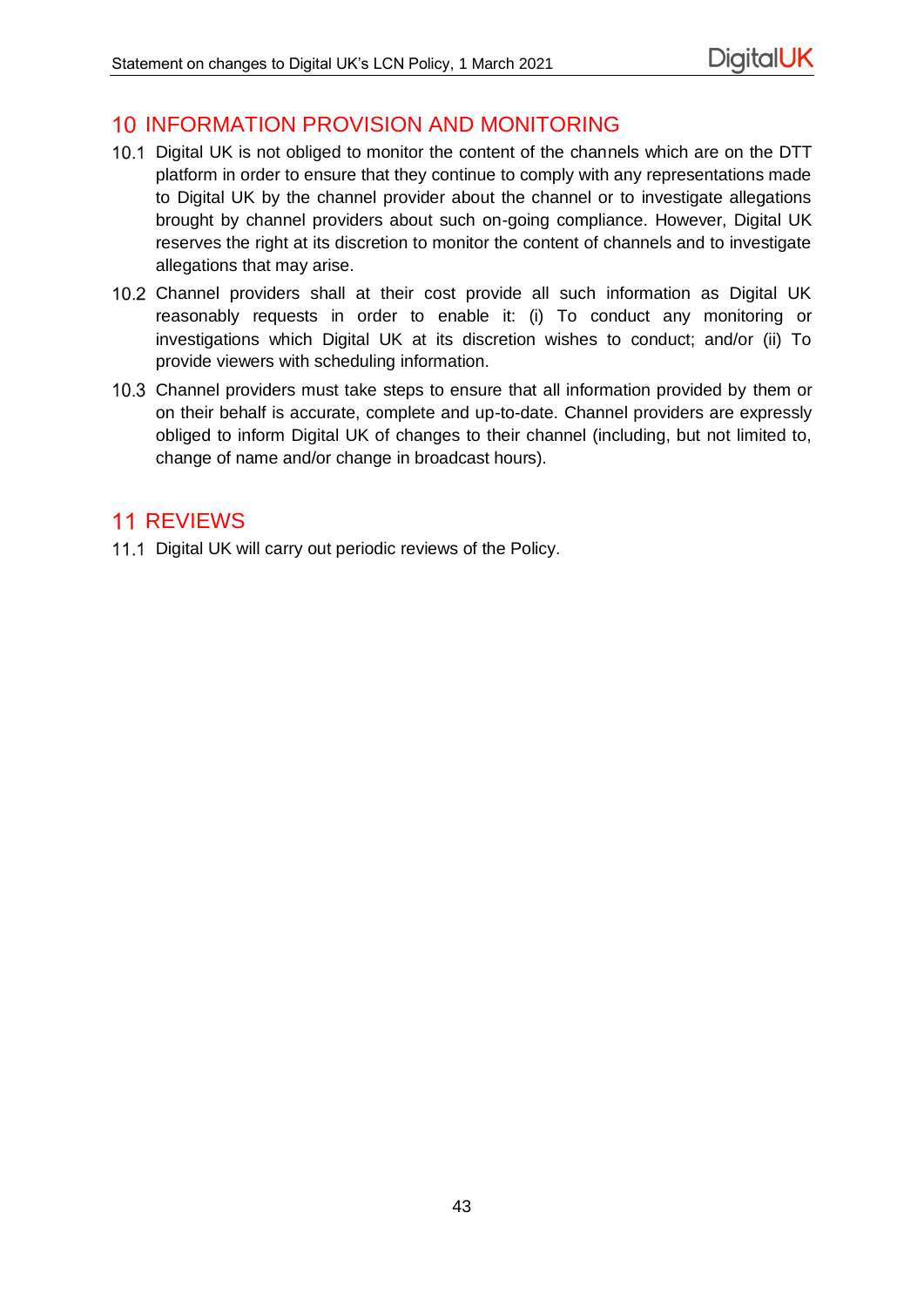# **DigitalUK**

### Schedule 1: The LCN Allocation Process

#### *(a) Process for all channels except those in the IP-delivered range*

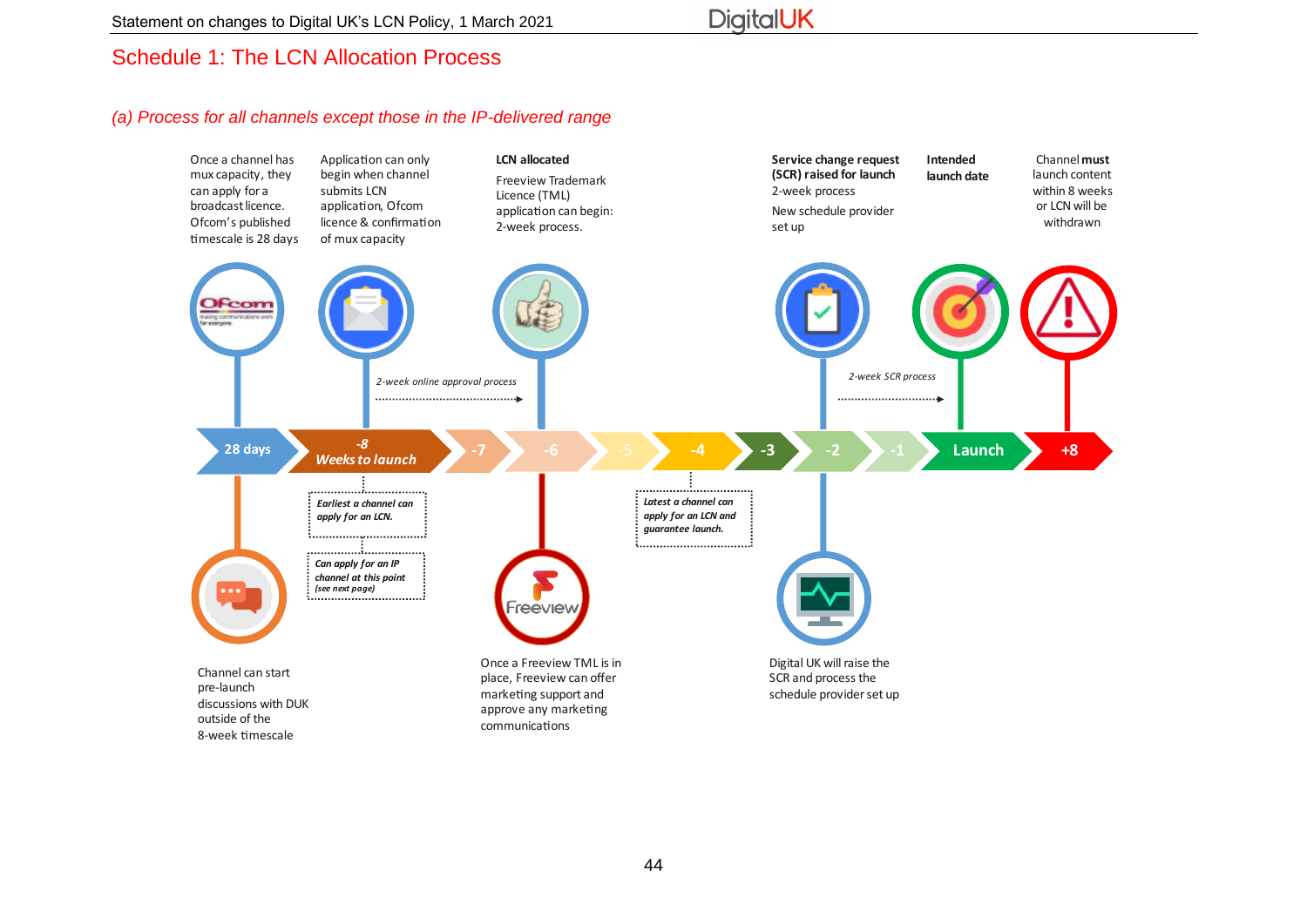# **DigitalUK**

#### *(b) Process for channels in the IP-delivered range*

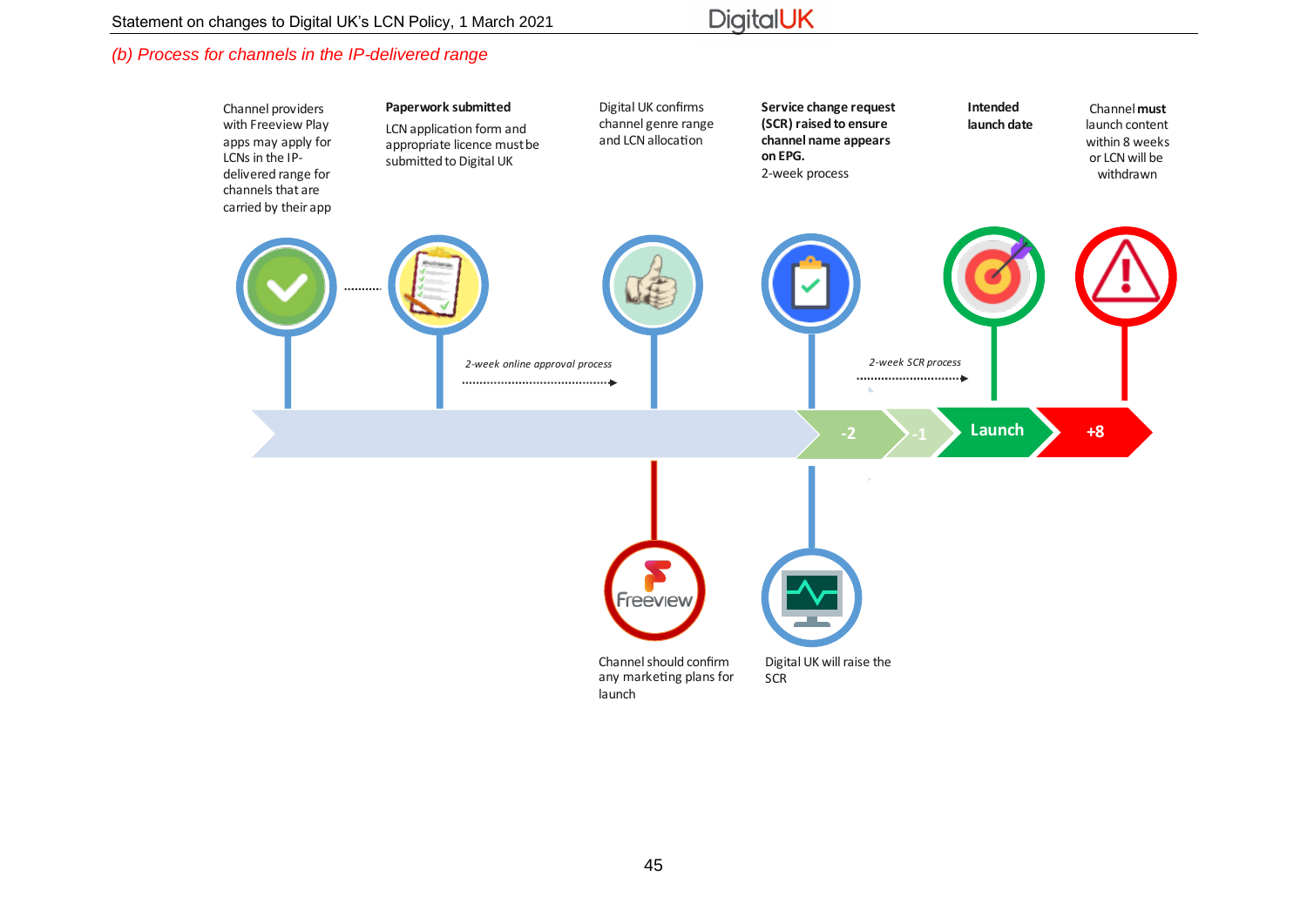# Schedule 2: Digital UK's Genre Ranges

| <b>Genre</b>                  | <b>First</b><br><b>LCN</b> | Last<br><b>LCN</b> |
|-------------------------------|----------------------------|--------------------|
| <b>General Entertainment</b>  | 1                          | 99                 |
| <b>Freeview Information</b>   | 100                        | 100                |
| HD                            | 101                        | 139                |
| <b>General Entertainment</b>  | 140                        | 199                |
| Children's                    | 200                        | 229                |
| <b>News</b>                   | 230                        | 249                |
| <b>Text</b>                   | 250                        | 259                |
| <b>Streamed services</b>      | 260                        | 299                |
| <b>IP delivered services</b>  | 300                        | 599                |
| Interactive services          | 600                        | 609                |
| SD simulcast area             | 610                        | 669                |
| Adult                         | 670                        | 699                |
| Radio                         | 700                        | 750                |
| Testing area                  | 751                        | 799                |
| Reserved for manufacturer use | 800                        | 999                |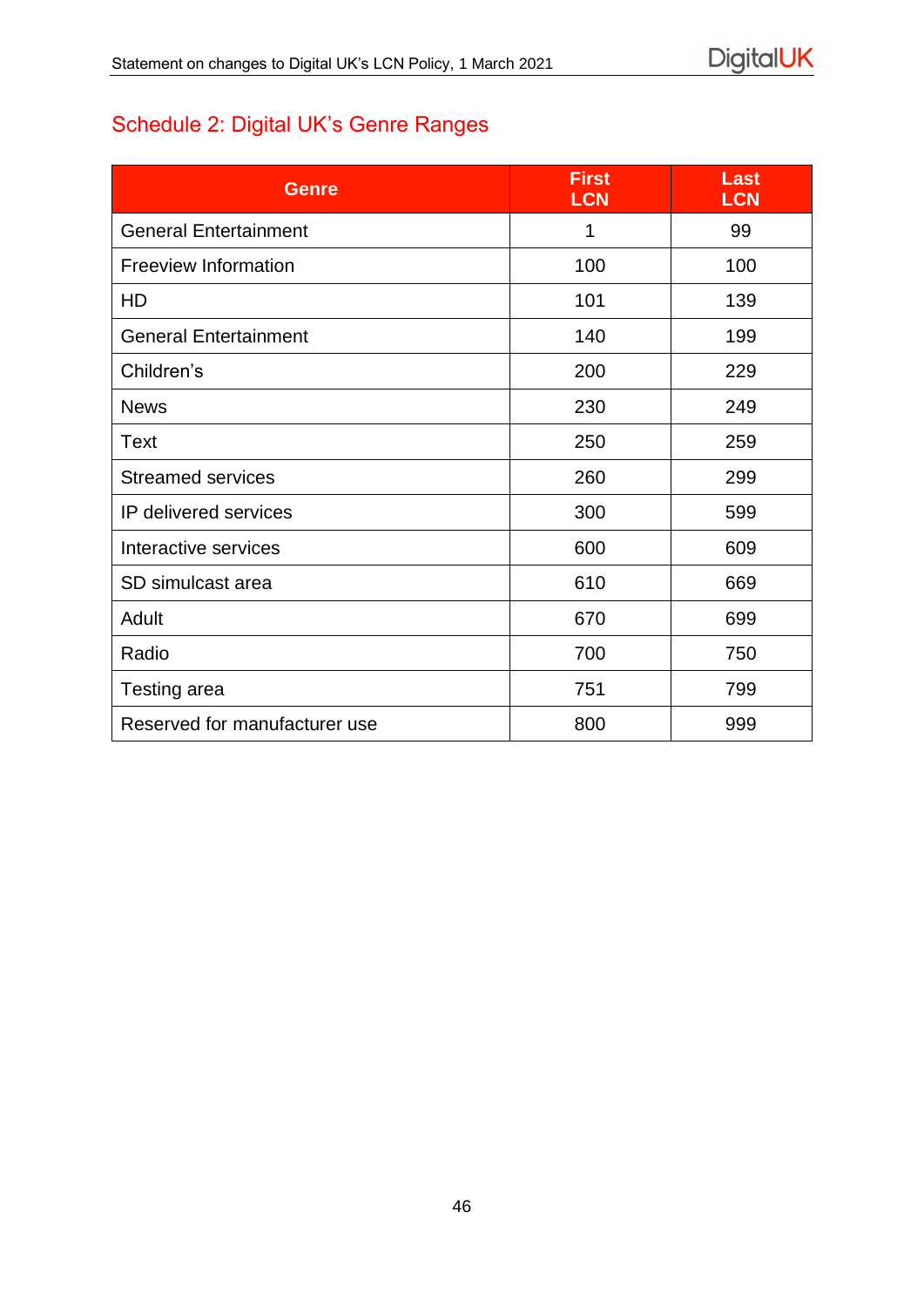# Schedule 2a: genre sections within the Freeview Play IP delivered range

| <b>Genre</b>                 | <b>First</b><br><b>LCN</b> | Last<br><b>LCN</b> |
|------------------------------|----------------------------|--------------------|
| <b>General Entertainment</b> | 301                        | 449                |
| Children's                   | 451                        | 499                |
| <b>News</b>                  | 501                        | 599                |

LCNs 300, 450 and 500 will be reserved for genre markers.

Channels that are carried in a Freeview Play app, but are not under common control with the company that has a Freeview Play agreement for the app, will be allocated LCNs on a first come, first served basis in the following ranges:

### **General Entertainment:** 401-449

**Children's:** 491-499

**News:** 581-599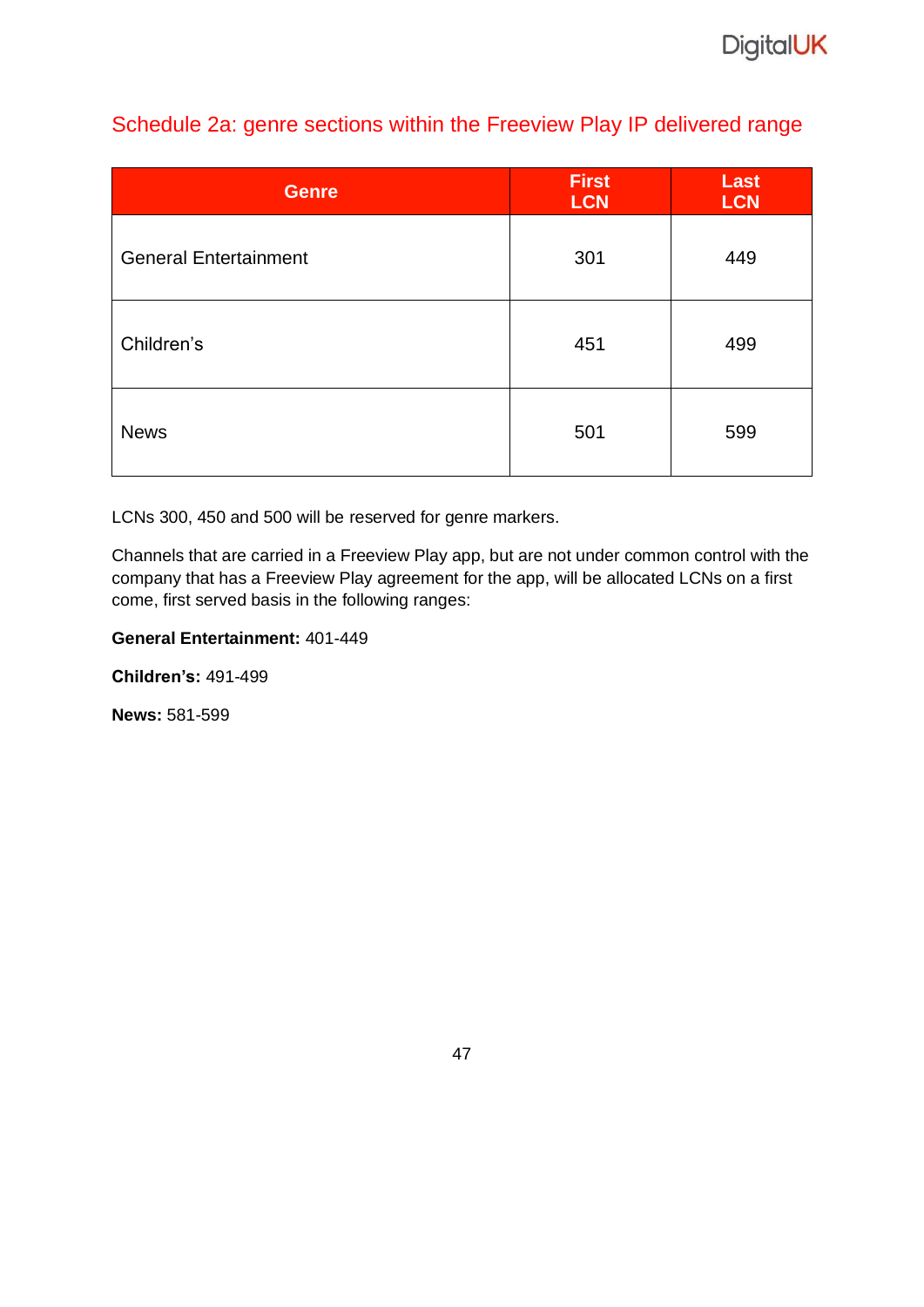# Schedule 3: Digital UK's Genre Definitions

### **General Entertainment**

Programming of an entertainment nature that targets a wide viewing audience.

The channel must contain a variety of entertainment programming and the channel must not be more appropriately listed in another existing genre.

### **HD**

A channel is defined as HD where it meets the video parameters for high-definition services as defined in Table 6 of Ofcom's Reference parameters for DTT transmissions in the UK, version 6.11 dated 19/11/2009 (as amended from time to time). All channels meeting this definition will be allocated LCNs in the HD genre with the exception of adult and children's services, which for consumer protection purposes will be allocated an LCN within their relevant content genre.

### **Children's**

Programming aimed at children aged 15 or under. There should be no material unsuitable for children aged 15 or under on any channel assigned to this genre.

### **News**

Programming consisting predominantly of news and/or current affairs.

### **Adult**

Digital UK will determine, in its reasonable opinion, whether it is appropriate to locate a channel in the Adult genre. Adult channels are channels which contain content of an adult nature, such that it features the depiction or description of, or behaviour of, a sexual or sexually suggestive nature, especially if this is of a lascivious nature. This includes the exhibition or depiction of sexual organs or sexual activity of any kind.

When considering if a channel should be listed in the Adult genre, Digital UK will consider the amount and nature of programming which is of an adult nature that is broadcast on to that channel.

For the avoidance of doubt, transactional sex chat channels (or 'Adult Chat' services) will be located in the Adult genre.

### **Text**

The presentation of on-screen text services which are predominantly used by viewers to seek out specific information.

### 48